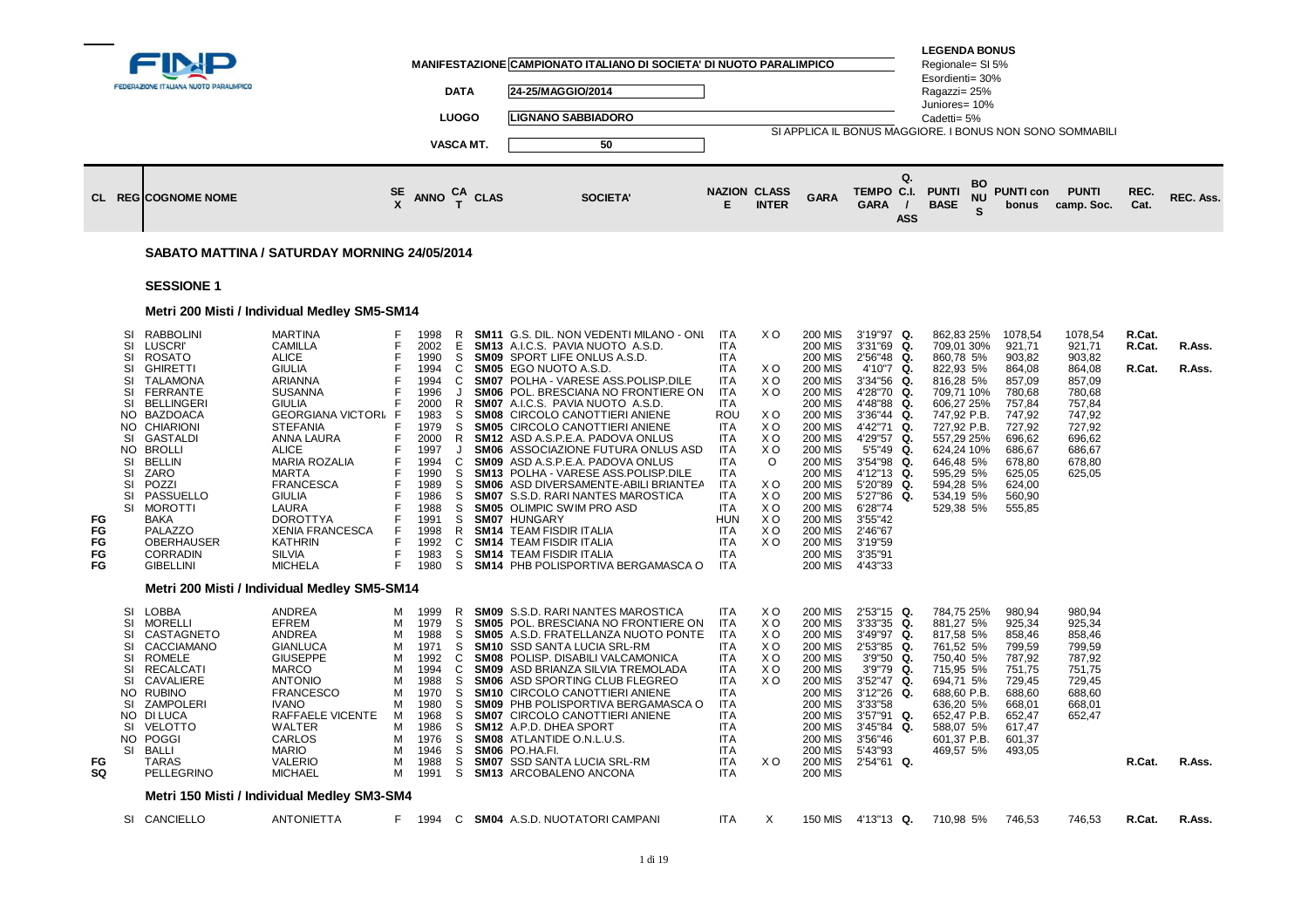|                                                                                                                                                                                                                                        | FEDERAZIONE ITALIANA NUOTO PARALIMPICO                                                                                                                                                                                                                                                                                                                                                                                                                                                                                                                                                           |                                                                                                                                                                                                                                                                                                                                                                                                                                                                                                                                                                                      |                                                                                                                                                                             |                                                                                                                                                                                                                                                                                              | <b>DATA</b>                                                                                                                                                                                   |                                                                                                                                                                                                                                                                                                      | MANIFESTAZIONE CAMPIONATO ITALIANO DI SOCIETA' DI NUOTO PARALIMPICO<br>24-25/MAGGIO/2014                                                                                                                                                                                                                                                                                                                                                                                                                                                                                                                                                                                                                                                                                                                                                                                                                                                                                                                                                                                                                                            |                                                                                                                                                                                                                                                                                                                                                                                                                                                                            |                                                                                     |                                                                                                                                                                                                                                                                                                                                                                                                          |                                                                                                                                                                                                                                                                                                                                                                                                                                                                                                              | <b>LEGENDA BONUS</b><br>Regionale= SI 5%<br>Esordienti= 30%<br>Ragazzi= 25%<br>Juniores= 10%                                                                                                                                                                                                                                                                                                                                                                                                          |                                                                                                                                                                                                                                                                                                                                                                      |                                                                                                                                                                                                                          |                                      |                  |
|----------------------------------------------------------------------------------------------------------------------------------------------------------------------------------------------------------------------------------------|--------------------------------------------------------------------------------------------------------------------------------------------------------------------------------------------------------------------------------------------------------------------------------------------------------------------------------------------------------------------------------------------------------------------------------------------------------------------------------------------------------------------------------------------------------------------------------------------------|--------------------------------------------------------------------------------------------------------------------------------------------------------------------------------------------------------------------------------------------------------------------------------------------------------------------------------------------------------------------------------------------------------------------------------------------------------------------------------------------------------------------------------------------------------------------------------------|-----------------------------------------------------------------------------------------------------------------------------------------------------------------------------|----------------------------------------------------------------------------------------------------------------------------------------------------------------------------------------------------------------------------------------------------------------------------------------------|-----------------------------------------------------------------------------------------------------------------------------------------------------------------------------------------------|------------------------------------------------------------------------------------------------------------------------------------------------------------------------------------------------------------------------------------------------------------------------------------------------------|-------------------------------------------------------------------------------------------------------------------------------------------------------------------------------------------------------------------------------------------------------------------------------------------------------------------------------------------------------------------------------------------------------------------------------------------------------------------------------------------------------------------------------------------------------------------------------------------------------------------------------------------------------------------------------------------------------------------------------------------------------------------------------------------------------------------------------------------------------------------------------------------------------------------------------------------------------------------------------------------------------------------------------------------------------------------------------------------------------------------------------------|----------------------------------------------------------------------------------------------------------------------------------------------------------------------------------------------------------------------------------------------------------------------------------------------------------------------------------------------------------------------------------------------------------------------------------------------------------------------------|-------------------------------------------------------------------------------------|----------------------------------------------------------------------------------------------------------------------------------------------------------------------------------------------------------------------------------------------------------------------------------------------------------------------------------------------------------------------------------------------------------|--------------------------------------------------------------------------------------------------------------------------------------------------------------------------------------------------------------------------------------------------------------------------------------------------------------------------------------------------------------------------------------------------------------------------------------------------------------------------------------------------------------|-------------------------------------------------------------------------------------------------------------------------------------------------------------------------------------------------------------------------------------------------------------------------------------------------------------------------------------------------------------------------------------------------------------------------------------------------------------------------------------------------------|----------------------------------------------------------------------------------------------------------------------------------------------------------------------------------------------------------------------------------------------------------------------------------------------------------------------------------------------------------------------|--------------------------------------------------------------------------------------------------------------------------------------------------------------------------------------------------------------------------|--------------------------------------|------------------|
|                                                                                                                                                                                                                                        |                                                                                                                                                                                                                                                                                                                                                                                                                                                                                                                                                                                                  |                                                                                                                                                                                                                                                                                                                                                                                                                                                                                                                                                                                      |                                                                                                                                                                             |                                                                                                                                                                                                                                                                                              | <b>LUOGO</b>                                                                                                                                                                                  |                                                                                                                                                                                                                                                                                                      | <b>LIGNANO SABBIADORO</b>                                                                                                                                                                                                                                                                                                                                                                                                                                                                                                                                                                                                                                                                                                                                                                                                                                                                                                                                                                                                                                                                                                           |                                                                                                                                                                                                                                                                                                                                                                                                                                                                            |                                                                                     |                                                                                                                                                                                                                                                                                                                                                                                                          |                                                                                                                                                                                                                                                                                                                                                                                                                                                                                                              | Cadetti= 5%                                                                                                                                                                                                                                                                                                                                                                                                                                                                                           |                                                                                                                                                                                                                                                                                                                                                                      |                                                                                                                                                                                                                          |                                      |                  |
|                                                                                                                                                                                                                                        |                                                                                                                                                                                                                                                                                                                                                                                                                                                                                                                                                                                                  |                                                                                                                                                                                                                                                                                                                                                                                                                                                                                                                                                                                      |                                                                                                                                                                             | VASCA MT.                                                                                                                                                                                                                                                                                    |                                                                                                                                                                                               |                                                                                                                                                                                                                                                                                                      | 50                                                                                                                                                                                                                                                                                                                                                                                                                                                                                                                                                                                                                                                                                                                                                                                                                                                                                                                                                                                                                                                                                                                                  |                                                                                                                                                                                                                                                                                                                                                                                                                                                                            |                                                                                     |                                                                                                                                                                                                                                                                                                                                                                                                          |                                                                                                                                                                                                                                                                                                                                                                                                                                                                                                              | SI APPLICA IL BONUS MAGGIORE. I BONUS NON SONO SOMMABILI                                                                                                                                                                                                                                                                                                                                                                                                                                              |                                                                                                                                                                                                                                                                                                                                                                      |                                                                                                                                                                                                                          |                                      |                  |
|                                                                                                                                                                                                                                        | CL REG COGNOME NOME                                                                                                                                                                                                                                                                                                                                                                                                                                                                                                                                                                              |                                                                                                                                                                                                                                                                                                                                                                                                                                                                                                                                                                                      | SE<br>x                                                                                                                                                                     | ANNO $_{T}^{CA}$ CLAS                                                                                                                                                                                                                                                                        |                                                                                                                                                                                               |                                                                                                                                                                                                                                                                                                      | <b>SOCIETA'</b>                                                                                                                                                                                                                                                                                                                                                                                                                                                                                                                                                                                                                                                                                                                                                                                                                                                                                                                                                                                                                                                                                                                     | <b>NAZION CLASS</b>                                                                                                                                                                                                                                                                                                                                                                                                                                                        | <b>INTER</b>                                                                        | <b>GARA</b>                                                                                                                                                                                                                                                                                                                                                                                              | Q.<br>TEMPO C.I.<br><b>GARA</b><br><b>ASS</b>                                                                                                                                                                                                                                                                                                                                                                                                                                                                | BO<br><b>PUNTI</b><br><b>NU</b><br><b>BASE</b><br>S                                                                                                                                                                                                                                                                                                                                                                                                                                                   | <b>PUNTI con</b><br>bonus                                                                                                                                                                                                                                                                                                                                            | <b>PUNTI</b><br>camp. Soc.                                                                                                                                                                                               | REC.<br>Cat.                         | REC. Ass.        |
| SI<br>SI                                                                                                                                                                                                                               | GADOLA<br>CORTE                                                                                                                                                                                                                                                                                                                                                                                                                                                                                                                                                                                  | <b>GIULIA</b><br><b>ALESSIA</b>                                                                                                                                                                                                                                                                                                                                                                                                                                                                                                                                                      | F<br>F                                                                                                                                                                      | 1986<br>1985                                                                                                                                                                                                                                                                                 | S<br>S                                                                                                                                                                                        |                                                                                                                                                                                                                                                                                                      | <b>SM03</b> POL. BRESCIANA NO FRONTIERE ON<br><b>SM04 SPORT LIFE ONLUS A.S.D.</b>                                                                                                                                                                                                                                                                                                                                                                                                                                                                                                                                                                                                                                                                                                                                                                                                                                                                                                                                                                                                                                                   | <b>ITA</b><br><b>ITA</b>                                                                                                                                                                                                                                                                                                                                                                                                                                                   | X O                                                                                 | <b>150 MIS</b><br><b>150 MIS</b>                                                                                                                                                                                                                                                                                                                                                                         | 5'11"93 Q.<br>5'9"1 Q.                                                                                                                                                                                                                                                                                                                                                                                                                                                                                       | 693,30 5%<br>582,41 5%                                                                                                                                                                                                                                                                                                                                                                                                                                                                                | 727,96<br>611,53                                                                                                                                                                                                                                                                                                                                                     | 727,96                                                                                                                                                                                                                   |                                      |                  |
|                                                                                                                                                                                                                                        |                                                                                                                                                                                                                                                                                                                                                                                                                                                                                                                                                                                                  | Metri 150 Misti / Individual Medley SM3-SM4                                                                                                                                                                                                                                                                                                                                                                                                                                                                                                                                          |                                                                                                                                                                             |                                                                                                                                                                                                                                                                                              |                                                                                                                                                                                               |                                                                                                                                                                                                                                                                                                      |                                                                                                                                                                                                                                                                                                                                                                                                                                                                                                                                                                                                                                                                                                                                                                                                                                                                                                                                                                                                                                                                                                                                     |                                                                                                                                                                                                                                                                                                                                                                                                                                                                            |                                                                                     |                                                                                                                                                                                                                                                                                                                                                                                                          |                                                                                                                                                                                                                                                                                                                                                                                                                                                                                                              |                                                                                                                                                                                                                                                                                                                                                                                                                                                                                                       |                                                                                                                                                                                                                                                                                                                                                                      |                                                                                                                                                                                                                          |                                      |                  |
| SI<br>NO BENSI<br>NO.<br>SI<br>NO.<br>SI<br>SI<br>NO.                                                                                                                                                                                  | COTTICELLI<br><b>MESCHIARI</b><br><b>SARCINA</b><br><b>SERRAFINO</b><br>CAZZATO<br><b>BALDUZZI</b><br>GASPARINI                                                                                                                                                                                                                                                                                                                                                                                                                                                                                  | <b>GIUSEPPE</b><br>NICOLO'<br><b>ANDREA</b><br>GIACOMO<br>CALOGERO ALBERTO M<br><b>GIUSEPPE</b><br><b>STEFANO</b><br>YURI GIUSEPPE                                                                                                                                                                                                                                                                                                                                                                                                                                                   | М<br>м<br>М<br>М<br>M<br>M<br>M                                                                                                                                             | 2000<br>1985<br>1982<br>1992<br>1992<br>1967<br>1987<br>1977                                                                                                                                                                                                                                 | R<br>S<br>S<br>C<br>$\mathsf{C}$<br>S<br>S<br>S                                                                                                                                               | SM03                                                                                                                                                                                                                                                                                                 | <b>SM04</b> A.S.D. NUOTATORI CAMPANI<br><b>SM04 CIRCOLO CANOTTIERI ANIENE</b><br>SM04 CIRCOLO CANOTTIERI ANIENE<br>S.S.D. RARI NANTES MAROSTICA<br>SM04 ATLANTIDE O.N.L.U.S.<br>SM04 SPORT LIFE ONLUS A.S.D.<br>SM03 PHB POLISPORTIVA BERGAMASCA O<br><b>SM03</b> ATLANTIDE O.N.L.U.S.                                                                                                                                                                                                                                                                                                                                                                                                                                                                                                                                                                                                                                                                                                                                                                                                                                              | ITA<br><b>ITA</b><br><b>ITA</b><br><b>ITA</b><br>ITA.<br>ITA<br>ITA.<br>ITA                                                                                                                                                                                                                                                                                                                                                                                                | X O<br>X O                                                                          | <b>150 MIS</b><br><b>150 MIS</b><br><b>150 MIS</b><br><b>150 MIS</b><br><b>150 MIS</b><br><b>150 MIS</b><br>150 MIS<br><b>150 MIS</b>                                                                                                                                                                                                                                                                    | 3'42"42 Q.<br>$3'9''54$ Q.<br>3'18"99<br>Q.<br>4'41"55<br>Q.<br>4'16"5 Q.<br>4'33"15 Q.<br>5'10"30 Q.<br>5'14"41 Q.                                                                                                                                                                                                                                                                                                                                                                                          | 689,37 25%<br>808,96 P.B.<br>770,54 P.B.<br>617,72 5%<br>598,83 5%<br>561,34 5%<br>560,49 5%<br>553,16 P.B.                                                                                                                                                                                                                                                                                                                                                                                           | 861,71<br>808,96<br>770,54<br>648,61<br>628,77<br>589,41<br>588,51<br>553,16                                                                                                                                                                                                                                                                                         | 861,71<br>808,96<br>770,54<br>648,61<br>628,77                                                                                                                                                                           | R.Cat.                               |                  |
|                                                                                                                                                                                                                                        |                                                                                                                                                                                                                                                                                                                                                                                                                                                                                                                                                                                                  | Metri 100 Stile Libero / Free Style S1-S13                                                                                                                                                                                                                                                                                                                                                                                                                                                                                                                                           |                                                                                                                                                                             |                                                                                                                                                                                                                                                                                              |                                                                                                                                                                                               |                                                                                                                                                                                                                                                                                                      |                                                                                                                                                                                                                                                                                                                                                                                                                                                                                                                                                                                                                                                                                                                                                                                                                                                                                                                                                                                                                                                                                                                                     |                                                                                                                                                                                                                                                                                                                                                                                                                                                                            |                                                                                     |                                                                                                                                                                                                                                                                                                                                                                                                          |                                                                                                                                                                                                                                                                                                                                                                                                                                                                                                              |                                                                                                                                                                                                                                                                                                                                                                                                                                                                                                       |                                                                                                                                                                                                                                                                                                                                                                      |                                                                                                                                                                                                                          |                                      |                  |
| <b>SI</b><br>SI<br>SI<br>SI<br>SI<br>SI<br>SI<br>NO.<br><b>SI</b><br>SI<br>NO.<br>SI<br>SI<br>SI<br>SI<br>SI<br>SI<br>NO.<br>SI<br>SI<br>SI<br>SI<br>SI<br>SI<br>NO.<br>SI<br>SI<br>SI<br>SI<br>SI<br>SI<br>SI<br>SI<br>SI<br>SI<br>SI | <b>ROMANO</b><br><b>ROSATO</b><br><b>BELOTTI</b><br>PIETRONI<br><b>SOLA</b><br>LAZZARESCHI<br>PANZA<br>CERASUOLO<br><b>VIVENZIO</b><br><b>MARCHESINI</b><br>ZANIN<br><b>PIOVESAN</b><br><b>CORNACCHINI</b><br>AERE<br><b>GRANCEA</b><br><b>FRESTA</b><br>MAZZOLA<br><b>BOSCAINI</b><br><b>MANTOAN</b><br><b>TOTO</b><br>ZONTA CORRATO<br><b>MURANO</b><br><b>GALLICOLA</b><br><b>D'OTTAVI</b><br><b>ALBICINI</b><br><b>LONGHI</b><br>POLISENO<br><b>MAGGI</b><br><b>SIMION</b><br><b>ABBATI</b><br>SANTONOCITO<br><b>BUSATO</b><br><b>BRIZIO</b><br><b>SIMONATO</b><br><b>MOSCA</b><br>ZANMARCHI | <b>EMANUELA</b><br><b>ALICE</b><br><b>SARA</b><br><b>ELENA</b><br><b>YLENIA</b><br>PERLA<br><b>SILVIA</b><br><b>IMMACOLATA</b><br><b>LUIGIA</b><br><b>AGNESE</b><br><b>SOFIA</b><br><b>ROBERTA</b><br><b>SOFIA</b><br><b>KATIA</b><br><b>FLORENTINA</b><br><b>DENISE</b><br>OLGA<br>LAURA<br>LARA<br><b>JESSICA</b><br><b>ISABELLA</b><br><b>DANIELA</b><br><b>ALESSIA</b><br><b>DARIA</b><br><b>CRISTINA</b><br><b>BEATRICE</b><br>SARA<br><b>CAMILLA</b><br><b>EMMA</b><br><b>CLAUDIA</b><br><b>LISA</b><br><b>PATRIZIA</b><br><b>SOFIA</b><br><b>MIRIAM</b><br>LUCIA<br>VALENTINA | F<br>F<br>F<br>F<br>F<br>F<br>F<br>F<br>E<br>F<br>E<br>F<br>F<br>F<br>F<br>F<br>F<br>F<br>F<br>F<br>E<br>F<br>E<br>F<br>F<br>F<br>F<br>F<br>F<br>F<br>F<br>F<br>E<br>F<br>F | 1990<br>1990<br>1999<br>1996<br>1995<br>1975<br>1998<br>1980<br>1991<br>1997<br>1989<br>1985<br>1997<br>1971<br>2000<br>1996<br>1982<br>1989<br>1999<br>1998<br>1993<br>1977<br>1981<br>1994<br>1969<br>1994<br>1982<br>2001<br>1997<br>1988<br>1982<br>1977<br>1997<br>1989<br>1971<br>1976 | -S<br>S<br>R<br>J<br>J<br>S<br>R<br>S<br>S<br>J<br>S<br>S<br>J<br>S<br>R<br>J<br>S<br>S<br>$\mathsf{R}$<br>R.<br>C<br>S<br>S<br>C<br>S<br>C<br>S<br>E<br>J<br>S<br>S<br>S<br>J<br>S<br>S<br>S | S 09<br>S 13<br>S 07<br>S 06<br><b>S</b> 10<br>S 10<br><b>S08</b><br>S 12<br>S 13<br>S 06<br>S 09<br>S 08<br>S 07<br>S 09<br>S 03<br>S 02<br>S 07<br>S 12<br>S 08<br>S 12<br>S 07<br>S 10<br>S 06<br>S 13<br>S <sub>10</sub><br>S 11<br>S 08<br>S 05<br>S 06<br>S 05<br>S 06<br>S 05<br>S 07<br>S 08 | S 06 A.S.D. NUOTATORI CAMPANI<br>SPORT LIFE ONLUS A.S.D.<br>OLIMPIC SWIM PRO ASD<br>ASD DIVERSAMENTE-ABILI BRIANTEA<br>POL. BRESCIANA NO FRONTIERE ON<br>CENTRO NUOTO MASSAROSA A.S.D.<br>PHB POLISPORTIVA BERGAMASCA O<br>CIRCOLO CANOTTIERI ANIENE<br>A.S.D. NOIVED NAPOLI<br>GRUPPO PROMOZIONALE SAN MICHI<br>SSD SANTA LUCIA SRL-RM<br>SSD SANTA LUCIA SRL-RM<br>ATLANTIDE O.N.L.U.S.<br>A.S.D. FAI SPORT<br>POL. BRESCIANA NO FRONTIERE ON<br>ASSOCIAZIONE DI VOLONTARIATO C<br>POL. BRESCIANA NO FRONTIERE ON<br>POL. BRESCIANA NO FRONTIERE ON<br>ASD A.S.P.E.A. PADOVA ONLUS<br>ASSOCIAZIONE POLISPORTIVA DILET<br>ASD A.S.P.E.A. PADOVA ONLUS<br>ASD PROPATRIA DISABILI BUSTO AR!<br>A.S.D. NUOTATORI CAMPANI<br>SSD SANTA LUCIA SRL-RM<br>POL. BRESCIANA NO FRONTIERE ON<br>POL. BRESCIANA NO FRONTIERE ON<br>CIRCOLO CANOTTIERI ANIENE<br>ASSOCIAZIONE POLISPORTIVA DILET<br>ASD A.S.P.E.A. PADOVA ONLUS<br>A.S.D. NUOTATORI CAMPANI<br>ASD BRIANZA SILVIA TREMOLADA<br>ASD A.S.P.E.A. PADOVA ONLUS<br>PHB POLISPORTIVA BERGAMASCA O<br>ASD A.S.P.E.A. PADOVA ONLUS<br>A.S.D. NUOTATORI CAMPANI<br>S 03 A.S.D. FAI SPORT | <b>ITA</b><br><b>ITA</b><br><b>ITA</b><br><b>ITA</b><br><b>ITA</b><br><b>ITA</b><br><b>ITA</b><br><b>ITA</b><br><b>ITA</b><br><b>ITA</b><br><b>ITA</b><br><b>ITA</b><br>ITA<br><b>ITA</b><br><b>ITA</b><br><b>ITA</b><br><b>ITA</b><br><b>ITA</b><br><b>ITA</b><br><b>ITA</b><br><b>ITA</b><br><b>ITA</b><br><b>ITA</b><br>ITA<br><b>ITA</b><br><b>ITA</b><br><b>ITA</b><br><b>ITA</b><br><b>ITA</b><br>ITA<br><b>ITA</b><br>ITA<br><b>ITA</b><br>ITA<br><b>ITA</b><br>ITA | X <sub>O</sub><br>X<br>X <sub>O</sub><br>X O<br>X O<br>X <sub>O</sub><br>X O<br>X O | 100 STI<br>100 STI<br>100 STI<br>100 STI<br>100 STI<br>100 STI<br>100 STI<br>100 STI<br>100 STI<br>100 STI<br>100 STI<br>100 STI<br>100 STI<br>100 STI<br>100 STI<br>100 STI<br>100 STI<br>100 STI<br>100 STI<br>100 STI<br>100 STI<br>100 STI<br>100 STI<br>100 STI<br>100 STI<br>100 STI<br>100 STI<br>100 STI<br>100 STI<br>100 STI<br>100 STI<br>100 STI<br>100 STI<br>100 STI<br>100 STI<br>100 STI | 1'18"94 Q.<br>1'12"48 Q.<br>1'28"22 Q.<br>1'32"30<br>Q.<br>1'44"10 Q.<br>1'22"69<br>Q.<br>1'38"78 Q.<br>1'27"17 Q.<br>1'21"57 Q.<br>1'26"99<br>Q.<br>1'40"55 Q.<br>1'30"10 Q.<br>1'42"27 Q.<br>1'46"41<br>Q.<br>1'52"59<br>2'55"43 Q.<br>$3'46''8$ Q.<br>1'43"83 Q.<br>1'50"64<br>Q.<br>2'4"68<br>1'37"67 Q.<br>1'54"84 Q.<br>1'42"66 Q.<br>2'7"4 Q.<br>1'38"16<br>Q.<br>1'45"35<br>1'59"39<br>Q.<br>2'28"96<br>2'29"42 Q.<br>2'17"91<br>2'28"15 Q.<br>2'23"27<br>2'38"74<br>2'16"72<br>2'18"6<br>3'44"72 Q. | 950,47 5%<br>856,51 5%<br>679,10 25%<br>759,15 10%<br>720,75 10%<br>735,16 5%<br>615,41 25%<br>769,19 P.B.<br>731,27 5%<br>688,70 10%<br>746,20 P.B.<br>689,01 5%<br>655,62 10%<br>658,49 5%<br>551,38 25%<br>619,45 10%<br>642,83 5%<br>674,85 P.B.<br>539,14 25%<br>537,78 25%<br>610,73 5%<br>610,15 5%<br>592,15 5%<br>590,60 5%<br>610,33 P.B.<br>577,03 5%<br>573,33 5%<br>450,12 30%<br>529,85 10%<br>544,05 5%<br>534,39 5%<br>523,70 5%<br>498,74 10%<br>512,51 5%<br>485,66 5%<br>483,58 5% | 997,99<br>899,34<br>848,87<br>835,07<br>792,82<br>771,91<br>769,26<br>769,19<br>767,84<br>757,57<br>746,20<br>723,46<br>721,18<br>691,42<br>689,23<br>681,39<br>674,97<br>674,85<br>673,92<br>672,22<br>641,27<br>640,66<br>621,76<br>620,13<br>610,33<br>605,88<br>602,00<br>585,16<br>582,83<br>571,25<br>561,11<br>549,88<br>548,61<br>538,13<br>509,94<br>507,76 | 997,99<br>899,34<br>848,87<br>835,07<br>792,82<br>771,91<br>769,26<br>769,19<br>767,84<br>757,57<br>746,20<br>723,46<br>721,18<br>691,42<br>689,23<br>681,39<br>674,97<br>674,85<br>673,92<br>672,22<br>641,27<br>640,66 | R.Cat.<br>R.Cat.<br>R.Cat.<br>R.Cat. | R.Ass.<br>R.Ass. |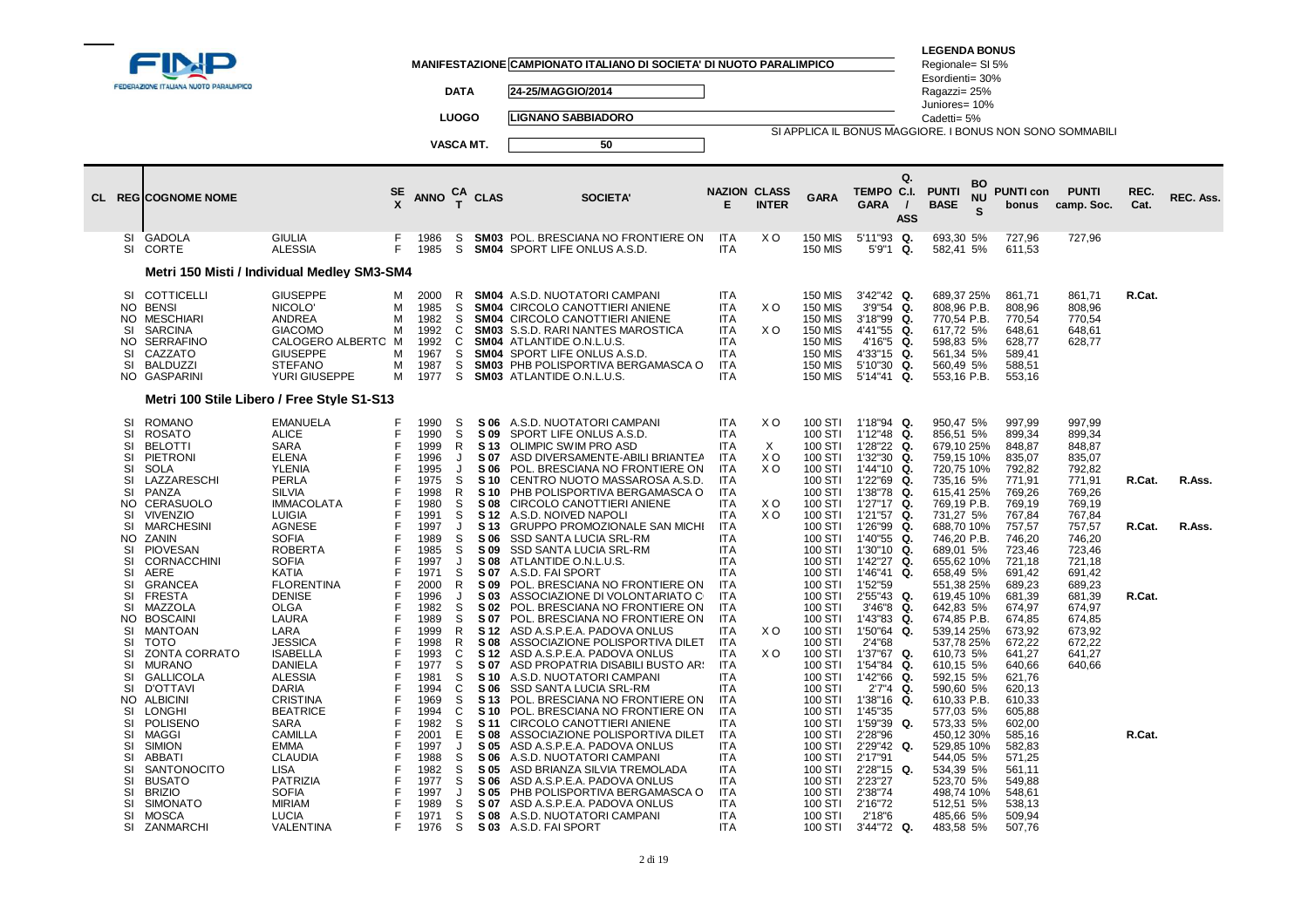| FEDERAZIONE ITALIANA NUOTO PARALIMPICO                                                                                                                                                                                                                                                                                                                                                                                                                                                                                                                                                                                                      |                                                                                                                                                                                                                                                                                                                                                                                                                                                |                                                                                                                                   |                                                                                                                                                                                                              | <b>DATA</b>                                                                                                                                |                                                                                                                                                                                                                          | MANIFESTAZIONE CAMPIONATO ITALIANO DI SOCIETA' DI NUOTO PARALIMPICO<br>24-25/MAGGIO/2014                                                                                                                                                                                                                                                                                                                                                                                                                                                                                                                                                                                                                                                                                                      |                                                                                                                                                                                                                                                                                                                          |                                                                                                                                           |                                                                                                                                                                                                                                                                                            |                                                                                                                                                                                                                                                                                                                                                  | <b>LEGENDA BONUS</b><br>Regionale= SI 5%<br>Esordienti= 30%<br>Ragazzi= 25%<br>Juniores= 10%                                                                                                                                                                                                            |                      |                                                                                                                                                                                                                            |                                                                                                                                                                                                                            |                  |           |
|---------------------------------------------------------------------------------------------------------------------------------------------------------------------------------------------------------------------------------------------------------------------------------------------------------------------------------------------------------------------------------------------------------------------------------------------------------------------------------------------------------------------------------------------------------------------------------------------------------------------------------------------|------------------------------------------------------------------------------------------------------------------------------------------------------------------------------------------------------------------------------------------------------------------------------------------------------------------------------------------------------------------------------------------------------------------------------------------------|-----------------------------------------------------------------------------------------------------------------------------------|--------------------------------------------------------------------------------------------------------------------------------------------------------------------------------------------------------------|--------------------------------------------------------------------------------------------------------------------------------------------|--------------------------------------------------------------------------------------------------------------------------------------------------------------------------------------------------------------------------|-----------------------------------------------------------------------------------------------------------------------------------------------------------------------------------------------------------------------------------------------------------------------------------------------------------------------------------------------------------------------------------------------------------------------------------------------------------------------------------------------------------------------------------------------------------------------------------------------------------------------------------------------------------------------------------------------------------------------------------------------------------------------------------------------|--------------------------------------------------------------------------------------------------------------------------------------------------------------------------------------------------------------------------------------------------------------------------------------------------------------------------|-------------------------------------------------------------------------------------------------------------------------------------------|--------------------------------------------------------------------------------------------------------------------------------------------------------------------------------------------------------------------------------------------------------------------------------------------|--------------------------------------------------------------------------------------------------------------------------------------------------------------------------------------------------------------------------------------------------------------------------------------------------------------------------------------------------|---------------------------------------------------------------------------------------------------------------------------------------------------------------------------------------------------------------------------------------------------------------------------------------------------------|----------------------|----------------------------------------------------------------------------------------------------------------------------------------------------------------------------------------------------------------------------|----------------------------------------------------------------------------------------------------------------------------------------------------------------------------------------------------------------------------|------------------|-----------|
|                                                                                                                                                                                                                                                                                                                                                                                                                                                                                                                                                                                                                                             |                                                                                                                                                                                                                                                                                                                                                                                                                                                |                                                                                                                                   |                                                                                                                                                                                                              | <b>LUOGO</b>                                                                                                                               |                                                                                                                                                                                                                          | <b>LIGNANO SABBIADORO</b>                                                                                                                                                                                                                                                                                                                                                                                                                                                                                                                                                                                                                                                                                                                                                                     |                                                                                                                                                                                                                                                                                                                          |                                                                                                                                           |                                                                                                                                                                                                                                                                                            |                                                                                                                                                                                                                                                                                                                                                  | Cadetti= 5%                                                                                                                                                                                                                                                                                             |                      |                                                                                                                                                                                                                            | SI APPLICA IL BONUS MAGGIORE. I BONUS NON SONO SOMMABILI                                                                                                                                                                   |                  |           |
|                                                                                                                                                                                                                                                                                                                                                                                                                                                                                                                                                                                                                                             |                                                                                                                                                                                                                                                                                                                                                                                                                                                |                                                                                                                                   |                                                                                                                                                                                                              | VASCA MT.                                                                                                                                  |                                                                                                                                                                                                                          | 50                                                                                                                                                                                                                                                                                                                                                                                                                                                                                                                                                                                                                                                                                                                                                                                            |                                                                                                                                                                                                                                                                                                                          |                                                                                                                                           |                                                                                                                                                                                                                                                                                            |                                                                                                                                                                                                                                                                                                                                                  |                                                                                                                                                                                                                                                                                                         |                      |                                                                                                                                                                                                                            |                                                                                                                                                                                                                            |                  |           |
| CL REGICOGNOME NOME                                                                                                                                                                                                                                                                                                                                                                                                                                                                                                                                                                                                                         |                                                                                                                                                                                                                                                                                                                                                                                                                                                | SE                                                                                                                                | <b>ANNO</b>                                                                                                                                                                                                  | <b>CA</b><br>$\mathbf{T}$                                                                                                                  | <b>CLAS</b>                                                                                                                                                                                                              | <b>SOCIETA</b>                                                                                                                                                                                                                                                                                                                                                                                                                                                                                                                                                                                                                                                                                                                                                                                | <b>NAZION CLASS</b><br>Е                                                                                                                                                                                                                                                                                                 | <b>INTER</b>                                                                                                                              | <b>GARA</b>                                                                                                                                                                                                                                                                                | Q.<br>TEMPO C.I.<br><b>GARA</b><br>$\prime$<br><b>ASS</b>                                                                                                                                                                                                                                                                                        | <b>PUNTI</b><br><b>BASE</b>                                                                                                                                                                                                                                                                             | BO<br><b>NU</b><br>S | <b>PUNTI con</b><br>bonus                                                                                                                                                                                                  | <b>PUNTI</b><br>camp. Soc.                                                                                                                                                                                                 | REC.<br>Cat.     | REC. Ass. |
| LOCATELLI<br>SI<br>SI<br><b>ROMAN</b><br>SI<br><b>LEIDI</b><br>SI<br><b>FRANDOLI</b><br>SI<br>LAZZARI<br>SI<br><b>TONDINI</b><br>SI<br>ALBANESE<br>SI<br><b>ROMEO</b><br>SI<br><b>BORRELLI</b><br>SI<br><b>VITALE</b><br>SI<br><b>BELLETTI</b><br>SI<br><b>CELATO</b><br>SI<br><b>IACOBACCI</b><br>SI<br><b>POLITO</b><br>SI<br><b>SPINELLA</b><br>SI<br><b>PINZONI</b><br>SI<br><b>MELOCCHI GARCIA</b><br>PASSALACQUA<br>NO.<br>SI<br><b>MUSTEATA</b><br>SI<br><b>GIURIATO</b><br><b>SI</b><br><b>IMPARATO</b><br>FG<br>BAKA<br>FG<br><b>RABBOLINI</b><br><b>ASS</b><br>AMICI<br><b>RT</b><br><b>VICCH</b><br><b>RT</b><br><b>PICIERNO</b> | ALESSANDRA<br><b>LUCIANA</b><br>MARTA<br><b>JASMIN</b><br><b>ELENA</b><br>LAILA<br><b>ELENA</b><br><b>MARIAROSARIA</b><br><b>MARIA GRAZIA</b><br>ALESSANDRA<br><b>DANIELA</b><br><b>ISABELLA</b><br><b>CLAUDIA</b><br>EMMA<br><b>CHIARA</b><br><b>CARLOTTA</b><br><b>CHIARA</b><br><b>LUCIA</b><br><b>IULIA</b><br><b>FEDERICA</b><br><b>STEFANIA</b><br><b>DOROTTYA</b><br><b>MARTINA</b><br>ALESSANDRA<br><b>SILVIA</b><br><b>PATRIZIA</b>   | F<br>F.<br>F<br>F<br>F<br>E<br>F<br>F<br>F<br>F.<br>F<br>F<br>F<br>F<br>F<br>F<br>F<br>F<br>F<br>F<br>F<br>F<br>F.<br>F<br>F<br>F | 1984<br>1966<br>1982<br>1985<br>1972<br>1969<br>1998<br>1988<br>1977<br>1971<br>1984<br>2000<br>1986<br>1981<br>2001<br>1982<br>2003<br>1984<br>1995<br>1975<br>1993<br>1991<br>1998<br>1969<br>2000<br>1958 | S<br>S<br>S<br>S<br>S<br>S<br>R<br>S<br>S<br>S<br>S<br>$\mathsf{R}$<br>S<br>S<br>E<br>S<br>E<br>S<br>J<br>S<br>C<br>S<br>R.<br>S<br>R<br>S | S 06<br>S 04<br>S 07<br>S 03<br><b>S11</b><br>S 09<br>S 07<br>S 04<br>S 02<br>S 09<br>S 03<br>S 05<br>S 07<br>S 05<br>S 06<br>S 03<br>S 08<br>S 12<br>S 07<br>S 03<br>S 03<br>S 07<br>S 11<br>S 10<br>S 09<br>S 10       | PHB POLISPORTIVA BERGAMASCA O<br>SPORT LIFE ONLUS A.S.D.<br>PHB POLISPORTIVA BERGAMASCA O<br>ACQUAMARINA TEAM TRIESTE ONLU<br>POL. BRESCIANA NO FRONTIERE ON<br>ASSOCIAZIONE POLISPORTIVA DILET<br>A.S.D. FAI SPORT<br>A.S.D. NUOTATORI CAMPANI<br>A.S.D. NUOTATORI CAMPANI<br>A.S.D. NUOTATORI CAMPANI<br>SPORT LIFE ONLUS A.S.D.<br>POL. BRESCIANA NO FRONTIERE ON<br>SSD SANTA LUCIA SRL-RM<br>A.S.D. NUOTATORI CAMPANI<br>PHB POLISPORTIVA BERGAMASCA O<br>S.S.D. RARI NANTES MAROSTICA<br>PHB POLISPORTIVA BERGAMASCA O<br>PO.HA.FI.<br>POL. BRESCIANA NO FRONTIERE ON<br>ASD A.S.P.E.A. PADOVA ONLUS<br>A.S.D. NUOTATORI CAMPANI<br><b>HUNGARY</b><br>G.S. DIL. NON VEDENTI MILANO - ONL<br>CIRCOLO CANOTTIERI ANIENE<br>PHB POLISPORTIVA BERGAMASCA O<br><b>SSD SANTA LUCIA SRL-RM</b> | <b>ITA</b><br>ITA<br><b>ITA</b><br>ITA<br>ITA<br><b>ITA</b><br><b>ITA</b><br><b>ITA</b><br><b>ITA</b><br><b>ITA</b><br><b>ITA</b><br>ITA<br><b>ITA</b><br>ITA<br><b>ITA</b><br><b>ITA</b><br><b>ITA</b><br><b>ITA</b><br>$\mathbf 0$<br><b>ITA</b><br><b>ITA</b><br>HUN<br>ITA<br><b>ITA</b><br><b>ITA</b><br><b>ITA</b> | X O<br>X O<br>X <sub>O</sub>                                                                                                              | 100 STI<br>100 STI<br>100 STI<br>100 STI<br>100 STI<br>100 STI<br>100 STI<br>100 STI<br>100 STI<br>100 STI<br>100 STI<br>100 STI<br>100 STI<br>100 STI<br>100 STI<br>100 STI<br>100 STI<br>100 STI<br>100 STI<br>100 STI<br>100 STI<br>100 STI<br>100 STI<br>100 STI<br>100 STI<br>100 STI | 2'37"71<br>3'32"88<br>Q.<br>2'30"76<br>3'55"44 Q.<br>2'33"25<br>2'19"75<br>3'8"86<br>3'54"56<br>5'37"44 Q.<br>2'31"45<br>4'30"61<br>3'57"50<br>2'57"36<br>3'21''3<br>3'59"20<br>4'47"41<br>3'40"78<br>2'35"0<br>3'46"50<br>6'7"23<br>7'20"43<br>1'44"93<br>1'25"34 Q.                                                                            | 475,75 5%<br>474,92 5%<br>464,78 5%<br>461,56 5%<br>446,66 5%<br>444,22 5%<br>371,02 25%<br>431,02 5%<br>430,68 5%<br>409,90 5%<br>401,57 5%<br>333,35 25%<br>395,07 5%<br>393,82 5%<br>313,67 30%<br>378,10 5%<br>303,70 30%<br>384,84 P.B.<br>309,36 10%<br>295,92 5%<br>246,74 5%                    |                      | 499.53<br>498,66<br>488,02<br>484,64<br>468,99<br>466,43<br>463,77<br>452,57<br>452,22<br>430.40<br>421,65<br>416.68<br>414,83<br>413,51<br>407,77<br>397,01<br>394,80<br>384,84<br>340,30<br>310,71<br>259,07             |                                                                                                                                                                                                                            | R.Cat.           |           |
| <b>SI</b><br><b>BICELLI</b><br>SI<br><b>MORLACCHI</b><br>SI<br>SOTTILE<br>SI<br><b>TARAS</b><br>N <sub>O</sub><br>PREZZI<br><b>CIULLI</b><br>NO.<br>SI<br><b>BOCCIARDO</b><br>SI<br>PASQUINI<br>SI<br><b>CAVALIERE</b><br>SI<br><b>URSO</b><br>SI<br><b>BASSANI</b><br>SI<br><b>SPAIRANI</b><br>SI<br>ALIBRANDI<br>SI<br><b>FERRARI</b><br>NO.<br>FANTIN<br>PAVAN<br>NO.<br><b>MISURI</b><br>SI<br><b>CESARONI</b><br>NO.<br><b>DOLFIN</b><br>NO.<br>SI<br>FARETRA<br>SI<br>ABETE<br>SI<br>FAZZARI                                                                                                                                          | Metri 100 Stile Libero / Free Style S1-S13<br><b>FEDERICO</b><br><b>FEDERICO</b><br><b>FABRIZIO</b><br><b>VALERIO</b><br><b>YURI</b><br><b>SIMONE</b><br><b>FRANCESCO</b><br><b>ROBERTO</b><br><b>ANTONIO</b><br>SALVATORE<br><b>FEDERICO</b><br><b>CLAUDIO</b><br><b>LORENZO</b><br><b>KEVIN</b><br><b>ANTONIO</b><br><b>ALBERTO</b><br><b>DAVIDE</b><br><b>SIMONE</b><br><b>MARCO</b><br><b>CLAUDIO</b><br><b>VITTORIO</b><br><b>ROBERTO</b> | м<br>м<br>м<br>M<br>M<br>M<br>M<br>M<br>M<br>M<br>M<br>M<br>M<br>M<br>M<br>M<br>M<br>M<br>M<br>M<br>М<br>М                        | 1999<br>1993<br>1993<br>1988<br>1994<br>1986<br>1994<br>1968<br>1988<br>1999<br>1996<br>1986<br>1994<br>1992<br>2001<br>1989<br>1998<br>1978<br>1981<br>1965<br>1980<br>1987                                 | R<br>C<br>C<br>S<br>C<br>S<br>C<br>S<br>S<br>R<br>J<br>S<br>C<br>C<br>E<br>S<br>R<br>S<br>S<br>S<br>S<br>S                                 | S 09<br>S 09<br>S 12<br>S 07<br>S 09<br>S <sub>10</sub><br>S 07<br>S <sub>10</sub><br>S 06<br>S 12<br>S 11<br>S <sub>10</sub><br>S 08<br>S 09<br>S 07<br>S <sub>10</sub><br>S 07<br>S 09<br>S 06<br>S 09<br>S 10<br>S 07 | POL. BRESCIANA NO FRONTIERE ON<br>POLHA - VARESE ASS.POLISP.DILE<br>POLHA - VARESE ASS.POLISP.DILE<br>SSD SANTA LUCIA SRL-RM<br>CIRCOLO CANOTTIERI ANIENE<br>CIRCOLO CANOTTIERI ANIENE<br><b>SSD NUOTATORI GENOVESI</b><br>SSD SANTA LUCIA SRL-RM<br>ASD SPORTING CLUB FLEGREO<br>A.S.D. NOIVED NAPOLI<br>CIRCOLO CANOTTIERI ANIENE<br>POL. BRESCIANA NO FRONTIERE ON<br>SSD SANTA LUCIA SRL-RM<br>POL. BRESCIANA NO FRONTIERE ON<br>A.S.D. FAI SPORT<br>CIRCOLO CANOTTIERI ANIENE<br>GRUPPO PROMOZIONALE SAN MICHI<br>CIRCOLO CANOTTIERI ANIENE<br>ASD DIVERSAMENTE-ABILI BRIANTEA<br>SSD SANTA LUCIA SRL-RM<br>A.S.D. NUOTATORI CAMPANI<br>A.S.D. FRATELLANZA NUOTO PONTE                                                                                                                   | ITA<br><b>ITA</b><br><b>ITA</b><br><b>ITA</b><br>ITA<br><b>ITA</b><br><b>ITA</b><br><b>ITA</b><br><b>ITA</b><br>ITA<br><b>ITA</b><br><b>ITA</b><br><b>ITA</b><br><b>ITA</b><br><b>ITA</b><br>ITA<br><b>ITA</b><br><b>ITA</b><br><b>ITA</b><br><b>ITA</b><br><b>ITA</b><br>ITA                                            | X<br>X O<br>X O<br>X O<br>X O<br>X O<br>X O<br>X <sub>O</sub><br>X O<br>X<br>$\times$<br>X <sub>O</sub><br>$\circ$<br>X O<br>$\circ$<br>Х | 100 STI<br>100 STI<br>100 STI<br>100 STI<br>100 STI<br>100 STI<br>100 STI<br>100 STI<br>100 STI<br>100 STI<br>100 STI<br>100 STI<br>100 STI<br>100 STI<br>100 STI<br>100 STI<br>100 STI<br>100 STI<br>100 STI<br>100 STI<br>100 STI<br>100 STI                                             | 1'6"70 Q.<br>0'57"94<br>Q.<br>0'56"48<br>Q.<br>1'7"42 Q.<br>1'3"33<br>Q.<br>0'56"74 Q.<br>1'10"66<br>Q.<br>1'2"55<br>Q.<br>$1'22''48$ Q.<br>1'18"41<br>Q.<br>1'15"72<br>Q.<br>1'5"93<br>Q.<br>1'12"83<br>Q.<br>1'11"30<br>Q.<br>1'38"18<br>1'4"33<br>Q.<br>1'34"98<br>1'9"73 Q.<br>1'23"54 Q.<br>1'16"11<br>Q.<br>1'10"82<br>Q.<br>1'23"26<br>Q. | 837,78 25%<br>964,45 5%<br>932,37 5%<br>903,59 5%<br>882,36 5%<br>914,35 P.B.<br>862,16 5%<br>829,42 5%<br>803,47 5%<br>671,60 25%<br>761,09 10%<br>786,90 5%<br>784,70 5%<br>783,73 5%<br>620,49 30%<br>806,47 P.B.<br>641,40 25%<br>801,38 P.B.<br>793,27 P.B.<br>734,20 5%<br>732,56 5%<br>731,68 5% |                      | 1047,23<br>1012,67<br>978,98<br>948,77<br>926,48<br>914,35<br>905,26<br>870,89<br>843.64<br>839,50<br>837,20<br>826,24<br>823,94<br>822.92<br>806.64<br>806,47<br>801,75<br>801,38<br>793,27<br>770,91<br>769,19<br>768,27 | 1047,23<br>1012,67<br>978,98<br>948,77<br>926,48<br>914,35<br>905,26<br>870,89<br>843,64<br>839,50<br>837,20<br>826,24<br>823,94<br>822.92<br>806,64<br>806,47<br>801,75<br>801,38<br>793,27<br>770,91<br>769,19<br>768,27 | R.Cat.<br>R.Cat. |           |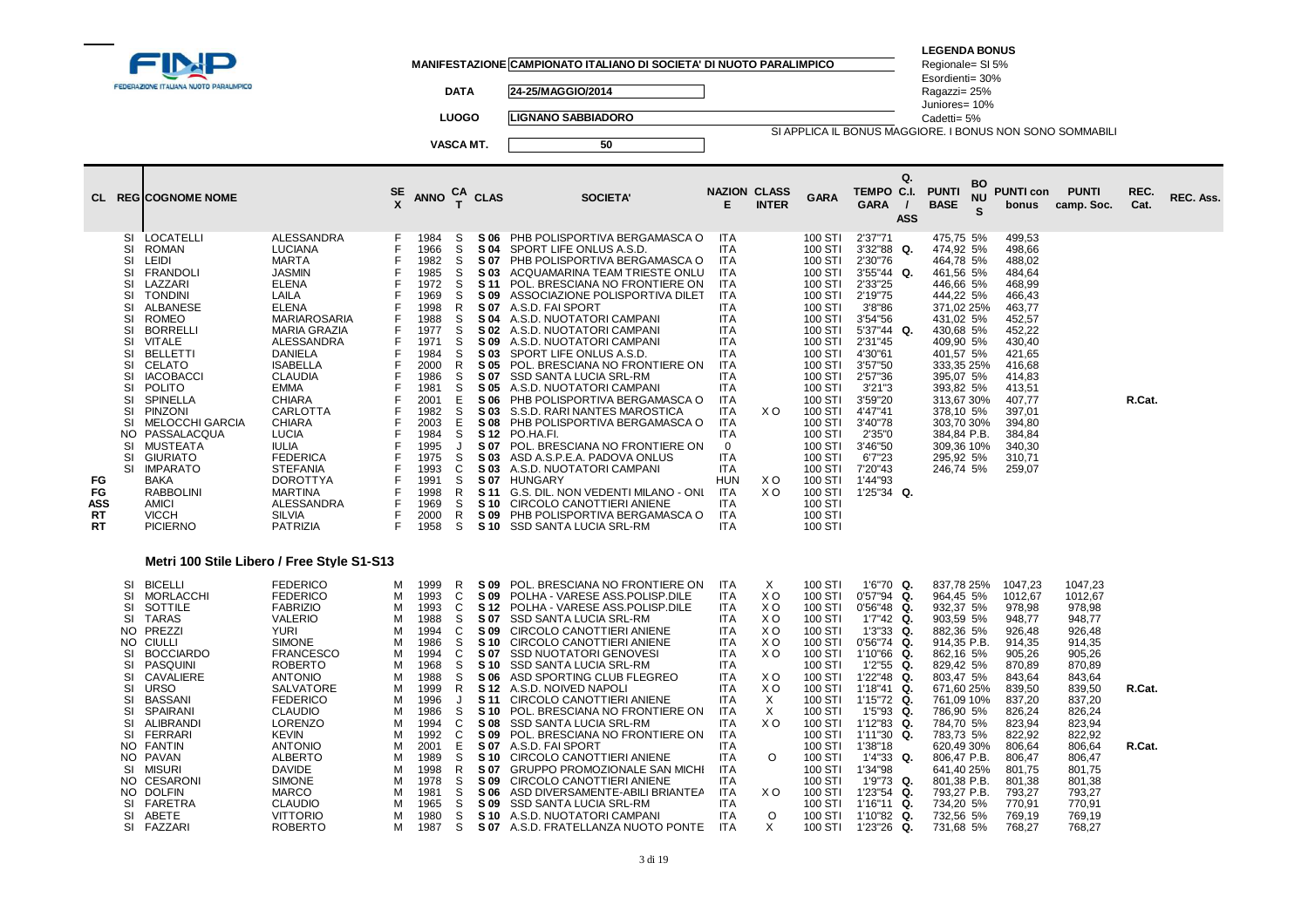| FEDERAZIONE ITALIANA NUOTO PARALIMPICO                                                                                                                                                                                                                                                                                                                                                                                                                                                                                                                                                                                                                                                                                                                                                                                                                                                                                                                                                                                                                                                                                                                                                                                |                                                                                                                                                                                                                                                                                                                                                                                                                                                                                                                                                                                                                                                                                                                                                                                                                                           |                                                                                                                                                                                                                                                                  |                                                                                                                                                                                                                                                                                                                                                                                                                              | <b>DATA</b><br><b>LUOGO</b><br>VASCA MT.                                                                                                                                                                                                                                                                                                                                                                                                                                                                                                                                                                                                                                                                                                                | MANIFESTAZIONE CAMPIONATO ITALIANO DI SOCIETA' DI NUOTO PARALIMPICO<br>24-25/MAGGIO/2014<br><b>LIGNANO SABBIADORO</b><br>50                                                                                                                                                                                                                                                                                                                                                                                                                                                                                                                                                                                                                                                                                                                                                                                                                                                                                                                                                                                                                                                                                                                                                                                                                                                                                                                                                                                                                                                       |                                                                                                                                                                                                                                                                                                                                                                                                                                                                                                                                                                                                                                                                                                                                 |                                                                                     |                                                                                                                                                                                                                                                                                                                                                                                                                                                                                                                                                                                          | SI APPLICA IL BONUS MAGGIORE. I BONUS NON SONO SOMMABILI<br>Q.                                                                                                                                                                                                                                                                                                                                                                                                                                                                                                                                                                                                                                | <b>LEGENDA BONUS</b><br>Regionale= SI 5%<br>Esordienti= 30%<br>Ragazzi= 25%<br>Juniores= 10%<br>Cadetti= 5%                                                                                                                                                                                                                                                                                                                                                                                                                                                                                                                                                                                                       |                      |                                                                                                                                                                                                                                                                                                                                                                                                                                                                                                                                      |                                                                                                                                                                                                                                                                                                                                        |              |           |
|-----------------------------------------------------------------------------------------------------------------------------------------------------------------------------------------------------------------------------------------------------------------------------------------------------------------------------------------------------------------------------------------------------------------------------------------------------------------------------------------------------------------------------------------------------------------------------------------------------------------------------------------------------------------------------------------------------------------------------------------------------------------------------------------------------------------------------------------------------------------------------------------------------------------------------------------------------------------------------------------------------------------------------------------------------------------------------------------------------------------------------------------------------------------------------------------------------------------------|-------------------------------------------------------------------------------------------------------------------------------------------------------------------------------------------------------------------------------------------------------------------------------------------------------------------------------------------------------------------------------------------------------------------------------------------------------------------------------------------------------------------------------------------------------------------------------------------------------------------------------------------------------------------------------------------------------------------------------------------------------------------------------------------------------------------------------------------|------------------------------------------------------------------------------------------------------------------------------------------------------------------------------------------------------------------------------------------------------------------|------------------------------------------------------------------------------------------------------------------------------------------------------------------------------------------------------------------------------------------------------------------------------------------------------------------------------------------------------------------------------------------------------------------------------|---------------------------------------------------------------------------------------------------------------------------------------------------------------------------------------------------------------------------------------------------------------------------------------------------------------------------------------------------------------------------------------------------------------------------------------------------------------------------------------------------------------------------------------------------------------------------------------------------------------------------------------------------------------------------------------------------------------------------------------------------------|-----------------------------------------------------------------------------------------------------------------------------------------------------------------------------------------------------------------------------------------------------------------------------------------------------------------------------------------------------------------------------------------------------------------------------------------------------------------------------------------------------------------------------------------------------------------------------------------------------------------------------------------------------------------------------------------------------------------------------------------------------------------------------------------------------------------------------------------------------------------------------------------------------------------------------------------------------------------------------------------------------------------------------------------------------------------------------------------------------------------------------------------------------------------------------------------------------------------------------------------------------------------------------------------------------------------------------------------------------------------------------------------------------------------------------------------------------------------------------------------------------------------------------------------------------------------------------------|---------------------------------------------------------------------------------------------------------------------------------------------------------------------------------------------------------------------------------------------------------------------------------------------------------------------------------------------------------------------------------------------------------------------------------------------------------------------------------------------------------------------------------------------------------------------------------------------------------------------------------------------------------------------------------------------------------------------------------|-------------------------------------------------------------------------------------|------------------------------------------------------------------------------------------------------------------------------------------------------------------------------------------------------------------------------------------------------------------------------------------------------------------------------------------------------------------------------------------------------------------------------------------------------------------------------------------------------------------------------------------------------------------------------------------|-----------------------------------------------------------------------------------------------------------------------------------------------------------------------------------------------------------------------------------------------------------------------------------------------------------------------------------------------------------------------------------------------------------------------------------------------------------------------------------------------------------------------------------------------------------------------------------------------------------------------------------------------------------------------------------------------|-------------------------------------------------------------------------------------------------------------------------------------------------------------------------------------------------------------------------------------------------------------------------------------------------------------------------------------------------------------------------------------------------------------------------------------------------------------------------------------------------------------------------------------------------------------------------------------------------------------------------------------------------------------------------------------------------------------------|----------------------|--------------------------------------------------------------------------------------------------------------------------------------------------------------------------------------------------------------------------------------------------------------------------------------------------------------------------------------------------------------------------------------------------------------------------------------------------------------------------------------------------------------------------------------|----------------------------------------------------------------------------------------------------------------------------------------------------------------------------------------------------------------------------------------------------------------------------------------------------------------------------------------|--------------|-----------|
| <b>CL REGICOGNOME NOME</b>                                                                                                                                                                                                                                                                                                                                                                                                                                                                                                                                                                                                                                                                                                                                                                                                                                                                                                                                                                                                                                                                                                                                                                                            |                                                                                                                                                                                                                                                                                                                                                                                                                                                                                                                                                                                                                                                                                                                                                                                                                                           | SE<br>X                                                                                                                                                                                                                                                          | <b>ANNO</b>                                                                                                                                                                                                                                                                                                                                                                                                                  | CA<br>T<br><b>CLAS</b>                                                                                                                                                                                                                                                                                                                                                                                                                                                                                                                                                                                                                                                                                                                                  | <b>SOCIETA'</b>                                                                                                                                                                                                                                                                                                                                                                                                                                                                                                                                                                                                                                                                                                                                                                                                                                                                                                                                                                                                                                                                                                                                                                                                                                                                                                                                                                                                                                                                                                                                                                   | E                                                                                                                                                                                                                                                                                                                                                                                                                                                                                                                                                                                                                                                                                                                               | <b>NAZION CLASS</b><br><b>INTER</b>                                                 | <b>GARA</b>                                                                                                                                                                                                                                                                                                                                                                                                                                                                                                                                                                              | TEMPO C.I.<br>GARA<br>$\prime$<br><b>ASS</b>                                                                                                                                                                                                                                                                                                                                                                                                                                                                                                                                                                                                                                                  | <b>PUNTI</b><br><b>BASE</b>                                                                                                                                                                                                                                                                                                                                                                                                                                                                                                                                                                                                                                                                                       | ВO<br><b>NU</b><br>S | <b>PUNTI con</b><br>bonus                                                                                                                                                                                                                                                                                                                                                                                                                                                                                                            | <b>PUNTI</b><br>camp. Soc.                                                                                                                                                                                                                                                                                                             | REC.<br>Cat. | REC. Ass. |
| SI<br><b>SMITS</b><br>PRODOMO MILANA<br>SI<br>SI<br><b>BEGGIATO</b><br>SI<br><b>GIACOMIN</b><br>SI<br><b>SCANDOLARO</b><br><b>VARRIALE</b><br><b>SI</b><br><b>NO</b><br><b>FONTE</b><br>SANGALLI<br>SI<br>SI<br><b>TROMBETTA</b><br><b>SANTORO</b><br>SI<br>SI<br><b>SIRICA</b><br>SI<br>POPESCU<br><b>CAMPORA</b><br>SI<br>SI<br>PALANTRANI<br>SI<br>NADALET<br>SI<br><b>ROTA</b><br>SI<br><b>PLACIDI</b><br>SI<br><b>LUDOVICI</b><br><b>FRANZONI</b><br>SI<br>SI<br><b>BOCCIA</b><br><b>BRUSCA</b><br>SI<br>SI<br><b>BELLINI</b><br>SI<br>PELLACANI<br>DE CARLO<br>SI<br><b>MAZZONE</b><br>NO.<br>SI<br><b>MUZIO</b><br><b>PAULON</b><br>SI<br>CADEI<br>SI<br>NO.<br><b>RAMMAZZO</b><br><b>TERRANEO</b><br>SI<br><b>GALIMBERTI</b><br>NO.<br>SI<br>D'ANDREA<br>LATALARDO<br>SI<br><b>CONTI</b><br>SI<br>SI<br><b>SARCINA</b><br>SI<br><b>GROTTESI</b><br>SI<br><b>STEVANATO</b><br><b>GIOVAGNOLI</b><br>SI<br><b>RIBOLDI</b><br><b>SI</b><br><b>BARRO</b><br>SI<br>SI<br><b>CIAGLIA</b><br>SI<br>GAZZOLA<br>SI<br><b>CLEMENTE</b><br>SI<br><b>GIOIA</b><br>SI<br>PEZZOLI<br>SI<br>L'ABBATE<br><b>FALCONI</b><br>SI<br><b>PRINCIPI</b><br>SI<br><b>ANDREONI</b><br>SI<br>DE NARDI<br>SI<br>SI<br>BINI<br>SI<br>BEATO | <b>BERND</b><br><b>MATTIA</b><br><b>LUIGI</b><br><b>ENRICO</b><br><b>MATTIA</b><br><b>MARIO</b><br>ANGELO<br><b>CRISTIAN</b><br><b>STEFANO</b><br>ANGELO<br><b>CHRISTIAN</b><br>RADU<br>ANDREA<br><b>ANDREA</b><br>ANDREA<br><b>MATTEO</b><br><b>ROBERTO</b><br>CARLO<br><b>ANTONIO MARCO</b><br><b>ANTONIO</b><br><b>MATTEO</b><br><b>MARCELLO</b><br><b>LUCA</b><br><b>NICOLA</b><br><b>LUCA</b><br><b>FEDERICO</b><br>ALESSANDRO<br><b>LUCA</b><br>ANGELO<br>ANDREA<br><b>LUCA</b><br><b>LORENZO</b><br>ALESSANDRO<br>ALESSANDRO<br><b>GIACOMO</b><br>ALESSANDRO<br><b>DARIO</b><br><b>GIANLUCA</b><br><b>ANDREA</b><br>WALTER<br><b>ALESSIO</b><br><b>MARCO</b><br><b>ANTONINO</b><br>ALDO SALVATORE<br><b>MATTIA</b><br><b>LORENZO</b><br><b>FABIO</b><br><b>ANTONIO</b><br>ALESSANDRO<br><b>ALBERTO</b><br><b>LORENZO</b><br>ANDREA | м<br>М<br>M<br>M<br>M<br>М<br>М<br>M<br>M<br>М<br>M<br>М<br>М<br>М<br>М<br>M<br>М<br>М<br>М<br>М<br>М<br>M<br>M<br>M<br>М<br>М<br>М<br>М<br>М<br>M<br>M<br>М<br>М<br>М<br>М<br>M<br>M<br>М<br>М<br>М<br>M<br>М<br>М<br>M<br>М<br>М<br>М<br>М<br>М<br>M<br>М<br>М | 1975<br>1984<br>1998<br>1967<br>2000<br>1973<br>1978<br>1996<br>1979<br>1988<br>1999<br>1971<br>1974<br>1975<br>1996<br>1994<br>1976<br>1971<br>1989<br>1956<br>1993<br>1970<br>1984<br>1972<br>1971<br>1997<br>1991<br>1992<br>1969<br>1987<br>1973<br>1984<br>1992<br>2002<br>1992<br>1970<br>1988<br>1971<br>1970<br>1975<br>1974<br>1980<br>1963<br>1966<br>1982<br>2001<br>1977<br>1972<br>1997<br>1969<br>1985<br>1989 | S 07<br>S<br>S<br>S 08<br>R<br>S 06<br>S<br>S 07<br>R.<br>S 07<br>S<br>S 09<br>S<br>S 08<br>J<br><b>S</b> 10<br>S<br>S 08<br>S.<br>S 09<br>R.<br>S 09<br>S<br>S 06<br>S<br>S 07<br>S<br>S <sub>13</sub><br>S 09<br>$\cdot$<br>$\mathbf{C}$<br>S 06<br>S<br>S 04<br>S<br>S 03<br>S<br>S 10<br>S<br>S 09<br>C<br>S 06<br>S<br>S 10<br>S<br>S 02<br>S<br>S 05<br>S<br>S 04<br>S 09<br>$\cdot$<br>S<br>S 05<br>C<br>S 09<br>S<br>S 05<br>S<br>S 07<br>S<br>S 06<br>S<br>S 09<br>C<br>S 06<br>Е<br>S 03<br>C<br>S 03<br>S<br>S 06<br>S<br>S 04<br>S<br>S 03<br>S<br>S <sub>10</sub><br>S<br>S 02<br>S<br>S 07<br>S<br>S 05<br>S<br>S 06<br>S<br>S 06<br>S<br>S 04<br>E<br>S 09<br>S<br>S 04<br>S<br>S 04<br>S 08<br>J<br>S<br>S 09<br>S<br>S 04<br>S<br>S 09 | PHB POLISPORTIVA BERGAMASCA O<br><b>SSD SANTA LUCIA SRL-RM</b><br>ASD A.S.P.E.A. PADOVA ONLUS<br>ASD A.S.P.E.A. PADOVA ONLUS<br>ASD A.S.P.E.A. PADOVA ONLUS<br>SSD SANTA LUCIA SRL-RM<br>SSD SANTA LUCIA SRL-RM<br>PHB POLISPORTIVA BERGAMASCA O<br>POL. BRESCIANA NO FRONTIERE ON<br>A.S.D. NUOTATORI CAMPANI<br>ASD DIVERSAMENTE-ABILI BRIANTEA<br>SSD SANTA LUCIA SRL-RM<br>SSD SANTA LUCIA SRL-RM<br>CIRCOLO CANOTTIERI ANIENE<br>A.S.D. FAI SPORT<br>PHB POLISPORTIVA BERGAMASCA O<br>SSD SANTA LUCIA SRL-RM<br>SSD SANTA LUCIA SRL-RM<br>A.S.D. NUOTATORI CAMPANI<br>A.S.D. NUOTATORI CAMPANI<br>ASD BRIANZA SILVIA TREMOLADA<br>SSD SANTA LUCIA SRL-RM<br>ATLANTIDE O.N.L.U.S.<br>PO.HA.FI.<br>CIRCOLO CANOTTIERI ANIENE<br>ASSOCIAZIONE DI VOLONTARIATO C<br>SSD SANTA LUCIA SRL-RM<br>POL. BRESCIANA NO FRONTIERE ON<br>CIRCOLO CANOTTIERI ANIENE<br>ASD BRIANZA SILVIA TREMOLADA<br>CIRCOLO CANOTTIERI ANIENE<br>POLHA - VARESE ASS.POLISP.DILE<br>ASD A.S.P.E.A. PADOVA ONLUS<br>POL. BRESCIANA NO FRONTIERE ON<br>S.S.D. RARI NANTES MAROSTICA<br>SSD SANTA LUCIA SRL-RM<br>ASD A.S.P.E.A. PADOVA ONLUS<br>SSD SANTA LUCIA SRL-RM<br>ASD DIVERSAMENTE-ABILI BRIANTEA<br>S.S.D. RARI NANTES MAROSTICA<br>ASD BRIANZA SILVIA TREMOLADA<br>SPORT LIFE ONLUS A.S.D.<br>ASD BRIANZA SILVIA TREMOLADA<br>ASSOCIAZIONE DI VOLONTARIATO C<br>ASD DIVERSAMENTE-ABILI BRIANTEA<br>POLHA - VARESE ASS.POLISP.DILE<br>SSD SANTA LUCIA SRL-RM<br>ASD A.S.P.E.A. PADOVA ONLUS<br>POLHA - VARESE ASS.POLISP.DILE<br>SPORT LIFE ONLUS A.S.D.<br>PO.HA.FI.<br>A.S.D. NUOTATORI CAMPANI | <b>STR</b><br><b>ITA</b><br><b>ITA</b><br><b>ITA</b><br><b>ITA</b><br><b>ITA</b><br><b>ITA</b><br><b>ITA</b><br><b>ITA</b><br><b>ITA</b><br><b>ITA</b><br><b>ITA</b><br><b>ITA</b><br><b>ITA</b><br><b>ITA</b><br><b>ITA</b><br><b>ITA</b><br><b>ITA</b><br><b>ITA</b><br><b>ITA</b><br>ITA<br><b>ITA</b><br><b>ITA</b><br><b>ITA</b><br><b>ITA</b><br><b>ITA</b><br><b>ITA</b><br><b>ITA</b><br><b>ITA</b><br><b>ITA</b><br><b>ITA</b><br><b>ITA</b><br><b>ITA</b><br><b>ITA</b><br>ITA<br><b>ITA</b><br><b>ITA</b><br>ITA<br><b>ITA</b><br><b>ITA</b><br><b>ITA</b><br><b>ITA</b><br><b>ITA</b><br><b>ITA</b><br><b>ITA</b><br><b>ITA</b><br><b>ITA</b><br><b>ITA</b><br><b>ITA</b><br><b>ITA</b><br><b>ITA</b><br><b>ITA</b> | X O<br>X O<br>X<br>$\times$<br>$\circ$<br>$\times$<br>X O<br>O<br>X O<br>X O<br>X O | 100 STI<br>100 STI<br>100 STI<br>100 STI<br>100 STI<br>100 STI<br>100 STI<br>100 STI<br>100 STI<br>100 STI<br>100 STI<br>100 STI<br>100 STI<br>100 STI<br>100 STI<br>100 STI<br>100 STI<br>100 STI<br>100 STI<br>100 STI<br>100 STI<br>100 STI<br>100 STI<br>100 STI<br>100 STI<br>100 STI<br>100 STI<br>100 STI<br>100 STI<br>100 STI<br>100 STI<br>100 STI<br>100 STI<br>100 STI<br>100 STI<br>100 STI<br>100 STI<br>100 STI<br>100 STI<br>100 STI<br>100 STI<br>100 STI<br>100 STI<br>100 STI<br>100 STI<br>100 STI<br>100 STI<br>100 STI<br>100 STI<br>100 STI<br>100 STI<br>100 STI | 1'23"46 Q.<br>1'18"37 Q.<br>Q.<br>1'48"40<br>1'24"29<br>Q.<br>1'40"39<br>1'17"98<br>Q.<br>1'16"9<br>1'16"17<br>1'20"24 Q.<br>1'18"92<br>1'34"45<br>1'35"62 Q.<br>1'27"94<br>Q.<br>1'14"88<br>Q.<br>1'24"68<br>1'36"10 Q.<br>2'3"11 Q.<br>2'23"92 Q.<br>1'17"98<br>1'24"1<br>1'39"75<br>Q.<br>1'19"31<br>Q.<br>3'18"96<br>1'49"76<br>Q.<br>2'3"26<br>Q.<br>1'30"86<br>1'50"99<br>Q.<br>1'27"97<br>1'47"35<br>Q.<br>1'37"25<br>1'40"85 Q.<br>1'31"90<br>1'49"98<br>3'21"53<br>2'43"96 Q.<br>1'53"61<br>2'24"51 Q.<br>2'47"12<br>Q.<br>1'30"24<br>3'46"2<br>Q.<br>1'46"42<br>2'6"46<br>1'57"47<br>1'57"99<br>2'30"29<br>2'5''9<br>2'33"40<br>2'33"82<br>1'49"84<br>1'43"42<br>2'40"46<br>1'46"69 | 729,93 5%<br>729,23 5%<br>611,35 25%<br>722,74 5%<br>606,83 25%<br>716,59 5%<br>751,08 P.B.<br>681,11 10%<br>712,24 5%<br>708,06 5%<br>591,64 25%<br>693,06 5%<br>692,75 5%<br>691,77 5%<br>659,90 10%<br>689,59 5%<br>683,37 5%<br>670,44 5%<br>665,30 5%<br>665,16 5%<br>664,36 5%<br>654.14 5%<br>652,39 5%<br>650,24 5%<br>682,54 P.B.<br>615,01 10%<br>643,03 5%<br>635,22 5%<br>664,83 P.B.<br>626,43 5%<br>657,11 P.B.<br>608,05 5%<br>602,56 5%<br>478,79 30%<br>588,50 5%<br>583,31 5%<br>582,17 5%<br>577,37 5%<br>574,91 5%<br>574,29 5%<br>572,45 5%<br>564,37 5%<br>564,14 5%<br>561,66 5%<br>559,78 5%<br>446,72 30%<br>548,44 5%<br>546,94 5%<br>520,30 10%<br>540,32 5%<br>524,31 5%<br>523,76 5% |                      | 766,43<br>765,69<br>764,18<br>758,88<br>758.54<br>752,42<br>751,08<br>749,22<br>747,85<br>743,46<br>739,54<br>727,71<br>727,38<br>726,36<br>725,89<br>724,07<br>717,54<br>703,96<br>698,56<br>698,42<br>697,58<br>686,85<br>685,01<br>682,75<br>682,54<br>676,51<br>675,18<br>666,98<br>664,83<br>657,75<br>657,11<br>638,45<br>632,69<br>622,42<br>617,92<br>612,48<br>611,28<br>606,24<br>603,66<br>603,00<br>601,07<br>592.59<br>592,35<br>589,74<br>587,77<br>580,73<br>575,86<br>574,28<br>572,33<br>567,34<br>550,52<br>549,95 | 766,43<br>765,69<br>764,18<br>758,88<br>758.54<br>752,42<br>751,08<br>749,22<br>747,85<br>743,46<br>739,54<br>727,71<br>727,38<br>726,36<br>725,89<br>724,07<br>717,54<br>703,96<br>698,56<br>698,42<br>697,58<br>686,85<br>685,01<br>682,75<br>682,54<br>676,51<br>675,18<br>666,98<br>664,83<br>657,75<br>657,11<br>638,45<br>632,69 | R.Cat.       |           |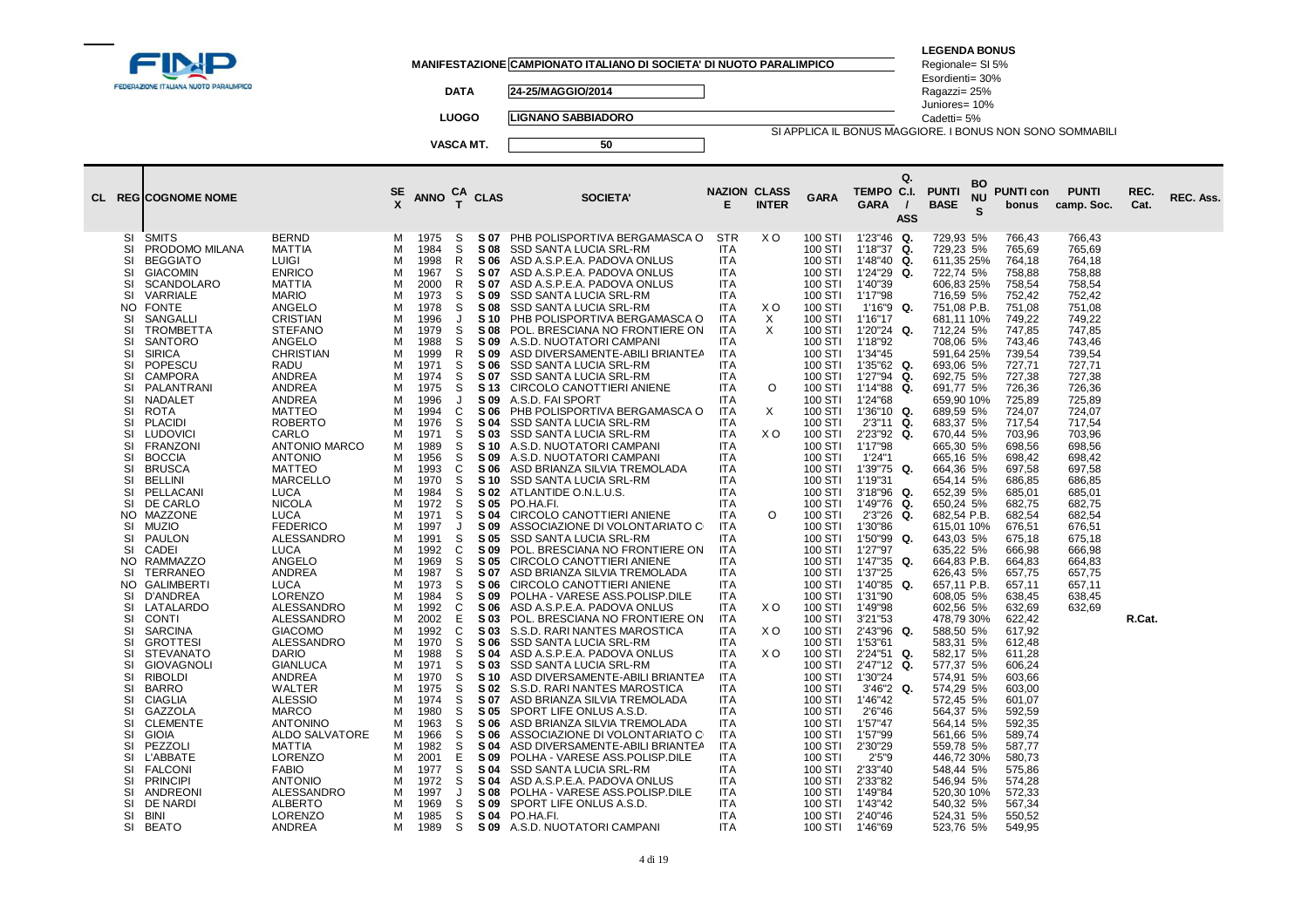|                                 |                                                                                                                                                                                                                         |                                                                                                                                                                                                                                                                                                                                                                                                                                                                                                                                                                                                                                                    |                                                                                                                                                                                                                                                                                                                                                                                                                                                                                                                                                                                                                                                         |                                                                                                                                                                                                           |                                                                                                                                                                                                                                                                                                                                      |                                                                                                                                                                                                                                                         |                                                                                                                                                                                                                                                                                                                                    | MANIFESTAZIONE CAMPIONATO ITALIANO DI SOCIETA' DI NUOTO PARALIMPICO                                                                                                                                                                                                                                                                                                                                                                                                                                                                                                                                                                                                                                                                                                                                                                                                                                                                                                                                                                                                                                                                                                                                          |                                                                                                                                                                                                                                                                                                                                                                                                                                                                                                                                                                     |                |                                                                                                                                                                                                                                                                                                                                                                                                                                                                 |                                                                                                                                                                                                                                                                                                                                                                                                                                      |                  | <b>LEGENDA BONUS</b><br>Regionale= SI 5%<br>Esordienti= 30%                                                                                                                                                                                                                                                                                                                                                                                                                                                 |                                                                                                                                                                                                                                                                                                                                                                                |                                      |              |           |
|---------------------------------|-------------------------------------------------------------------------------------------------------------------------------------------------------------------------------------------------------------------------|----------------------------------------------------------------------------------------------------------------------------------------------------------------------------------------------------------------------------------------------------------------------------------------------------------------------------------------------------------------------------------------------------------------------------------------------------------------------------------------------------------------------------------------------------------------------------------------------------------------------------------------------------|---------------------------------------------------------------------------------------------------------------------------------------------------------------------------------------------------------------------------------------------------------------------------------------------------------------------------------------------------------------------------------------------------------------------------------------------------------------------------------------------------------------------------------------------------------------------------------------------------------------------------------------------------------|-----------------------------------------------------------------------------------------------------------------------------------------------------------------------------------------------------------|--------------------------------------------------------------------------------------------------------------------------------------------------------------------------------------------------------------------------------------------------------------------------------------------------------------------------------------|---------------------------------------------------------------------------------------------------------------------------------------------------------------------------------------------------------------------------------------------------------|------------------------------------------------------------------------------------------------------------------------------------------------------------------------------------------------------------------------------------------------------------------------------------------------------------------------------------|--------------------------------------------------------------------------------------------------------------------------------------------------------------------------------------------------------------------------------------------------------------------------------------------------------------------------------------------------------------------------------------------------------------------------------------------------------------------------------------------------------------------------------------------------------------------------------------------------------------------------------------------------------------------------------------------------------------------------------------------------------------------------------------------------------------------------------------------------------------------------------------------------------------------------------------------------------------------------------------------------------------------------------------------------------------------------------------------------------------------------------------------------------------------------------------------------------------|---------------------------------------------------------------------------------------------------------------------------------------------------------------------------------------------------------------------------------------------------------------------------------------------------------------------------------------------------------------------------------------------------------------------------------------------------------------------------------------------------------------------------------------------------------------------|----------------|-----------------------------------------------------------------------------------------------------------------------------------------------------------------------------------------------------------------------------------------------------------------------------------------------------------------------------------------------------------------------------------------------------------------------------------------------------------------|--------------------------------------------------------------------------------------------------------------------------------------------------------------------------------------------------------------------------------------------------------------------------------------------------------------------------------------------------------------------------------------------------------------------------------------|------------------|-------------------------------------------------------------------------------------------------------------------------------------------------------------------------------------------------------------------------------------------------------------------------------------------------------------------------------------------------------------------------------------------------------------------------------------------------------------------------------------------------------------|--------------------------------------------------------------------------------------------------------------------------------------------------------------------------------------------------------------------------------------------------------------------------------------------------------------------------------------------------------------------------------|--------------------------------------|--------------|-----------|
|                                 |                                                                                                                                                                                                                         | FEDERAZIONE ITALIANA NUOTO PARALIMPICO                                                                                                                                                                                                                                                                                                                                                                                                                                                                                                                                                                                                             |                                                                                                                                                                                                                                                                                                                                                                                                                                                                                                                                                                                                                                                         |                                                                                                                                                                                                           |                                                                                                                                                                                                                                                                                                                                      | <b>DATA</b>                                                                                                                                                                                                                                             |                                                                                                                                                                                                                                                                                                                                    | 24-25/MAGGIO/2014                                                                                                                                                                                                                                                                                                                                                                                                                                                                                                                                                                                                                                                                                                                                                                                                                                                                                                                                                                                                                                                                                                                                                                                            |                                                                                                                                                                                                                                                                                                                                                                                                                                                                                                                                                                     |                |                                                                                                                                                                                                                                                                                                                                                                                                                                                                 |                                                                                                                                                                                                                                                                                                                                                                                                                                      |                  | Ragazzi= 25%<br>Juniores= 10%                                                                                                                                                                                                                                                                                                                                                                                                                                                                               |                                                                                                                                                                                                                                                                                                                                                                                |                                      |              |           |
|                                 |                                                                                                                                                                                                                         |                                                                                                                                                                                                                                                                                                                                                                                                                                                                                                                                                                                                                                                    |                                                                                                                                                                                                                                                                                                                                                                                                                                                                                                                                                                                                                                                         |                                                                                                                                                                                                           |                                                                                                                                                                                                                                                                                                                                      | <b>LUOGO</b>                                                                                                                                                                                                                                            |                                                                                                                                                                                                                                                                                                                                    | <b>LIGNANO SABBIADORO</b>                                                                                                                                                                                                                                                                                                                                                                                                                                                                                                                                                                                                                                                                                                                                                                                                                                                                                                                                                                                                                                                                                                                                                                                    |                                                                                                                                                                                                                                                                                                                                                                                                                                                                                                                                                                     |                |                                                                                                                                                                                                                                                                                                                                                                                                                                                                 |                                                                                                                                                                                                                                                                                                                                                                                                                                      |                  | Cadetti= 5%                                                                                                                                                                                                                                                                                                                                                                                                                                                                                                 |                                                                                                                                                                                                                                                                                                                                                                                |                                      |              |           |
|                                 |                                                                                                                                                                                                                         |                                                                                                                                                                                                                                                                                                                                                                                                                                                                                                                                                                                                                                                    |                                                                                                                                                                                                                                                                                                                                                                                                                                                                                                                                                                                                                                                         |                                                                                                                                                                                                           |                                                                                                                                                                                                                                                                                                                                      | VASCA MT.                                                                                                                                                                                                                                               |                                                                                                                                                                                                                                                                                                                                    | 50                                                                                                                                                                                                                                                                                                                                                                                                                                                                                                                                                                                                                                                                                                                                                                                                                                                                                                                                                                                                                                                                                                                                                                                                           |                                                                                                                                                                                                                                                                                                                                                                                                                                                                                                                                                                     |                |                                                                                                                                                                                                                                                                                                                                                                                                                                                                 |                                                                                                                                                                                                                                                                                                                                                                                                                                      |                  | SI APPLICA IL BONUS MAGGIORE. I BONUS NON SONO SOMMABILI                                                                                                                                                                                                                                                                                                                                                                                                                                                    |                                                                                                                                                                                                                                                                                                                                                                                |                                      |              |           |
|                                 |                                                                                                                                                                                                                         | <b>CL REGICOGNOME NOME</b>                                                                                                                                                                                                                                                                                                                                                                                                                                                                                                                                                                                                                         |                                                                                                                                                                                                                                                                                                                                                                                                                                                                                                                                                                                                                                                         | SE<br>x                                                                                                                                                                                                   | ANNO $_{T}^{CA}$ CLAS                                                                                                                                                                                                                                                                                                                |                                                                                                                                                                                                                                                         |                                                                                                                                                                                                                                                                                                                                    | <b>SOCIETA'</b>                                                                                                                                                                                                                                                                                                                                                                                                                                                                                                                                                                                                                                                                                                                                                                                                                                                                                                                                                                                                                                                                                                                                                                                              | <b>NAZION CLASS</b><br>E                                                                                                                                                                                                                                                                                                                                                                                                                                                                                                                                            | <b>INTER</b>   | <b>GARA</b>                                                                                                                                                                                                                                                                                                                                                                                                                                                     | TEMPO C.I.<br><b>GARA</b>                                                                                                                                                                                                                                                                                                                                                                                                            | Q.<br><b>ASS</b> | BO<br><b>PUNTI</b><br><b>NU</b><br><b>BASE</b><br>S                                                                                                                                                                                                                                                                                                                                                                                                                                                         | <b>PUNTI con</b><br>bonus                                                                                                                                                                                                                                                                                                                                                      | <b>PUNTI</b><br>camp. Soc.           | REC.<br>Cat. | REC. Ass. |
| FG.<br>ASS<br>ASS<br><b>ASS</b> | SI<br>SI<br>SI<br>NO.<br>SI<br>SI<br><b>SI</b><br>SI<br>SI<br>SI<br>SI<br>SI<br>SI<br>SI<br>NO.<br>SI<br>SI<br>SI<br>SI<br>SI<br>SI<br>SI<br>SI<br>SI<br>SI<br>SI<br>SI<br>SI<br>SI<br>SI<br>SI<br>SI<br>SI<br>SI<br>SI | SI FRISON<br><b>BONALDO</b><br>MATTIAZZI<br>ZENI<br><b>MOTTA</b><br>NO COZZOLINO<br><b>STABILE</b><br>CESARANO<br><b>TERBACI</b><br><b>TRAVAINI</b><br>CAGNINO<br>FABBRI<br><b>DURIGHELLO</b><br><b>IMBREA</b><br><b>LIBRALESSO</b><br>DALLA PELLEGRINA<br><b>VINCENZI</b><br><b>SILVESTRI</b><br><b>SEPULCRI</b><br><b>PICCO</b><br>LAVIA<br><b>MORETTI</b><br>TINAZZO<br><b>REGGIANI</b><br>PORUMB THEODOR<br><b>NICOLI</b><br>MALMASSARI<br>MIRABELLA<br>PASQUINI<br><b>AFFATATO</b><br>STELLITANO<br><b>TORRE</b><br><b>OSMANI</b><br>PONZONI<br>COLLARO<br>MAUGERI<br>ZAMPIERI<br><b>BETTELLA</b><br>ANDRIESH<br>CASTELLANO<br><b>MICUNCO</b> | <b>WILLIAM</b><br><b>FERNANDO</b><br>ANDREA<br><b>LORENZO</b><br>ANDREA<br><b>ANTONIO</b><br>ANDREA<br><b>DAVIDE</b><br><b>JUSTIN</b><br><b>MICHELE</b><br>ALESSANDRO<br>PIERO<br><b>MICHELE</b><br><b>MADALIN</b><br>WALTER<br><b>RICCARDO</b><br>ANDREA ROBERTO<br><b>BRUNO GIORDANO</b><br>ANDREA<br><b>GABRIELE</b><br><b>THOMAS</b><br><b>PAOLO</b><br><b>GIOVANNI</b><br>SIMONE<br><b>CRISTIAN</b><br><b>ADRIANO</b><br>ANDREA<br>ANGELO<br><b>EMILIANO</b><br><b>FILIPPO</b><br><b>LUCA</b><br>PASQUALE<br>LUCA<br><b>PAOLO</b><br>ANDREA<br><b>ANTONINO</b><br><b>MANUELE</b><br><b>FRANCESCO</b><br><b>DAVYD</b><br><b>ALESSIO</b><br>VINCENZO | м<br>м<br>м<br>м<br>м<br>М<br>M<br>м<br>М<br>M<br>М<br>м<br>м<br>М<br>м<br>M<br>м<br>м<br>м<br>м<br>м<br>М<br>М<br>М<br>М<br>М<br>M<br>м<br>м<br>м<br>М<br>М<br>м<br>м<br>м<br>м<br>м<br>м<br>м<br>М<br>М | 1978<br>1962<br>1993<br>2001<br>1974<br>1979<br>1997<br>1995<br>1985<br>1992<br>1989<br>1940<br>1982<br>1988<br>1957<br>2002<br>1971<br>1998<br>1975<br>1996<br>1982<br>1995<br>1991<br>1979<br>1996<br>1978<br>1975<br>1958<br>1987<br>1993<br>1988<br>1965<br>1980<br>1968<br>1974<br>1956<br>1982<br>1989<br>2002<br>1980<br>1988 | -S<br>S<br>C<br>E<br><sub>S</sub><br>S<br>J<br>$\cdot$<br>S<br>C<br>S<br>S<br>S<br>S<br>S<br>Ε<br>S<br>R<br><sub>S</sub><br>J<br>S<br>J<br>S<br>S<br>$\cdot$<br>S<br>S<br><sub>S</sub><br>S<br>C<br>S<br>S<br>S<br>S<br>S<br>S<br>S<br>S<br>Ε<br>S<br>S | S 04<br>S 06<br>S 07<br>S 06<br>S 04<br>S 04<br>S 08<br>S 10<br>S 06<br>S 07<br>S 06<br>S 02<br>S 01<br>S 06<br>S 04<br>S 03<br>S 03<br>S 03<br>S 07<br>S 09<br>S 05<br>S 07<br>S 03<br><b>S08</b><br>S 06<br>S 02<br>S 06<br>S 05<br>S 04<br>S 05<br>S 06<br>S 04<br>S 05<br>S 06<br>S 05<br>S 05<br>S 02<br>S 05<br>S 09<br>S 09 | S 03 ASD A.S.P.E.A. PADOVA ONLUS<br>ASD A.S.P.E.A. PADOVA ONLUS<br>SPORT LIFE ONLUS A.S.D.<br>POLHA - VARESE ASS.POLISP.DILE<br>POL. BRESCIANA NO FRONTIERE ON<br>A.S.D. NUOTATORI CAMPANI<br>POL. BRESCIANA NO FRONTIERE ON<br>POLHA - VARESE ASS.POLISP.DILE<br>PO.HA.FI.<br>POL. BRESCIANA NO FRONTIERE ON<br>SSD IDEA SPORT Arl<br>PO.HA.FI.<br>SPORT LIFE ONLUS A.S.D.<br>SSD DLF SPORT BOLOGNA ARL<br>ASD A.S.P.E.A. PADOVA ONLUS<br>POL. BRESCIANA NO FRONTIERE ON<br>ATLANTIDE O.N.L.U.S.<br>SPORT LIFE ONLUS A.S.D.<br>A.S.D. FAI SPORT<br>A.S.D. FAI SPORT<br>A.S.D. FAI SPORT<br>POL. BRESCIANA NO FRONTIERE ON<br>ASD A.S.P.E.A. PADOVA ONLUS<br>ATLANTIDE O.N.L.U.S.<br>ASD A.S.P.E.A. PADOVA ONLUS<br>A.S.D. FAI SPORT<br>A.S.D. FAI SPORT<br>ASSOCIAZIONE DI VOLONTARIATO C<br>ATLANTIDE O.N.L.U.S.<br>POL. BRESCIANA NO FRONTIERE ON<br>POL. BRESCIANA NO FRONTIERE ON<br>A.S.D. NUOTATORI CAMPANI<br>POL. BRESCIANA NO FRONTIERE ON<br>POL. BRESCIANA NO FRONTIERE ON<br>A.S.D. NUOTATORI CAMPANI<br>ASSOCIAZIONE DI VOLONTARIATO CO<br>SPORT LIFE ONLUS A.S.D.<br>ASD A.S.P.E.A. PADOVA ONLUS<br>ASD BRIANZA SILVIA TREMOLADA<br>ASD BRIANZA SILVIA TREMOLADA<br>CIRCOLO CANOTTIERI ANIENE | <b>ITA</b><br><b>ITA</b><br><b>ITA</b><br>ITA<br><b>ITA</b><br><b>ITA</b><br><b>ITA</b><br><b>ITA</b><br><b>ITA</b><br><b>ITA</b><br><b>ITA</b><br><b>ITA</b><br><b>ITA</b><br>ROU<br><b>ITA</b><br><b>ITA</b><br><b>ITA</b><br><b>ITA</b><br><b>ITA</b><br><b>ITA</b><br><b>ITA</b><br><b>ITA</b><br><b>ITA</b><br><b>ITA</b><br>0<br><b>ITA</b><br><b>ITA</b><br><b>ITA</b><br><b>ITA</b><br><b>ITA</b><br><b>ITA</b><br><b>ITA</b><br><b>ITA</b><br><b>ITA</b><br><b>ITA</b><br><b>ITA</b><br><b>ITA</b><br><b>ITA</b><br><b>ITA</b><br><b>ITA</b><br><b>ITA</b> | X <sub>O</sub> | 100 STI<br>100 STI<br>100 STI<br>100 STI<br>100 STI<br>100 STI<br>100 STI<br>100 STI<br>100 STI<br>100 STI<br>100 STI<br>100 STI<br>100 STI<br>100 STI<br>100 STI<br>100 STI<br>100 STI<br>100 STI<br>100 STI<br>100 STI<br>100 STI<br>100 STI<br>100 STI<br>100 STI<br>100 STI<br>100 STI<br>100 STI<br>100 STI<br>100 STI<br>100 STI<br>100 STI<br>100 STI<br>100 STI<br>100 STI<br>100 STI<br>100 STI<br>100 STI<br>100 STI<br>100 STI<br>100 STI<br>100 STI | $3'5''49$ Q.<br>2'42"65<br>2'9"32<br>2'27"82<br>2'4"76<br>2'40"11<br>2'56"19<br>2'3''8<br>1'48"70<br>2'19"11<br>2'8"78<br>2'20"44<br>4'36"93<br>5'29"25 Q.<br>2'26"33<br>3'52"48<br>3'27"17<br>4'19"17<br>3'40"83<br>2'26"23<br>2'12"14<br>2'57"5<br>2'26"69<br>3'54"57<br>2'30"35<br>2'50"48<br>5'34"89<br>2'52"11<br>3'10"98<br>3'50"54<br>3'29"19<br>3'20"13<br>4'24"55<br>3'50"15<br>3'43"86<br>4'41"88<br>4'46"59<br>2'35"80 Q. |                  | 520,19 5%<br>517,25 5%<br>512,45 5%<br>412,12 30%<br>531,18 P.B.<br>525,45 P.B.<br>477,50 10%<br>464,33 10%<br>477,28 5%<br>476,39 5%<br>473,05 5%<br>471,87 5%<br>468.71 5%<br>454,06 5%<br>452,88 5%<br>361,88 30%<br>465,75 P.B.<br>372,30 25%<br>436,94 5%<br>416,60 10%<br>422,88 5%<br>403,11 10%<br>415,30 5%<br>411,35 5%<br>380,11 10%<br>388,73 5%<br>387,59 5%<br>385,04 5%<br>373,70 5%<br>364,93 5%<br>341,17 5%<br>331,13 5%<br>318,01 5%<br>310,10 5%<br>296,03 5%<br>253,19 5%<br>249,03 5% | 546,20<br>543,11<br>538,07<br>535,76<br>531,18<br>525,45<br>525,25<br>510,77<br>501,14<br>500,20<br>496,71<br>495,47<br>492,15<br>476,77<br>475,52<br>470,44<br>465,75<br>465,38<br>458,79<br>458,26<br>444,03<br>443,42<br>436,06<br>431,92<br>418,12<br>408,16<br>406,97<br>404.30<br>392,39<br>383,17<br>358,23<br>347,69<br>333,91<br>325,61<br>310,83<br>265,85<br>261,48 |                                      | R.Cat.       |           |
|                                 |                                                                                                                                                                                                                         | Metri 50 Rana / Breastroke SB1-SB3                                                                                                                                                                                                                                                                                                                                                                                                                                                                                                                                                                                                                 |                                                                                                                                                                                                                                                                                                                                                                                                                                                                                                                                                                                                                                                         |                                                                                                                                                                                                           |                                                                                                                                                                                                                                                                                                                                      |                                                                                                                                                                                                                                                         |                                                                                                                                                                                                                                                                                                                                    |                                                                                                                                                                                                                                                                                                                                                                                                                                                                                                                                                                                                                                                                                                                                                                                                                                                                                                                                                                                                                                                                                                                                                                                                              |                                                                                                                                                                                                                                                                                                                                                                                                                                                                                                                                                                     |                |                                                                                                                                                                                                                                                                                                                                                                                                                                                                 |                                                                                                                                                                                                                                                                                                                                                                                                                                      |                  |                                                                                                                                                                                                                                                                                                                                                                                                                                                                                                             |                                                                                                                                                                                                                                                                                                                                                                                |                                      |              |           |
|                                 | SI<br>SI<br>SI<br>SI<br>SI                                                                                                                                                                                              | <b>PROCIDA</b><br>CANCIELLO<br>GADOLA<br><b>BORRELL</b><br>ARGOLINI                                                                                                                                                                                                                                                                                                                                                                                                                                                                                                                                                                                | ANGELA<br><b>ANTONIETTA</b><br><b>GIULIA</b><br><b>MARIA GRAZIA</b><br>ROBERTA                                                                                                                                                                                                                                                                                                                                                                                                                                                                                                                                                                          | F<br>F<br>F<br>F.<br>F.                                                                                                                                                                                   | 2000<br>1994<br>1986<br>1977<br>1975                                                                                                                                                                                                                                                                                                 | R<br>C<br>-S<br>S<br>-S                                                                                                                                                                                                                                 |                                                                                                                                                                                                                                                                                                                                    | SB02 A.S.D. NUOTATORI CAMPANI<br>SB03 A.S.D. NUOTATORI CAMPANI<br><b>SB02 POL. BRESCIANA NO FRONTIERE ON</b><br><b>SB01</b> A.S.D. NUOTATORI CAMPANI<br><b>SB02</b> S.S.D. RARI NANTES MAROSTICA                                                                                                                                                                                                                                                                                                                                                                                                                                                                                                                                                                                                                                                                                                                                                                                                                                                                                                                                                                                                             | <b>ITA</b><br><b>ITA</b><br><b>ITA</b><br><b>ITA</b><br><b>ITA</b>                                                                                                                                                                                                                                                                                                                                                                                                                                                                                                  | X<br>X O       | 050 RAN<br>050 RAN<br>050 RAN<br>050 RAN                                                                                                                                                                                                                                                                                                                                                                                                                        | 2'3"98 Q.<br>1'22"92 Q.<br>1'49"17 Q.<br>2'45"20 Q.<br>050 RAN 3'25"70                                                                                                                                                                                                                                                                                                                                                               |                  | 636,47 25%<br>746,74 5%<br>722,82 5%<br>720,64 5%<br>383,62 5%                                                                                                                                                                                                                                                                                                                                                                                                                                              | 795,59<br>784,08<br>758,96<br>756,67<br>402,80                                                                                                                                                                                                                                                                                                                                 | 795,59<br>784,08<br>758,96<br>756,67 | R.Cat.       |           |

**Metri 50 Rana / Breastroke SB1-SB3**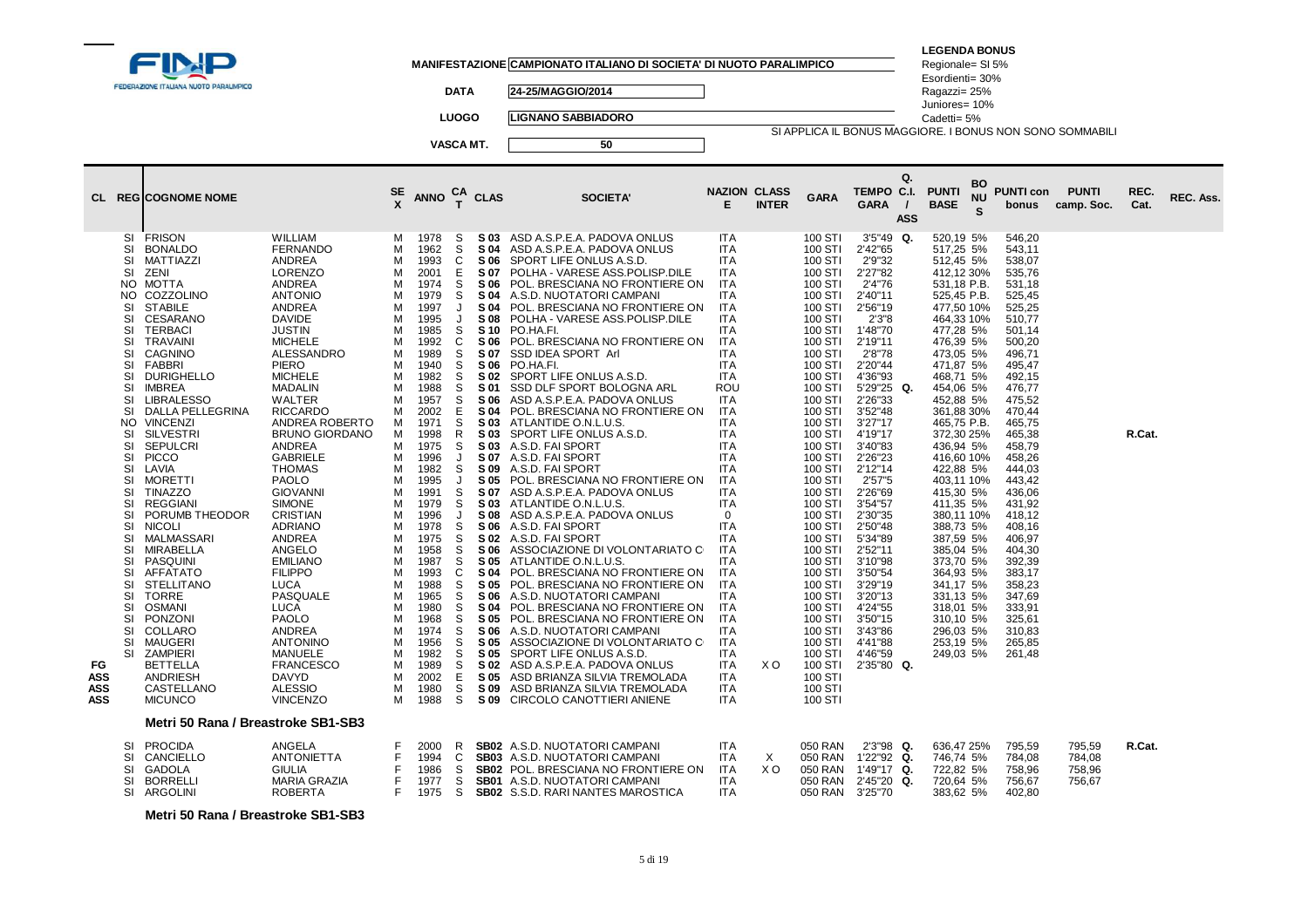|                                                                                                                 |                                                                                                                            |                              |                                                      |               |                  | MANIFESTAZIONE CAMPIONATO ITALIANO DI SOCIETA' DI NUOTO PARALIMPICO                                                                                                                                                                                                                     |                                                                                                |              |                                                                |                                                                                                 |                  | <b>LEGENDA BONUS</b><br>Regionale= SI 5%                                        |                                                          |                                                          |              |           |
|-----------------------------------------------------------------------------------------------------------------|----------------------------------------------------------------------------------------------------------------------------|------------------------------|------------------------------------------------------|---------------|------------------|-----------------------------------------------------------------------------------------------------------------------------------------------------------------------------------------------------------------------------------------------------------------------------------------|------------------------------------------------------------------------------------------------|--------------|----------------------------------------------------------------|-------------------------------------------------------------------------------------------------|------------------|---------------------------------------------------------------------------------|----------------------------------------------------------|----------------------------------------------------------|--------------|-----------|
| <b>FEDERAZIONE ITALIANA NUOTO PARALIMPICO</b>                                                                   |                                                                                                                            |                              |                                                      | <b>DATA</b>   |                  | 24-25/MAGGIO/2014                                                                                                                                                                                                                                                                       |                                                                                                |              |                                                                |                                                                                                 |                  | Esordienti= 30%<br>Ragazzi= 25%<br>Juniores= 10%                                |                                                          |                                                          |              |           |
|                                                                                                                 |                                                                                                                            |                              |                                                      | <b>LUOGO</b>  |                  | <b>LIGNANO SABBIADORO</b>                                                                                                                                                                                                                                                               |                                                                                                |              |                                                                |                                                                                                 |                  | Cadetti= 5%                                                                     |                                                          |                                                          |              |           |
|                                                                                                                 |                                                                                                                            |                              |                                                      |               | <b>VASCA MT.</b> | 50                                                                                                                                                                                                                                                                                      |                                                                                                |              |                                                                |                                                                                                 |                  | SI APPLICA IL BONUS MAGGIORE. I BONUS NON SONO SOMMABILI                        |                                                          |                                                          |              |           |
| CL REGICOGNOME NOME                                                                                             |                                                                                                                            | $\frac{\text{SE}}{\text{V}}$ | ANNO $_{T}^{CA}$ CLAS                                |               |                  | <b>SOCIETA'</b>                                                                                                                                                                                                                                                                         | <b>NAZION CLASS</b><br>E.                                                                      | <b>INTER</b> | <b>GARA</b>                                                    | TEMPO C.I.<br><b>GARA</b>                                                                       | Q.<br><b>ASS</b> | BO<br><b>PUNTI</b><br><b>NU</b><br><b>BASE</b>                                  | <b>PUNTI con</b><br>bonus                                | <b>PUNTI</b><br>camp. Soc.                               | REC.<br>Cat. | REC. Ass. |
| COTTICELLI<br>SI<br>NO BENSI<br>NO MESCHIARI<br>MARSON<br>SI<br>SERRAFINO<br>NO.<br>CAZZATO<br>SI<br>DURIGHELLO | <b>GIUSEPPE</b><br>NICOLO'<br><b>ANDREA</b><br><b>CRISTIANO</b><br>CALOGERO ALBERTO M<br><b>GIUSEPPE</b><br><b>MICHELE</b> | м<br>м<br>м<br>м<br>м        | 2000<br>1985<br>1982<br>1973<br>1992<br>1967<br>1982 | R<br>S.<br>S. |                  | <b>SB03</b> A.S.D. NUOTATORI CAMPANI<br><b>SB03</b> CIRCOLO CANOTTIERI ANIENE<br><b>SB03</b> CIRCOLO CANOTTIERI ANIENE<br><b>SB03</b> ASD DIVERSAMENTE-ABILI BRIANTEA<br><b>SB03</b> ATLANTIDE O.N.L.U.S.<br><b>SB03</b> SPORT LIFE ONLUS A.S.D.<br><b>SB01 SPORT LIFE ONLUS A.S.D.</b> | <b>ITA</b><br><b>ITA</b><br><b>ITA</b><br><b>ITA</b><br><b>ITA</b><br><b>ITA</b><br><b>ITA</b> | X O<br>X O   | 050 RAN<br>050 RAN<br>050 RAN<br>050 RAN<br>050 RAN<br>050 RAN | $1'8''89$ Q.<br>$0'59''73$ Q.<br>$1'2''50$ Q.<br>$1'7''95$ Q.<br>$1'13''29$ Q.<br>$1'15''43$ Q. |                  | 714,91 25%<br>824,54 P.B.<br>788,00 P.B.<br>724,80 5%<br>671,99 5%<br>652,92 5% | 893,63<br>824,54<br>788,00<br>761,04<br>705,59<br>685,57 | 893,63<br>824,54<br>788,00<br>761,04<br>705,59<br>685,57 | R.Cat.       |           |

|     | SI MARSON     | CRISTIANO          |   | 1973   |  | <b>SB03</b> ASD DIVERSAMENTE-ABILI BRIANTEA | ITA        | X O | 050 RAN | $1'7''95$ Q.  | 724.80 5%   | 761.04 | 761.04 |
|-----|---------------|--------------------|---|--------|--|---------------------------------------------|------------|-----|---------|---------------|-------------|--------|--------|
|     | NO SERRAFINO  | CALOGERO ALBERTO M |   | 1992   |  | <b>SB03</b> ATLANTIDE O.N.L.U.S.            | ITA        |     | 050 RAN | $1'13''29$ Q. | 671.99 5%   | 705.59 | 705.59 |
|     | SI CAZZATO    | GIUSEPPE           | M | 1967   |  | <b>SB03</b> SPORT LIFE ONLUS A.S.D.         | ITA        |     | 050 RAN | $1'15''43$ Q. | 652.92 5%   | 685.57 | 685,57 |
|     | SI DURIGHELLO | MICHELE            | M | 1982   |  | <b>SB01</b> SPORT LIFE ONLUS A.S.D.         | ITA        |     | 050 RAN | 2'26"66 Q.    | 625.87 5%   | 657.16 | 657.16 |
|     | SI FRIGERIO   | SIMONE             | M | 1985   |  | <b>SB02</b> ASD DIVERSAMENTE-ABILI BRIANTEA | <b>ITA</b> |     | 050 RAN | 1'42"20 Q.    | 561.55 5%   | 589.62 |        |
|     | SI BALDUZZI   | <b>STEFANO</b>     | M | 1987   |  | SB02 PHB POLISPORTIVA BERGAMASCA O          | <b>ITA</b> |     | 050 RAN | 1'43"65 Q.    | 553.69 5%   | 581.37 |        |
|     | NO GASPARINI  | YURI GIUSEPPE      |   | M 1977 |  | <b>SB03</b> ATLANTIDE O.N.L.U.S.            | <b>ITA</b> |     | 050 RAN | 1'32"99       | 529.63 P.B. | 529.63 |        |
|     | SI MARTELLI   | MASSIMO            | M | 1970   |  | <b>SB03</b> POL. BRESCIANA NO FRONTIERE ON  | -ITA       |     | 050 RAN | 1'41"62       | 484.65 5%   | 508.88 |        |
| FG  | BONI          | <b>VINCENZO</b>    |   | 1988   |  | <b>SB03</b> CARAVAGGIO SPORTING VILLAGE AC  | - ITA      |     | 050 RAN | 2'1"42        |             |        |        |
| RT  | VITAGLIANO    | PASQUALE           | M | 1983   |  | <b>SB03</b> A.S.D. NUOTATORI CAMPANI        | ITA        |     | 050 RAN |               |             |        |        |
| ASS | <b>GUERRA</b> | <b>SACHA</b>       |   |        |  | M 1992 C SB01 SPORT LIFE ONLUS A.S.D.       | ITA        |     | 050 RAN |               |             |        |        |
|     |               |                    |   |        |  |                                             |            |     |         |               |             |        |        |

### **SABATO POMERIGGIO / SATURDAY AFTERNOON 24/05/2014**

# **SESSIONE 2**

### **Metri 50 Dorso / Backstroke S1-S5**

| SI<br>SI<br>SI<br>SI<br>SI<br>SI<br>SI<br>SI<br>SI<br>SI<br>SI<br>SI<br>SI<br>SI<br>SI<br>SI<br>SI<br>SI<br>SI | SI PROCIDA<br>NO CHIARIONI<br>SCIPIONE<br>MAZZOLA<br>SANTONOCITO<br>VELLUCCI<br><b>MOROTTI</b><br>SI CANCIELLO<br>SIMION<br>MUFFI<br><b>BRIZIO</b><br>NOCE<br>ROMAN<br><b>BRANCACCIO</b><br>CELATO<br><b>BELLETTI</b><br>POLITO<br>GRIGOLON<br>ROMEO<br>PINOTTI<br>GIURIATO<br>ARGOLINI<br>SI IMPARATO<br>SI TUTTINO | ANGELA<br><b>STEFANIA</b><br><b>SERENA</b><br><b>OLGA</b><br><b>LISA</b><br><b>CHIARA</b><br>LAURA<br><b>ANTONIETTA</b><br><b>EMMA</b><br><b>CLAUDIA</b><br><b>SOFIA</b><br><b>ROSARIA</b><br><b>LUCIANA</b><br>MARIAROSARIA<br>ISABELLA<br><b>DANIELA</b><br><b>EMMA</b><br><b>GIULIA</b><br>MARIAROSARIA<br><b>GRETA</b><br><b>FEDERICA</b><br><b>ROBERTA</b><br><b>STEFANIA</b><br>DANIELA |             | 2000<br>1979<br>1989<br>1982<br>1982<br>1997<br>1988<br>1994<br>1997<br>1998<br>1997<br>1971<br>1966<br>1976<br>2000<br>1984<br>1981<br>1979<br>1988<br>2001<br>1975<br>1975<br>1993<br>1974 | S<br>S<br>S<br>S<br>S<br>C<br>R<br>S<br>S<br>S<br>S<br>S<br>S<br>Е<br>S<br>C<br>S | S 03<br>S 05<br>S 05<br>S 05<br>S 05<br>S 04<br>S 04<br>S 05<br>S 03 | A.S.D. NUOTATORI CAMPANI<br>CIRCOLO CANOTTIERI ANIENE<br>S 03 SSD SANTA LUCIA SRL-RM<br>S 02 POL. BRESCIANA NO FRONTIERE ON<br>S 05 ASD BRIANZA SILVIA TREMOLADA<br>S 05 SSD SANTA LUCIA SRL-RM<br>OLIMPIC SWIM PRO ASD<br>S 05 A.S.D. NUOTATORI CAMPANI<br>ASD A.S.P.E.A. PADOVA ONLUS<br>S 04 ASSOCIAZIONE POLISPORTIVA DILET<br>PHB POLISPORTIVA BERGAMASCA O<br>A.S.D. NUOTATORI CAMPANI<br>SPORT LIFE ONLUS A.S.D.<br>S 05 A.S.D. NUOTATORI CAMPANI<br>POL. BRESCIANA NO FRONTIERE ON<br>SPORT LIFE ONLUS A.S.D.<br>S 05 A.S.D. NUOTATORI CAMPANI<br>S 03 ASD A.S.P.E.A. PADOVA ONLUS<br>S 04 A.S.D. NUOTATORI CAMPANI<br>S 05 ATLANTIDE O.N.L.U.S.<br>S 03 ASD A.S.P.E.A. PADOVA ONLUS<br>S 02 S.S.D. RARI NANTES MAROSTICA<br>S 03 A.S.D. NUOTATORI CAMPANI<br>S 05 A.S.D. FAI SPORT | <b>ITA</b><br><b>ITA</b><br>ITA<br><b>ITA</b><br><b>ITA</b><br><b>ITA</b><br><b>ITA</b><br><b>ITA</b><br><b>ITA</b><br><b>ITA</b><br><b>ITA</b><br><b>ITA</b><br><b>ITA</b><br>ITA<br><b>ITA</b><br><b>ITA</b><br><b>ITA</b><br><b>ITA</b><br>ITA<br><b>ITA</b><br><b>ITA</b><br>ITA<br><b>ITA</b><br>ITA | X O<br>X O<br>X O<br>X<br>$\circ$<br>X O | 050 DOR<br>050 DOR<br>050 DOR<br>050 DOR<br>050 DOR<br>050 DOR<br>050 DOR<br>050 DOR<br>050 DOR<br>050 DOR<br>050 DOR<br>050 DOR<br>050 DOR<br>050 DOR<br>050 DOR<br>050 DOR<br>050 DOR<br>050 DOR<br>050 DOR<br>050 DOR<br>050 DOR<br>050 DOR<br>050 DOR<br>050 DOR | 1'33"92 Q.<br>$0'58''48$ Q.<br>1'31"20 Q.<br>$1'46''14$ Q.<br>1'9"57 Q.<br>1'13"75 Q.<br>$1'11''11$ Q.<br>1'12"76 Q.<br>1'16"40 Q.<br>1'46"97 Q.<br>1'20"71<br>1'39"40 Q.<br>1'43"94 Q.<br>1'26"73<br>1'48"64<br>2'8"24 Q.<br>1'33"55<br>$2'18''25$ Q.<br>2'7''57<br>2'30"82<br>2'52"14<br>4'16"89<br>3'42"27<br>2'42"93 | 625.75 25%<br>729.48 P.B.<br>644.41 5%<br>640,57 5%<br>613.20 5%<br>578.44 10%<br>599,92 5%<br>586,31 5%<br>558,38 10%<br>478.64 25%<br>528,56 10%<br>515.09 5%<br>492,59 5%<br>491,87 5%<br>392,67 25%<br>458.28 5%<br>456.01 5%<br>425.10 5%<br>401,35 5%<br>282,85 30%<br>341,41 5%<br>264,67 5%<br>264,41 5%<br>261,83 5% | 782.18<br>729,48<br>676,63<br>672,60<br>643,86<br>636,28<br>629,91<br>615.63<br>614,21<br>598,30<br>581,41<br>540,85<br>517,22<br>516,46<br>490.84<br>481,20<br>478.81<br>446,35<br>421,42<br>367,71<br>358,48<br>277.90<br>277,63<br>274,92 | 782,18<br>729,48<br>676,63<br>672,60<br>643,86<br>636,28<br>629,91 | R.Cat.<br>R.Cat. |
|----------------------------------------------------------------------------------------------------------------|----------------------------------------------------------------------------------------------------------------------------------------------------------------------------------------------------------------------------------------------------------------------------------------------------------------------|-----------------------------------------------------------------------------------------------------------------------------------------------------------------------------------------------------------------------------------------------------------------------------------------------------------------------------------------------------------------------------------------------|-------------|----------------------------------------------------------------------------------------------------------------------------------------------------------------------------------------------|-----------------------------------------------------------------------------------|----------------------------------------------------------------------|---------------------------------------------------------------------------------------------------------------------------------------------------------------------------------------------------------------------------------------------------------------------------------------------------------------------------------------------------------------------------------------------------------------------------------------------------------------------------------------------------------------------------------------------------------------------------------------------------------------------------------------------------------------------------------------------------------------------------------------------------------------------------------------------|-----------------------------------------------------------------------------------------------------------------------------------------------------------------------------------------------------------------------------------------------------------------------------------------------------------|------------------------------------------|----------------------------------------------------------------------------------------------------------------------------------------------------------------------------------------------------------------------------------------------------------------------|--------------------------------------------------------------------------------------------------------------------------------------------------------------------------------------------------------------------------------------------------------------------------------------------------------------------------|-------------------------------------------------------------------------------------------------------------------------------------------------------------------------------------------------------------------------------------------------------------------------------------------------------------------------------|----------------------------------------------------------------------------------------------------------------------------------------------------------------------------------------------------------------------------------------------|--------------------------------------------------------------------|------------------|
|                                                                                                                | Metri 50 Dorso / Backstroke S1-S5                                                                                                                                                                                                                                                                                    |                                                                                                                                                                                                                                                                                                                                                                                               |             |                                                                                                                                                                                              |                                                                                   |                                                                      |                                                                                                                                                                                                                                                                                                                                                                                                                                                                                                                                                                                                                                                                                                                                                                                             |                                                                                                                                                                                                                                                                                                           |                                          |                                                                                                                                                                                                                                                                      |                                                                                                                                                                                                                                                                                                                          |                                                                                                                                                                                                                                                                                                                               |                                                                                                                                                                                                                                              |                                                                    |                  |
| SI                                                                                                             | SI BETTELLA<br>SI PLACIDI<br>STEVANATO                                                                                                                                                                                                                                                                               | <b>FRANCESCO</b><br><b>ROBERTO</b><br><b>DARIO</b>                                                                                                                                                                                                                                                                                                                                            | м<br>м<br>м | 1989<br>1976<br>1988                                                                                                                                                                         | s<br>S.<br>S                                                                      | S 04<br>S 04                                                         | S 02 ASD A.S.P.E.A. PADOVA ONLUS<br>SSD SANTA LUCIA SRL-RM<br>ASD A.S.P.E.A. PADOVA ONLUS                                                                                                                                                                                                                                                                                                                                                                                                                                                                                                                                                                                                                                                                                                   | <b>ITA</b><br>ITA<br><b>ITA</b>                                                                                                                                                                                                                                                                           | X O<br>X O                               | 050 DOR<br>050 DOR<br>050 DOR                                                                                                                                                                                                                                        | $1'15"12$ Q.<br>$0'57"3$ Q.<br>$1'3''22$ Q.                                                                                                                                                                                                                                                                              | 814,96 5%<br>776.43 5%<br>700.41 5%                                                                                                                                                                                                                                                                                           | 855,71<br>815.26<br>735.43                                                                                                                                                                                                                   | 855,71<br>815,26<br>735,43                                         |                  |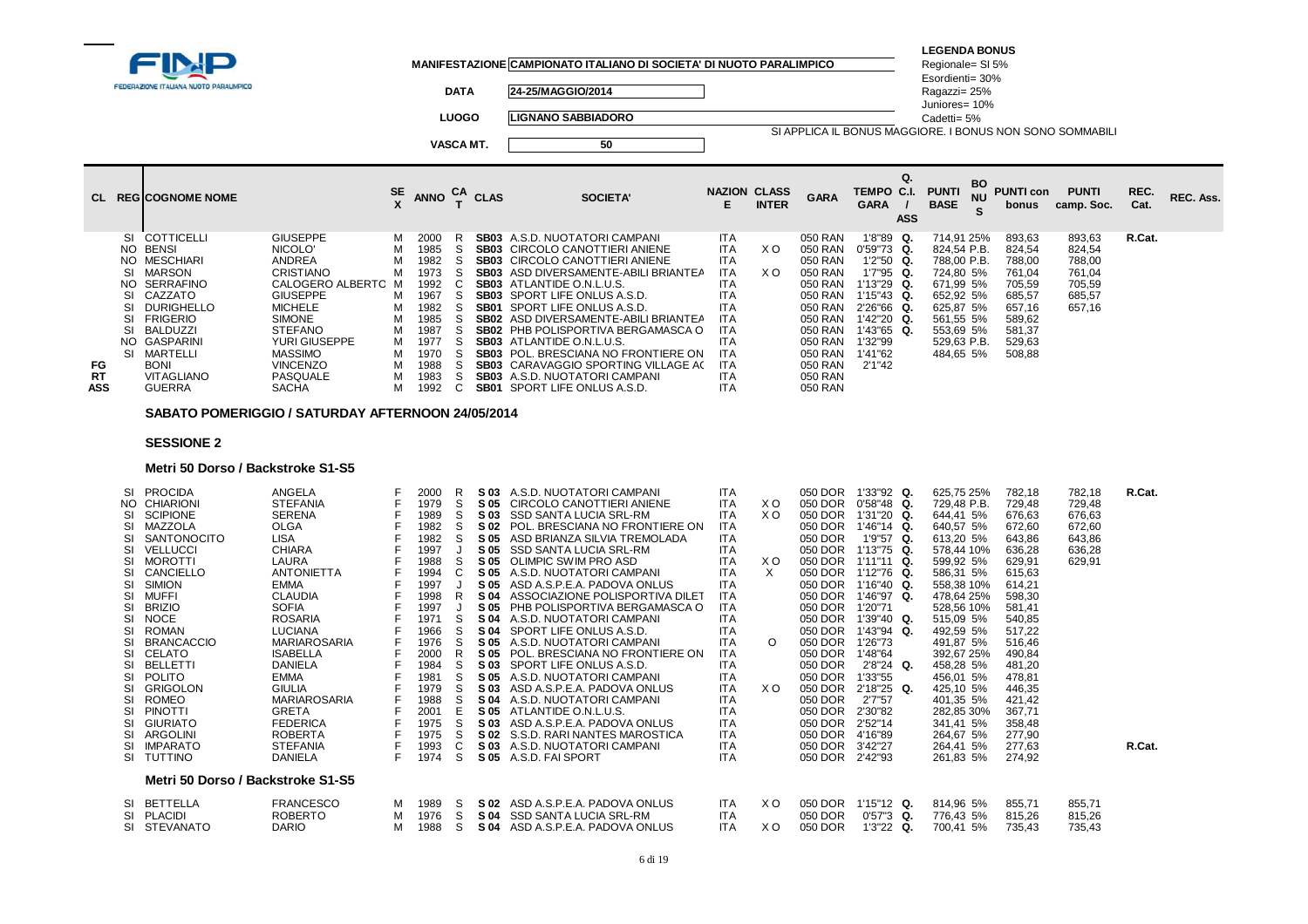|                                                                                                                                                                                                                                                                                                                                                                                                                                                                                                                                                                                                                                                                                                                                                                                                                                                                                                                                                                                                                                                                                                                                                                                                    |  |                                                                                                                                                                                                                                                                                                                                                                                                                                                                                                                                                                                                                                                                                                                                                                                                                                                                                     |                                                                                                                                                                                                                                                                  |                                                                                                                                                                                                                                                                                                                                                                                                                              |                                                                                                                                                                                                                                                                  |                                                                                                                                                                                                                                                                                                                                                                                      | MANIFESTAZIONE CAMPIONATO ITALIANO DI SOCIETA' DI NUOTO PARALIMPICO                                                                                                                                                                                                                                                                                                                                                                                                                                                                                                                                                                                                                                                                                                                                                                                                                                                                                                                                                                                                                                                                                                                                                                                                                                                                                                                                                                                                                                                                                          |                                                                                                                                                                                                                                                                                                                                                                                                                                                                                                                                                                                                                                                                                                                          |                                                 |                                                                                                                                                                                                                                                                                                                                                                                                                                                                                                                                                                                          |                                                                                                                                                                                                                                                                                                                                                                                                                                                                                                                                                                                                                                                                  | <b>LEGENDA BONUS</b><br>Regionale= SI 5%                                                                                                                                                                                                                                                                                                                                                                                                                                                                                                                                                                                          |                                                                                                                                                                                                                                                                                                                                                                                                                                                                          |                                                                              |              |           |
|----------------------------------------------------------------------------------------------------------------------------------------------------------------------------------------------------------------------------------------------------------------------------------------------------------------------------------------------------------------------------------------------------------------------------------------------------------------------------------------------------------------------------------------------------------------------------------------------------------------------------------------------------------------------------------------------------------------------------------------------------------------------------------------------------------------------------------------------------------------------------------------------------------------------------------------------------------------------------------------------------------------------------------------------------------------------------------------------------------------------------------------------------------------------------------------------------|--|-------------------------------------------------------------------------------------------------------------------------------------------------------------------------------------------------------------------------------------------------------------------------------------------------------------------------------------------------------------------------------------------------------------------------------------------------------------------------------------------------------------------------------------------------------------------------------------------------------------------------------------------------------------------------------------------------------------------------------------------------------------------------------------------------------------------------------------------------------------------------------------|------------------------------------------------------------------------------------------------------------------------------------------------------------------------------------------------------------------------------------------------------------------|------------------------------------------------------------------------------------------------------------------------------------------------------------------------------------------------------------------------------------------------------------------------------------------------------------------------------------------------------------------------------------------------------------------------------|------------------------------------------------------------------------------------------------------------------------------------------------------------------------------------------------------------------------------------------------------------------|--------------------------------------------------------------------------------------------------------------------------------------------------------------------------------------------------------------------------------------------------------------------------------------------------------------------------------------------------------------------------------------|--------------------------------------------------------------------------------------------------------------------------------------------------------------------------------------------------------------------------------------------------------------------------------------------------------------------------------------------------------------------------------------------------------------------------------------------------------------------------------------------------------------------------------------------------------------------------------------------------------------------------------------------------------------------------------------------------------------------------------------------------------------------------------------------------------------------------------------------------------------------------------------------------------------------------------------------------------------------------------------------------------------------------------------------------------------------------------------------------------------------------------------------------------------------------------------------------------------------------------------------------------------------------------------------------------------------------------------------------------------------------------------------------------------------------------------------------------------------------------------------------------------------------------------------------------------|--------------------------------------------------------------------------------------------------------------------------------------------------------------------------------------------------------------------------------------------------------------------------------------------------------------------------------------------------------------------------------------------------------------------------------------------------------------------------------------------------------------------------------------------------------------------------------------------------------------------------------------------------------------------------------------------------------------------------|-------------------------------------------------|------------------------------------------------------------------------------------------------------------------------------------------------------------------------------------------------------------------------------------------------------------------------------------------------------------------------------------------------------------------------------------------------------------------------------------------------------------------------------------------------------------------------------------------------------------------------------------------|------------------------------------------------------------------------------------------------------------------------------------------------------------------------------------------------------------------------------------------------------------------------------------------------------------------------------------------------------------------------------------------------------------------------------------------------------------------------------------------------------------------------------------------------------------------------------------------------------------------------------------------------------------------|-----------------------------------------------------------------------------------------------------------------------------------------------------------------------------------------------------------------------------------------------------------------------------------------------------------------------------------------------------------------------------------------------------------------------------------------------------------------------------------------------------------------------------------------------------------------------------------------------------------------------------------|--------------------------------------------------------------------------------------------------------------------------------------------------------------------------------------------------------------------------------------------------------------------------------------------------------------------------------------------------------------------------------------------------------------------------------------------------------------------------|------------------------------------------------------------------------------|--------------|-----------|
| FEDERAZIONE ITALIANA NUOTO PARALIMPICO                                                                                                                                                                                                                                                                                                                                                                                                                                                                                                                                                                                                                                                                                                                                                                                                                                                                                                                                                                                                                                                                                                                                                             |  |                                                                                                                                                                                                                                                                                                                                                                                                                                                                                                                                                                                                                                                                                                                                                                                                                                                                                     |                                                                                                                                                                                                                                                                  | <b>DATA</b>                                                                                                                                                                                                                                                                                                                                                                                                                  |                                                                                                                                                                                                                                                                  | 24-25/MAGGIO/2014                                                                                                                                                                                                                                                                                                                                                                    |                                                                                                                                                                                                                                                                                                                                                                                                                                                                                                                                                                                                                                                                                                                                                                                                                                                                                                                                                                                                                                                                                                                                                                                                                                                                                                                                                                                                                                                                                                                                                              |                                                                                                                                                                                                                                                                                                                                                                                                                                                                                                                                                                                                                                                                                                                          |                                                 |                                                                                                                                                                                                                                                                                                                                                                                                                                                                                                                                                                                          | Esordienti= 30%<br>Ragazzi= 25%                                                                                                                                                                                                                                                                                                                                                                                                                                                                                                                                                                                                                                  |                                                                                                                                                                                                                                                                                                                                                                                                                                                                                                                                                                                                                                   |                                                                                                                                                                                                                                                                                                                                                                                                                                                                          |                                                                              |              |           |
|                                                                                                                                                                                                                                                                                                                                                                                                                                                                                                                                                                                                                                                                                                                                                                                                                                                                                                                                                                                                                                                                                                                                                                                                    |  |                                                                                                                                                                                                                                                                                                                                                                                                                                                                                                                                                                                                                                                                                                                                                                                                                                                                                     |                                                                                                                                                                                                                                                                  |                                                                                                                                                                                                                                                                                                                                                                                                                              | <b>LUOGO</b>                                                                                                                                                                                                                                                     |                                                                                                                                                                                                                                                                                                                                                                                      | <b>LIGNANO SABBIADORO</b>                                                                                                                                                                                                                                                                                                                                                                                                                                                                                                                                                                                                                                                                                                                                                                                                                                                                                                                                                                                                                                                                                                                                                                                                                                                                                                                                                                                                                                                                                                                                    |                                                                                                                                                                                                                                                                                                                                                                                                                                                                                                                                                                                                                                                                                                                          |                                                 |                                                                                                                                                                                                                                                                                                                                                                                                                                                                                                                                                                                          |                                                                                                                                                                                                                                                                                                                                                                                                                                                                                                                                                                                                                                                                  | Juniores= 10%<br>Cadetti= 5%                                                                                                                                                                                                                                                                                                                                                                                                                                                                                                                                                                                                      |                                                                                                                                                                                                                                                                                                                                                                                                                                                                          |                                                                              |              |           |
|                                                                                                                                                                                                                                                                                                                                                                                                                                                                                                                                                                                                                                                                                                                                                                                                                                                                                                                                                                                                                                                                                                                                                                                                    |  |                                                                                                                                                                                                                                                                                                                                                                                                                                                                                                                                                                                                                                                                                                                                                                                                                                                                                     |                                                                                                                                                                                                                                                                  |                                                                                                                                                                                                                                                                                                                                                                                                                              | VASCA MT.                                                                                                                                                                                                                                                        |                                                                                                                                                                                                                                                                                                                                                                                      | 50                                                                                                                                                                                                                                                                                                                                                                                                                                                                                                                                                                                                                                                                                                                                                                                                                                                                                                                                                                                                                                                                                                                                                                                                                                                                                                                                                                                                                                                                                                                                                           |                                                                                                                                                                                                                                                                                                                                                                                                                                                                                                                                                                                                                                                                                                                          |                                                 |                                                                                                                                                                                                                                                                                                                                                                                                                                                                                                                                                                                          |                                                                                                                                                                                                                                                                                                                                                                                                                                                                                                                                                                                                                                                                  | SI APPLICA IL BONUS MAGGIORE. I BONUS NON SONO SOMMABILI                                                                                                                                                                                                                                                                                                                                                                                                                                                                                                                                                                          |                                                                                                                                                                                                                                                                                                                                                                                                                                                                          |                                                                              |              |           |
|                                                                                                                                                                                                                                                                                                                                                                                                                                                                                                                                                                                                                                                                                                                                                                                                                                                                                                                                                                                                                                                                                                                                                                                                    |  |                                                                                                                                                                                                                                                                                                                                                                                                                                                                                                                                                                                                                                                                                                                                                                                                                                                                                     |                                                                                                                                                                                                                                                                  |                                                                                                                                                                                                                                                                                                                                                                                                                              |                                                                                                                                                                                                                                                                  |                                                                                                                                                                                                                                                                                                                                                                                      |                                                                                                                                                                                                                                                                                                                                                                                                                                                                                                                                                                                                                                                                                                                                                                                                                                                                                                                                                                                                                                                                                                                                                                                                                                                                                                                                                                                                                                                                                                                                                              |                                                                                                                                                                                                                                                                                                                                                                                                                                                                                                                                                                                                                                                                                                                          |                                                 |                                                                                                                                                                                                                                                                                                                                                                                                                                                                                                                                                                                          |                                                                                                                                                                                                                                                                                                                                                                                                                                                                                                                                                                                                                                                                  |                                                                                                                                                                                                                                                                                                                                                                                                                                                                                                                                                                                                                                   |                                                                                                                                                                                                                                                                                                                                                                                                                                                                          |                                                                              |              |           |
| <b>CL REGICOGNOME NOME</b>                                                                                                                                                                                                                                                                                                                                                                                                                                                                                                                                                                                                                                                                                                                                                                                                                                                                                                                                                                                                                                                                                                                                                                         |  |                                                                                                                                                                                                                                                                                                                                                                                                                                                                                                                                                                                                                                                                                                                                                                                                                                                                                     | $rac{\text{SE}}{\text{X}}$                                                                                                                                                                                                                                       | <b>ANNO</b>                                                                                                                                                                                                                                                                                                                                                                                                                  |                                                                                                                                                                                                                                                                  | $T$ CLAS                                                                                                                                                                                                                                                                                                                                                                             | <b>SOCIETA'</b>                                                                                                                                                                                                                                                                                                                                                                                                                                                                                                                                                                                                                                                                                                                                                                                                                                                                                                                                                                                                                                                                                                                                                                                                                                                                                                                                                                                                                                                                                                                                              | <b>NAZION CLASS</b><br>E                                                                                                                                                                                                                                                                                                                                                                                                                                                                                                                                                                                                                                                                                                 | <b>INTER</b>                                    | <b>GARA</b>                                                                                                                                                                                                                                                                                                                                                                                                                                                                                                                                                                              | Q.<br>TEMPO C.I.<br><b>GARA</b><br>$\prime$<br><b>ASS</b>                                                                                                                                                                                                                                                                                                                                                                                                                                                                                                                                                                                                        | BO<br><b>PUNTI</b><br><b>NU</b><br><b>BASE</b><br>S                                                                                                                                                                                                                                                                                                                                                                                                                                                                                                                                                                               | <b>PUNTI con</b><br>bonus                                                                                                                                                                                                                                                                                                                                                                                                                                                | <b>PUNTI</b><br>camp. Soc.                                                   | REC.<br>Cat. | REC. Ass. |
| PELLACANI<br>SI<br>NO.<br>CATANIA<br>SI<br>PAOLA<br><b>MESCHIARI</b><br>NO.<br><b>LUDOVICI</b><br>SI<br>SI<br><b>STABILE</b><br>SI<br><b>BINI</b><br>SI<br>MARTELLI<br>SI<br><b>FALCONI</b><br>SI<br><b>BONALDO</b><br><b>PRINCIPI</b><br>SI<br><b>SI</b><br>GIOVAGNOLI<br>COZZOLINO<br>NO.<br>SI<br><b>CONTI</b><br>SI<br><b>VIDAL</b><br>SI<br><b>BARRO</b><br>SI<br><b>MARSON</b><br><b>SI</b><br>ACETI<br><b>LOMBARDINI</b><br>SI<br>SI<br>VITAGLIANO<br>DALLA PELLEGRINA<br>SI<br>SI<br>ZANA<br><b>IMBREA</b><br>SI<br>NO.<br>GASPARINI<br>SI<br><b>DURIGHELLO</b><br><b>SI</b><br><b>FRIGERIO</b><br>NO.<br><b>VINCENZI</b><br><b>SI</b><br><b>GUERRA</b><br><b>SI</b><br>CAZZATO<br><b>OSMANI</b><br>SI<br><b>SEPULCRI</b><br>SI<br>SI<br><b>VISCARDI</b><br>SI<br>AFFATATO<br>SI<br>PASQUINI<br>SI<br>REGGIANI<br>SI<br>PONZONI<br>SI<br><b>SILVESTRI</b><br>SI<br><b>TONOLI</b><br>SI<br><b>MORETTI</b><br>SI<br><b>MONTANO</b><br>SI<br>MALMASSARI<br>SI<br>GHERA<br>SI<br>MAUGERI<br>SI<br>ZAMPIERI<br><b>SI</b><br>DANELUTTI<br>SI<br>BARRO<br>FG<br>CASTAGNETO<br><b>BONI</b><br>FG<br>FG<br><b>SARCINA</b><br><b>ASS</b><br>ADAMI<br>ASS<br>ANDRIESH<br><b>ASS</b><br><b>MORELLI</b> |  | <b>LUCA</b><br><b>MARCO</b><br><b>LUIGI</b><br><b>ANDREA</b><br>CARLO<br><b>ANDREA</b><br><b>LORENZO</b><br><b>MASSIMO</b><br><b>FABIO</b><br><b>FERNANDO</b><br><b>ANTONIO</b><br><b>GIANLUCA</b><br><b>ANTONIO</b><br>ALESSANDRO<br><b>MATTEO</b><br>WALTER<br><b>CRISTIANO</b><br><b>ROBERTO</b><br><b>SERGIO</b><br>PASQUALE<br><b>RICCARDO</b><br><b>CLAUDIO</b><br><b>MADALIN</b><br>YURI GIUSEPPE<br><b>MICHELE</b><br><b>SIMONE</b><br>ANDREA ROBERTO<br><b>SACHA</b><br><b>GIUSEPPE</b><br><b>LUCA</b><br>ANDREA<br><b>ANDREA</b><br><b>FILIPPO</b><br><b>EMILIANO</b><br><b>SIMONE</b><br><b>PAOLO</b><br><b>BRUNO GIORDANO</b><br><b>FRANCO</b><br><b>PAOLO</b><br><b>MARIO</b><br>ANDREA<br><b>GIANLUCA</b><br><b>ANTONINO</b><br><b>MANUELE</b><br><b>ALAN</b><br><b>LORENZO</b><br>ANDREA<br><b>VINCENZO</b><br><b>GIACOMO</b><br>ALESSANDRO<br><b>DAVYD</b><br>EFREM | м<br>М<br>М<br>M<br>M<br>M<br>M<br>М<br>M<br>M<br>M<br>M<br>M<br>M<br>М<br>M<br>M<br>M<br>M<br>М<br>M<br>M<br>M<br>M<br>M<br>М<br>M<br>M<br>M<br>M<br>M<br>M<br>M<br>M<br>M<br>M<br>M<br>М<br>M<br>M<br>М<br>M<br>M<br>M<br>M<br>M<br>M<br>M<br>M<br>M<br>M<br>М | 1984<br>1973<br>1980<br>1982<br>1971<br>1997<br>1985<br>1970<br>1977<br>1962<br>1972<br>1971<br>1979<br>2002<br>1984<br>1975<br>1973<br>1970<br>1977<br>1983<br>2002<br>1968<br>1988<br>1977<br>1982<br>1985<br>1971<br>1992<br>1967<br>1980<br>1975<br>1989<br>1993<br>1987<br>1979<br>1968<br>1998<br>1957<br>1995<br>1986<br>1975<br>1970<br>1956<br>1982<br>1978<br>1977<br>1988<br>1988<br>1992<br>1984<br>2002<br>1979 | S<br>S<br>S<br>S<br>S<br>J<br>S<br>S<br>S<br>S<br>S<br>S<br>S<br>E<br>S<br>S<br>S<br>S<br>S<br>S<br>Ε<br>S<br>S<br>S<br>S<br>S<br>S<br>C<br>S<br>S<br>S<br>S<br>C<br>S<br>S<br>S<br>R<br>S<br>J<br>S<br>S<br>S<br>S<br>S<br>S<br>S<br>S<br>S<br>C<br>S<br>E<br>S | S 05<br>S 05<br>S 05<br>S 03<br>S 04<br>S 04<br>S 04<br>S 04<br>S 04<br>S 04<br>S 03<br>S 04<br>S 03<br>S 04<br>S 02<br>S 04<br>S 04<br>S 05<br>S 04<br>S 04<br>S 05<br>S 01<br>S 02<br>S 03<br>S 03<br>S 02<br>S 05<br>S 04<br>S 03<br>S 05<br>S 04<br>S 05<br>S 03<br>S 05<br>S 03<br>S 05<br>S 05<br>S 05<br>S 05<br>S 05<br>S 05<br>S 02<br>S 01<br>S 05<br>S 04<br>S 03<br>S 03 | S 02 ATLANTIDE O.N.L.U.S.<br>SSD SANTA LUCIA SRL-RM<br>A.S.D. NUOTATORI CAMPANI<br>CIRCOLO CANOTTIERI ANIENE<br>SSD SANTA LUCIA SRL-RM<br>POL. BRESCIANA NO FRONTIERE ON<br>PO.HA.FI.<br>POL. BRESCIANA NO FRONTIERE ON<br>SSD SANTA LUCIA SRL-RM<br>ASD A.S.P.E.A. PADOVA ONLUS<br>ASD A.S.P.E.A. PADOVA ONLUS<br>SSD SANTA LUCIA SRL-RM<br>A.S.D. NUOTATORI CAMPANI<br>POL. BRESCIANA NO FRONTIERE ON<br>SPORT LIFE ONLUS A.S.D.<br>S.S.D. RARI NANTES MAROSTICA<br>ASD DIVERSAMENTE-ABILI BRIANTEA<br>PHB POLISPORTIVA BERGAMASCA O<br>PHB POLISPORTIVA BERGAMASCA O<br>A.S.D. NUOTATORI CAMPANI<br>POL. BRESCIANA NO FRONTIERE ON<br>OLIMPIC SWIM PRO ASD<br>SSD DLF SPORT BOLOGNA ARL<br>S 03 ATLANTIDE O.N.L.U.S.<br>SPORT LIFE ONLUS A.S.D.<br>ASD DIVERSAMENTE-ABILI BRIANTEA<br>ATLANTIDE O.N.L.U.S.<br>SPORT LIFE ONLUS A.S.D.<br>SPORT LIFE ONLUS A.S.D.<br>POL. BRESCIANA NO FRONTIERE ON<br>A.S.D. FAI SPORT<br>A.S.D. NUOTATORI CAMPANI<br>POL. BRESCIANA NO FRONTIERE ON<br>ATLANTIDE O.N.L.U.S.<br>ATLANTIDE O.N.L.U.S.<br>POL. BRESCIANA NO FRONTIERE ON<br>SPORT LIFE ONLUS A.S.D.<br>PHB POLISPORTIVA BERGAMASCA O<br>POL. BRESCIANA NO FRONTIERE ON<br>CENTRO NUOTO MASSAROSA A.S.D.<br>S 02 A.S.D. FAI SPORT<br>PO.HA.FI.<br>ASSOCIAZIONE DI VOLONTARIATO C<br>SPORT LIFE ONLUS A.S.D.<br>A.S.D. FAI SPORT<br>S.S.D. RARI NANTES MAROSTICA<br>A.S.D. FRATELLANZA NUOTO PONTE<br>CARAVAGGIO SPORTING VILLAGE AC<br>S.S.D. RARI NANTES MAROSTICA<br>PO.HA.FI.<br>S 05 ASD BRIANZA SILVIA TREMOLADA<br>S 05 POL. BRESCIANA NO FRONTIERE ON | <b>ITA</b><br><b>ITA</b><br><b>ITA</b><br><b>ITA</b><br><b>ITA</b><br><b>ITA</b><br><b>ITA</b><br>ITA<br><b>ITA</b><br><b>ITA</b><br><b>ITA</b><br><b>ITA</b><br><b>ITA</b><br><b>ITA</b><br><b>ITA</b><br><b>ITA</b><br><b>ITA</b><br><b>ITA</b><br><b>ITA</b><br>ITA<br><b>ITA</b><br><b>ITA</b><br>ROU<br><b>ITA</b><br><b>ITA</b><br><b>ITA</b><br><b>ITA</b><br><b>ITA</b><br><b>ITA</b><br><b>ITA</b><br><b>ITA</b><br><b>ITA</b><br><b>ITA</b><br><b>ITA</b><br><b>ITA</b><br><b>ITA</b><br><b>ITA</b><br><b>ITA</b><br><b>ITA</b><br><b>ITA</b><br>ITA<br><b>ITA</b><br><b>ITA</b><br><b>ITA</b><br><b>ITA</b><br><b>ITA</b><br><b>ITA</b><br><b>ITA</b><br><b>ITA</b><br><b>ITA</b><br><b>ITA</b><br><b>ITA</b> | X O<br>X <sub>O</sub><br>X<br>X O<br>X O<br>X O | 050 DOR<br>050 DOR<br>050 DOR<br>050 DOR<br>050 DOR<br>050 DOR<br>050 DOR<br>050 DOR<br>050 DOR<br>050 DOR<br>050 DOR<br>050 DOR<br>050 DOR<br>050 DOR<br>050 DOR<br>050 DOR<br>050 DOR<br>050 DOR<br>050 DOR<br>050 DOR<br>050 DOR<br>050 DOR<br>050 DOR<br>050 DOR<br>050 DOR<br>050 DOR<br>050 DOR<br>050 DOR<br>050 DOR<br>050 DOR<br>050 DOR<br>050 DOR<br>050 DOR<br>050 DOR<br>050 DOR<br>050 DOR<br>050 DOR<br>050 DOR<br>050 DOR<br>050 DOR<br>050 DOR<br>050 DOR<br>050 DOR<br>050 DOR<br>050 DOR<br>050 DOR<br>050 DOR<br>050 DOR<br>050 DOR<br>050 DOR<br>050 DOR<br>050 DOR | 1'28"68 Q.<br>$0'52''82$ Q.<br>$0'57"61$ Q.<br>$0'55"53$ Q.<br>$1'12''9$ Q.<br>$1'16"5$ Q.<br>$1'13'0$ Q.<br>1'13"67 Q.<br>1'15"41 Q.<br>1'15"57 Q.<br>1'16"92 Q.<br>1'17"46 Q.<br>1'14"28<br>Q.<br>1'36"76<br>Q.<br>1'19"46 Q.<br>1'49"99 Q.<br>1'20"51<br>1'22"22<br>1'9"89<br>Q.<br>1'26"61<br>1'47"36<br>1'13"51 Q.<br>2'37"61 Q.<br>1'25"52 Q.<br>2'11"50<br>Q.<br>1'35"51 Q.<br>1'31"85 Q.<br>2'15"58<br>1'22"47<br>1'39"79<br>1'39"88<br>Q.<br>1'26"35<br>1'43"42<br>1'26"67<br>1'43"66<br>1'33"23<br>2'12"39<br>1'36"55<br>1'42"23<br>1'37"87<br>2'45"17<br>1'43"85<br>2'3''5<br>2'15"7<br>4'22"12<br>5'45"82<br>$0'48"25$ Q.<br>1'2"66 Q.<br>1'17"78 Q. | 690,35 5%<br>702,39 P.B.<br>643,99 5%<br>668,11 P.B.<br>613,68 5%<br>582,25 10%<br>606,58 5%<br>601,06 5%<br>587,19 5%<br>585,95 5%<br>575,66 5%<br>571,13 5%<br>596,12 P.B.<br>457,21 30%<br>557,26 5%<br>556,60 5%<br>549,99 5%<br>538,56 5%<br>530,83 5%<br>511,26 5%<br>412,44 30%<br>504,69 5%<br>497,24 5%<br>517,31 P.B.<br>465,55 5%<br>463,20 5%<br>481,65 P.B.<br>451,54 5%<br>449,86 5%<br>443,73 5%<br>442,93 5%<br>429,65 5%<br>428,16 5%<br>428,06 5%<br>426,78 5%<br>397,94 5%<br>334,16 25%<br>384,26 5%<br>362,91 10%<br>379,07 5%<br>370,65 5%<br>357,25 5%<br>301,50 5%<br>274,67 5%<br>233,56 5%<br>226,62 5% | 724,86<br>702.39<br>676,18<br>668,11<br>644,36<br>640,47<br>636,90<br>631,11<br>616,55<br>615,24<br>604,45<br>599,69<br>596,12<br>594,38<br>585,12<br>584,43<br>577,49<br>565,48<br>557,38<br>536,82<br>536,18<br>529,93<br>522,10<br>517,31<br>488,83<br>486,36<br>481,65<br>474,12<br>472,35<br>465,92<br>465,08<br>451,13<br>449,56<br>449,46<br>448,12<br>417,84<br>417,71<br>403,47<br>399,20<br>398,03<br>389,18<br>375,11<br>316,58<br>288,41<br>245,24<br>237,95 | 724,86<br>702.39<br>676,18<br>668,11<br>644,36<br>640,47<br>636.90<br>631,11 |              |           |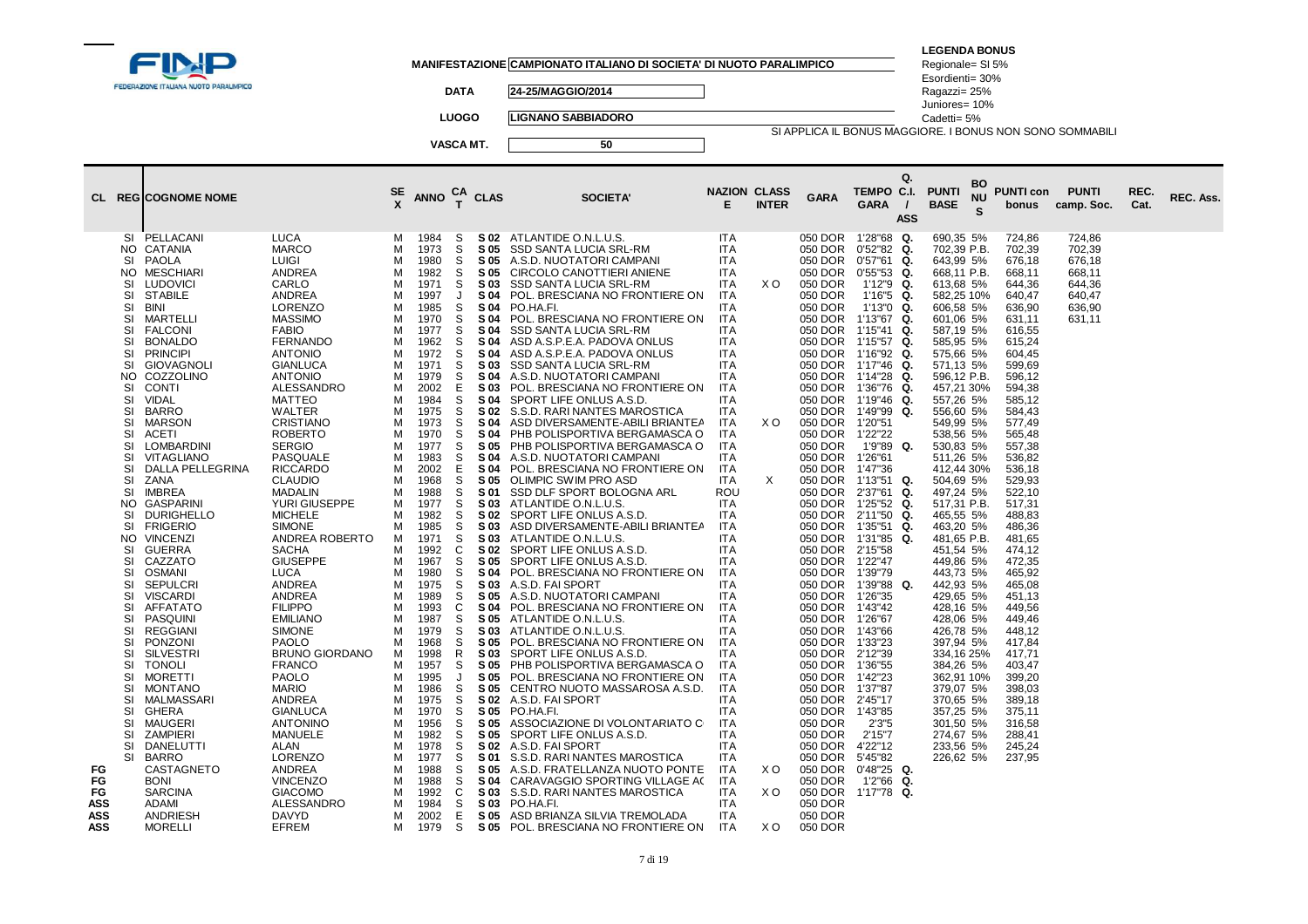|                        |                                                                                                                                              | <b>EDERAZIONE ITALIANA NUOTO PARALIMPICO</b><br><b>CL REGICOGNOME NOME</b>                                                                                                                                                                                                                                                                                                                                                                                  |                                                                                                                                                                                                                                                                                                                                                                                                                                                            | SE                                                                                                                                  | <b>ANNO</b>                                                                                                                                                                                                          | <b>DATA</b><br><b>LUOGO</b><br><b>VASCA MT.</b>                                                                                                          | $T$ CLAS                                                                                                                                                                                                    | MANIFESTAZIONE CAMPIONATO ITALIANO DI SOCIETA' DI NUOTO PARALIMPICO<br>24-25/MAGGIO/2014<br><b>LIGNANO SABBIADORO</b><br>50<br><b>SOCIETA'</b>                                                                                                                                                                                                                                                                                                                                                                                                                                                                                                                                                                                                                                                              | <b>NAZION CLASS</b><br>E.                                                                                                                                                                                                                                                                                                             | <b>INTER</b>                                                       | <b>GARA</b>                                                                                                                                                                                                                                                                                           | Q.<br>TEMPO C.I.<br><b>GARA</b><br>$\prime$                                                                                                                                                                                                                                                                                            | <b>LEGENDA BONUS</b><br>Regionale= SI 5%<br>Esordienti= 30%<br>Ragazzi= 25%<br>Juniores= 10%<br>Cadetti= 5%<br>BO<br><b>PUNTI</b><br>ΝU<br><b>BASE</b><br>S.                                                                                                                                                             | <b>PUNTI con</b><br>bonus                                                                                                                                                                                                                     | SI APPLICA IL BONUS MAGGIORE. I BONUS NON SONO SOMMABILI<br><b>PUNTI</b><br>camp. Soc.                                                                                                                          | REC.<br>Cat. | REC. Ass. |
|------------------------|----------------------------------------------------------------------------------------------------------------------------------------------|-------------------------------------------------------------------------------------------------------------------------------------------------------------------------------------------------------------------------------------------------------------------------------------------------------------------------------------------------------------------------------------------------------------------------------------------------------------|------------------------------------------------------------------------------------------------------------------------------------------------------------------------------------------------------------------------------------------------------------------------------------------------------------------------------------------------------------------------------------------------------------------------------------------------------------|-------------------------------------------------------------------------------------------------------------------------------------|----------------------------------------------------------------------------------------------------------------------------------------------------------------------------------------------------------------------|----------------------------------------------------------------------------------------------------------------------------------------------------------|-------------------------------------------------------------------------------------------------------------------------------------------------------------------------------------------------------------|-------------------------------------------------------------------------------------------------------------------------------------------------------------------------------------------------------------------------------------------------------------------------------------------------------------------------------------------------------------------------------------------------------------------------------------------------------------------------------------------------------------------------------------------------------------------------------------------------------------------------------------------------------------------------------------------------------------------------------------------------------------------------------------------------------------|---------------------------------------------------------------------------------------------------------------------------------------------------------------------------------------------------------------------------------------------------------------------------------------------------------------------------------------|--------------------------------------------------------------------|-------------------------------------------------------------------------------------------------------------------------------------------------------------------------------------------------------------------------------------------------------------------------------------------------------|----------------------------------------------------------------------------------------------------------------------------------------------------------------------------------------------------------------------------------------------------------------------------------------------------------------------------------------|--------------------------------------------------------------------------------------------------------------------------------------------------------------------------------------------------------------------------------------------------------------------------------------------------------------------------|-----------------------------------------------------------------------------------------------------------------------------------------------------------------------------------------------------------------------------------------------|-----------------------------------------------------------------------------------------------------------------------------------------------------------------------------------------------------------------|--------------|-----------|
|                        |                                                                                                                                              |                                                                                                                                                                                                                                                                                                                                                                                                                                                             |                                                                                                                                                                                                                                                                                                                                                                                                                                                            |                                                                                                                                     |                                                                                                                                                                                                                      |                                                                                                                                                          |                                                                                                                                                                                                             |                                                                                                                                                                                                                                                                                                                                                                                                                                                                                                                                                                                                                                                                                                                                                                                                             |                                                                                                                                                                                                                                                                                                                                       |                                                                    |                                                                                                                                                                                                                                                                                                       | <b>ASS</b>                                                                                                                                                                                                                                                                                                                             |                                                                                                                                                                                                                                                                                                                          |                                                                                                                                                                                                                                               |                                                                                                                                                                                                                 |              |           |
| FG                     | SI<br>SI<br>SI<br>SI<br>SI<br>NO .<br>SI<br>NO.<br>SI<br>SI<br>SI                                                                            | LUSCRI'<br><b>ROSATO</b><br>PANZA<br><b>SOLA</b><br><b>VIVENZIO</b><br><b>BOSCAINI</b><br><b>LONGHI</b><br><b>ALBICINI</b><br>ABBATI<br><b>BUSATO</b><br><b>LOCATELLI</b><br><b>CORRADIN</b>                                                                                                                                                                                                                                                                | Metri 400 Stile Libero / Free Style S6-S13<br><b>CAMILLA</b><br><b>ALICE</b><br><b>SILVIA</b><br>YLENIA<br><b>LUIGIA</b><br>LAURA<br><b>BEATRICE</b><br><b>CRISTINA</b><br><b>CLAUDIA</b><br><b>PATRIZIA</b><br>ALESSANDRA<br><b>SILVIA</b>                                                                                                                                                                                                                | F<br>F<br>F<br>F<br>F<br>E<br>F<br>F<br>E<br>F<br>F<br>E                                                                            | 2002<br>1990<br>1998<br>1995<br>1991<br>1989<br>1994<br>1969<br>1988<br>1977<br>1984<br>1983                                                                                                                         | - E<br>S<br>R<br>J<br>S<br>S<br>C<br>S<br>S<br>S<br>S<br>S                                                                                               | S 09<br>S 10<br>S 06<br>S 12<br>S 07<br>S 10<br>S 13<br>S 06<br>S 06<br>S 06<br>S 14                                                                                                                        | S 13 A.I.C.S. PAVIA NUOTO A.S.D.<br>SPORT LIFE ONLUS A.S.D.<br>PHB POLISPORTIVA BERGAMASCA O<br>POL. BRESCIANA NO FRONTIERE ON<br>A.S.D. NOIVED NAPOLI<br>POL. BRESCIANA NO FRONTIERE ON<br>POL. BRESCIANA NO FRONTIERE ON<br>POL. BRESCIANA NO FRONTIERE ON<br>A.S.D. NUOTATORI CAMPANI<br>ASD A.S.P.E.A. PADOVA ONLUS<br>PHB POLISPORTIVA BERGAMASCA O<br>TEAM FISDIR ITALIA                                                                                                                                                                                                                                                                                                                                                                                                                              | ITA<br><b>ITA</b><br><b>ITA</b><br><b>ITA</b><br><b>ITA</b><br><b>ITA</b><br><b>ITA</b><br><b>ITA</b><br><b>ITA</b><br>ITA<br><b>ITA</b><br>ITA                                                                                                                                                                                       | X O<br>X <sub>O</sub>                                              | 400 STI<br>400 STI<br>400 STI<br>400 STI<br>400 STI<br>400 STI<br>400 STI<br>400 STI<br>400 STI                                                                                                                                                                                                       | 6'43"21 Q.<br>5'29"78<br>Q.<br>7'4"91<br>Q.<br>7'27"11<br>Q.<br>6'39"98<br>Q.<br>7'29"44 Q.<br>7'26"65<br>7'31"77 Q.<br>400 STI 10'23"28<br>400 STI 10'36"86<br>400 STI 11'29"73<br>6'32"87                                                                                                                                            | 676,72 30%<br>828,67 5%<br>646,58 25%<br>734,74 10%<br>696,43 5%<br>687,48 P.B.<br>615,11 5%<br>603,98 P.B.<br>527,07 5%<br>515,83 5%<br>476,29 5%                                                                                                                                                                       | 879,74<br>870.11<br>808,23<br>808,21<br>731,26<br>687,48<br>645,87<br>603,98<br>553,42<br>541,62<br>500,10                                                                                                                                    | 879,74<br>870.11<br>808,23<br>808,21<br>731,26<br>687,48<br>645,87                                                                                                                                              | R.Cat.       | R.Ass.    |
|                        |                                                                                                                                              |                                                                                                                                                                                                                                                                                                                                                                                                                                                             | Metri 400 Stile Libero / Free Style S6-S13                                                                                                                                                                                                                                                                                                                                                                                                                 |                                                                                                                                     |                                                                                                                                                                                                                      |                                                                                                                                                          |                                                                                                                                                                                                             |                                                                                                                                                                                                                                                                                                                                                                                                                                                                                                                                                                                                                                                                                                                                                                                                             |                                                                                                                                                                                                                                                                                                                                       |                                                                    |                                                                                                                                                                                                                                                                                                       |                                                                                                                                                                                                                                                                                                                                        |                                                                                                                                                                                                                                                                                                                          |                                                                                                                                                                                                                                               |                                                                                                                                                                                                                 |              |           |
| SQ<br>SQ<br><b>ASS</b> | SI<br>SI<br>SI<br>SI<br>SI<br>SI<br>SI<br>SI<br>SI<br>SI<br>SI<br>SI<br>SI<br>SI<br>SI<br>SI<br>SI<br>SI<br>SI<br>SI<br>SI<br>SI<br>SI<br>SI | <b>BICELLI</b><br><b>LOBBA</b><br><b>BOCCIARDO</b><br><b>PASQUINI</b><br>SPAIRANI<br><b>CAVALIERE</b><br><b>RECALCATI</b><br><b>URSO</b><br><b>GIACOMIN</b><br>PRODOMO MILANA<br><b>CAMPORA</b><br><b>FERRARI</b><br>FARETRA<br><b>ROTA</b><br><b>BEGGIATO</b><br><b>BRUSCA</b><br>PELLEGRINO<br><b>BOCCIA</b><br>VARRIALE<br><b>GROTTESI</b><br><b>FRANZONI</b><br><b>VELOTTO</b><br><b>RIBOLDI</b><br>LAVIA<br>TERRANEO<br><b>MISURI</b><br><b>FANTIN</b> | <b>FEDERICO</b><br><b>ANDREA</b><br><b>FRANCESCO</b><br><b>ROBERTO</b><br><b>CLAUDIO</b><br><b>ANTONIO</b><br><b>MARCO</b><br>SALVATORE<br><b>ENRICO</b><br><b>MATTIA</b><br>ANDREA<br><b>KEVIN</b><br><b>CLAUDIO</b><br><b>MATTEO</b><br><b>LUIGI</b><br><b>MATTEO</b><br><b>MICHAEL</b><br><b>ANTONIO</b><br><b>MARIO</b><br>ALESSANDRO<br><b>ANTONIO MARCO</b><br>WALTER<br>ANDREA<br><b>THOMAS</b><br><b>ANDREA</b><br><b>DAVIDE</b><br><b>ANTONIO</b> | M<br>M<br>М<br>м<br>м<br>M<br>M<br>M<br>м<br>M<br>м<br>M<br>M<br>M<br>M<br>M<br>М<br>M<br>M<br>M<br>М<br>М<br>м<br>м<br>M<br>M<br>M | 1999<br>1999<br>1994<br>1968<br>1986<br>1988<br>1994<br>1999<br>1967<br>1984<br>1974<br>1992<br>1965<br>1994<br>1998<br>1993<br>1991<br>1956<br>1973<br>1970<br>1989<br>1986<br>1970<br>1982<br>1987<br>1998<br>2001 | R<br>R<br>C<br>S<br>S<br>S<br>C<br>R<br>S<br>S<br>S<br>C<br>S<br>$\mathsf C$<br>R<br>C<br>S<br>S<br>S<br>S<br>S<br>S<br>S<br>S<br>S<br>$\mathsf{R}$<br>E | S 09<br>S 09<br>S 07<br>S 10<br>S 10<br>S 06<br>S 09<br>S 12<br>S 07<br>S 08<br>S 07<br>S 09<br>S 09<br>S 06<br>S 06<br>S 06<br>S 13<br>S 09<br>S 09<br>S 06<br><b>S</b> 10<br>S 12<br>S 10<br>S 09<br>S 07 | POL. BRESCIANA NO FRONTIERE ON<br>S.S.D. RARI NANTES MAROSTICA<br>SSD NUOTATORI GENOVESI<br><b>SSD SANTA LUCIA SRL-RM</b><br>POL. BRESCIANA NO FRONTIERE ON<br>ASD SPORTING CLUB FLEGREO<br>ASD BRIANZA SILVIA TREMOLADA<br>A.S.D. NOIVED NAPOLI<br>ASD A.S.P.E.A. PADOVA ONLUS<br>SSD SANTA LUCIA SRL-RM<br>SSD SANTA LUCIA SRL-RM<br>POL. BRESCIANA NO FRONTIERE ON<br>SSD SANTA LUCIA SRL-RM<br>PHB POLISPORTIVA BERGAMASCA O<br>ASD A.S.P.E.A. PADOVA ONLUS<br>ASD BRIANZA SILVIA TREMOLADA<br>ARCOBALENO ANCONA<br>A.S.D. NUOTATORI CAMPANI<br>SSD SANTA LUCIA SRL-RM<br>SSD SANTA LUCIA SRL-RM<br>A.S.D. NUOTATORI CAMPANI<br>A.P.D. DHEA SPORT<br>ASD DIVERSAMENTE-ABILI BRIANTEA<br>A.S.D. FAI SPORT<br>ASD BRIANZA SILVIA TREMOLADA<br>S 07 GRUPPO PROMOZIONALE SAN MICHI<br>S 07 A.S.D. FAI SPORT | ITA<br>ITA<br><b>ITA</b><br><b>ITA</b><br><b>ITA</b><br><b>ITA</b><br><b>ITA</b><br><b>ITA</b><br><b>ITA</b><br><b>ITA</b><br><b>ITA</b><br><b>ITA</b><br><b>ITA</b><br><b>ITA</b><br><b>ITA</b><br>ITA<br>ITA<br><b>ITA</b><br><b>ITA</b><br>ITA<br><b>ITA</b><br>ITA<br><b>ITA</b><br><b>ITA</b><br>ITA<br><b>ITA</b><br><b>ITA</b> | X<br>X O<br>XO<br>X<br>XO<br>X <sub>O</sub><br>X <sub>O</sub><br>X | 400 STI<br>400 STI<br>400 STI<br>400 STI<br>400 STI<br>400 STI<br>400 STI<br>400 STI<br>400 STI<br>400 STI<br>400 STI<br>400 STI<br>400 STI<br>400 STI<br>400 STI<br>400 STI<br>400 STI<br>400 STI<br>400 STI<br>400 STI<br>400 STI<br>400 STI<br>400 STI<br>400 STI<br>400 STI<br>400 STI<br>400 STI | $5'15''4$ Q.<br>5'21"58<br>Q.<br>5'5"51<br>Q.<br>4'59"56<br>Q.<br>5'0"83 Q.<br>6'12"77 Q.<br>5'17"22 Q.<br>6'14"72 Q.<br>6'22"81 Q.<br>6'5''14<br>Q.<br>6'28"25 Q.<br>5'50"30 Q.<br>5'56"40 Q.<br>7'9"36<br>Q.<br>8'34"60<br>7'25"72 Q.<br>6'2"50 Q.<br>6'25"66<br>6'27"63<br>7'51"95 Q.<br>6'49"57<br>7'13"55 Q.<br>7'49"34<br>9'39"4 | 806,06 25%<br>789,66 25%<br>925,27 5%<br>819,17 5%<br>815,71 5%<br>801,89 5%<br>800,52 5%<br>671,27 25%<br>738,43 5%<br>737,77 5%<br>728,09 5%<br>724,92 5%<br>712,51 5%<br>696,20 5%<br>580,88 25%<br>670,65 5%<br>667,70 5%<br>658,46 5%<br>655,11 5%<br>633,37 5%<br>599,14 5%<br>580,19 5%<br>522,84 5%<br>438,55 5% | 1007,57<br>987,08<br>971,54<br>860.13<br>856,50<br>841,98<br>840,54<br>839,09<br>775,36<br>774,66<br>764,49<br>761,17<br>748,14<br>731,01<br>726,10<br>704,18<br>701,08<br>691,38<br>687,86<br>665,04<br>629,10<br>609,20<br>548,98<br>460,48 | 1007,57<br>987,08<br>971,54<br>860.13<br>856,50<br>841,98<br>840,54<br>839,09<br>775,36<br>774,66<br>764,49<br>761,17<br>748,14<br>731,01<br>726,10<br>704,18<br>701,08<br>691,38<br>687,86<br>665,04<br>629,10 | R.Cat.       |           |
|                        |                                                                                                                                              |                                                                                                                                                                                                                                                                                                                                                                                                                                                             | Metri 200 Stile Libero / Free Style S1-S5 e S14                                                                                                                                                                                                                                                                                                                                                                                                            |                                                                                                                                     |                                                                                                                                                                                                                      |                                                                                                                                                          |                                                                                                                                                                                                             |                                                                                                                                                                                                                                                                                                                                                                                                                                                                                                                                                                                                                                                                                                                                                                                                             |                                                                                                                                                                                                                                                                                                                                       |                                                                    |                                                                                                                                                                                                                                                                                                       |                                                                                                                                                                                                                                                                                                                                        |                                                                                                                                                                                                                                                                                                                          |                                                                                                                                                                                                                                               |                                                                                                                                                                                                                 |              |           |
|                        | SI<br>SI<br>SI<br>SI                                                                                                                         | FRESTA<br><b>SCIPIONE</b><br><b>CORTE</b><br>ZANMARCHI                                                                                                                                                                                                                                                                                                                                                                                                      | DENISE<br><b>SERENA</b><br><b>ALESSIA</b><br>VALENTINA                                                                                                                                                                                                                                                                                                                                                                                                     | F<br>F<br>F<br>F                                                                                                                    | 1996<br>1989<br>1985<br>1976                                                                                                                                                                                         | $\mathbf{I}$<br>S<br>S<br>-S                                                                                                                             | S 03                                                                                                                                                                                                        | S 03 ASSOCIAZIONE DI VOLONTARIATO CI<br><b>SSD SANTA LUCIA SRL-RM</b><br>S 04 SPORT LIFE ONLUS A.S.D.<br>S 03 A.S.D. FAI SPORT                                                                                                                                                                                                                                                                                                                                                                                                                                                                                                                                                                                                                                                                              | ITA<br><b>ITA</b><br><b>ITA</b><br>ITA                                                                                                                                                                                                                                                                                                | X O                                                                | 200 STI<br>200 STI<br>200 STI<br>200 STI                                                                                                                                                                                                                                                              | 5'50"82 Q.<br>6'40"81 Q.<br>5'58"32 Q.<br>7'33"7 Q.                                                                                                                                                                                                                                                                                    | 726,64 10%<br>636,01 5%<br>570,55 5%<br>562,65 5%                                                                                                                                                                                                                                                                        | 799,30<br>667,81<br>599,08<br>590,78                                                                                                                                                                                                          | 799,30<br>667,81                                                                                                                                                                                                | R.Cat.       |           |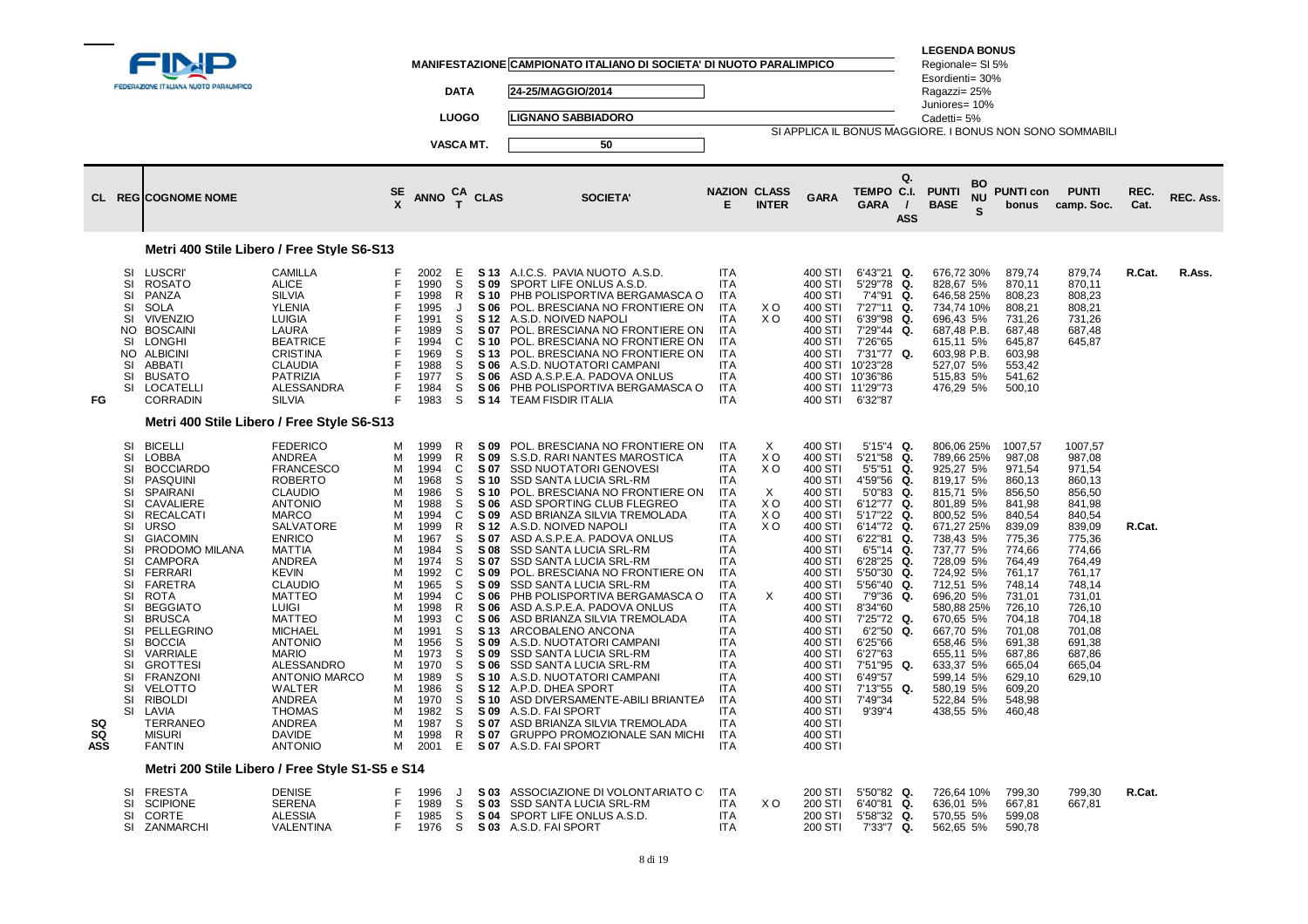|          |                                                                                                                                    | FEDERAZIONE ITALIANA NUOTO PARALIMPICO                                                                                                                                                                                                                      |                                                                                                                                                                                                                                         |                                                               |                                                                                                              | <b>DATA</b><br><b>LUOGO</b><br>VASCA MT.                                    |                                                                                              | MANIFESTAZIONE CAMPIONATO ITALIANO DI SOCIETA' DI NUOTO PARALIMPICO<br>24-25/MAGGIO/2014<br><b>LIGNANO SABBIADORO</b><br>50                                                                                                                                                                                                                                                                                                                                                                             |                                                                                                                                                                                    | <b>NAZION CLASS</b>                                                                   |                                                                                                                                                                                                            | SI APPLICA IL BONUS MAGGIORE. I BONUS NON SONO SOMMABILI<br>Q.<br>TEMPO C.I.                                                                                                                                             | <b>LEGENDA BONUS</b><br>Regionale= SI 5%<br>Esordienti= 30%<br>Ragazzi= 25%<br>Juniores= 10%<br>Cadetti= 5%<br><b>PUNTI</b>                                                                  | <b>BO</b>      | <b>PUNTI con</b>                                                                                                                          | <b>PUNTI</b>                                                                                                                              | REC.                       |                  |
|----------|------------------------------------------------------------------------------------------------------------------------------------|-------------------------------------------------------------------------------------------------------------------------------------------------------------------------------------------------------------------------------------------------------------|-----------------------------------------------------------------------------------------------------------------------------------------------------------------------------------------------------------------------------------------|---------------------------------------------------------------|--------------------------------------------------------------------------------------------------------------|-----------------------------------------------------------------------------|----------------------------------------------------------------------------------------------|---------------------------------------------------------------------------------------------------------------------------------------------------------------------------------------------------------------------------------------------------------------------------------------------------------------------------------------------------------------------------------------------------------------------------------------------------------------------------------------------------------|------------------------------------------------------------------------------------------------------------------------------------------------------------------------------------|---------------------------------------------------------------------------------------|------------------------------------------------------------------------------------------------------------------------------------------------------------------------------------------------------------|--------------------------------------------------------------------------------------------------------------------------------------------------------------------------------------------------------------------------|----------------------------------------------------------------------------------------------------------------------------------------------------------------------------------------------|----------------|-------------------------------------------------------------------------------------------------------------------------------------------|-------------------------------------------------------------------------------------------------------------------------------------------|----------------------------|------------------|
|          |                                                                                                                                    | <b>CL REGICOGNOME NOME</b>                                                                                                                                                                                                                                  |                                                                                                                                                                                                                                         | SE                                                            | <b>ANNO</b>                                                                                                  | <b>CA</b><br>$\mathbf{r}$                                                   | <b>CLAS</b>                                                                                  | <b>SOCIETA</b>                                                                                                                                                                                                                                                                                                                                                                                                                                                                                          | E.                                                                                                                                                                                 | <b>INTER</b>                                                                          | <b>GARA</b>                                                                                                                                                                                                | GARA<br>$\prime$<br><b>ASS</b>                                                                                                                                                                                           | <b>BASE</b>                                                                                                                                                                                  | <b>NU</b><br>S | bonus                                                                                                                                     | camp. Soc.                                                                                                                                | Cat.                       | REC. Ass.        |
| FG<br>FG | SI<br>SI<br>SI<br>SI<br><b>SI</b><br>SI                                                                                            | FRANDOLI<br><b>SANTONOCITO</b><br><b>ROMAN</b><br><b>PINZONI</b><br><b>BELLETTI</b><br><b>GRIGOLON</b><br>PALAZZO<br><b>GIBELLINI</b>                                                                                                                       | <b>JASMIN</b><br><b>LISA</b><br><b>LUCIANA</b><br><b>CARLOTTA</b><br><b>DANIELA</b><br><b>GIULIA</b><br><b>XENIA FRANCESCA</b><br><b>MICHELA</b>                                                                                        | F<br>F<br>F<br>F<br>F                                         | 1985<br>1982<br>1966<br>1982<br>1984<br>1979<br>1998<br>1980                                                 | S<br>S<br>S<br>S<br>S<br>S<br>R<br>S                                        | S 03<br>S 05<br>S 04<br>S 03<br>S 03<br>S 03<br>S 14<br>S 14                                 | ACQUAMARINA TEAM TRIESTE ONLU<br>ASD BRIANZA SILVIA TREMOLADA<br>SPORT LIFE ONLUS A.S.D.<br>S.S.D. RARI NANTES MAROSTICA<br>SPORT LIFE ONLUS A.S.D.<br>ASD A.S.P.E.A. PADOVA ONLUS<br><b>TEAM FISDIR ITALIA</b><br>PHB POLISPORTIVA BERGAMASCA O                                                                                                                                                                                                                                                        | <b>ITA</b><br>ITA.<br><b>ITA</b><br><b>ITA</b><br><b>ITA</b><br><b>ITA</b><br><b>ITA</b><br><b>ITA</b>                                                                             | X O<br>X O<br>X O                                                                     | 200 STI<br>200 STI<br>200 STI<br>200 STI<br>200 STI<br>200 STI<br>200 STI<br>200 STI                                                                                                                       | 7'45"92 Q.<br>5'11"68<br>7'20"83 Q.<br>9'28"62<br>9'33"13<br>9'49"86<br>2'27"60<br>3'59''4                                                                                                                               | 547,13 5%<br>541,71 5%<br>463,76 5%<br>448,31 5%<br>444.79 5%<br>432,17 5%                                                                                                                   |                | 574,49<br>568.79<br>486,95<br>470,73<br>467.02<br>453,78                                                                                  |                                                                                                                                           |                            |                  |
|          |                                                                                                                                    |                                                                                                                                                                                                                                                             | Metri 200 Stile Libero / Free Style S1-S5 e S14                                                                                                                                                                                         |                                                               |                                                                                                              |                                                                             |                                                                                              |                                                                                                                                                                                                                                                                                                                                                                                                                                                                                                         |                                                                                                                                                                                    |                                                                                       |                                                                                                                                                                                                            |                                                                                                                                                                                                                          |                                                                                                                                                                                              |                |                                                                                                                                           |                                                                                                                                           |                            |                  |
| FG<br>FG | <b>SI</b><br>SI<br>SI<br>NO.<br>NO.<br><b>SI</b><br><b>SI</b><br>SI<br><b>SI</b><br>SI<br>SI                                       | <b>BETTELLA</b><br>PELLACANI<br><b>LUDOVICI</b><br><b>RAMMAZZO</b><br>MAZZONE<br><b>STEVANATO</b><br><b>SARCINA</b><br>GAZZOLA<br>VIDAL<br>ACETI<br><b>SILVESTRI</b><br>CASALI<br><b>TAN</b>                                                                | <b>FRANCESCO</b><br>LUCA<br>CARLO<br>ANGELO<br><b>LUCA</b><br><b>DARIO</b><br><b>GIACOMO</b><br><b>MARCO</b><br><b>MATTEO</b><br><b>ROBERTO</b><br><b>BRUNO GIORDANO</b><br><b>KEVIN</b><br>ENG KIONG BENSON                            | М<br>м<br>м<br>м<br>м<br>м<br>м<br>м<br>м<br>м<br>м<br>м<br>М | 1989<br>1984<br>1971<br>1969<br>1971<br>1988<br>1992<br>1980<br>1984<br>1970<br>1998<br>1993<br>1991         | S<br>S<br>S<br>S<br>S<br>S<br>C<br>S<br>S<br>S<br>R<br>C<br>S               | S 02<br>S 03<br>S 05<br>S 04<br>S 04<br>S 03<br>S 05<br>S 04<br>S 04<br>S 03<br>S 14<br>S 14 | S 02 ASD A.S.P.E.A. PADOVA ONLUS<br>ATLANTIDE O.N.L.U.S.<br>SSD SANTA LUCIA SRL-RM<br>CIRCOLO CANOTTIERI ANIENE<br>CIRCOLO CANOTTIERI ANIENE<br>ASD A.S.P.E.A. PADOVA ONLUS<br>S.S.D. RARI NANTES MAROSTICA<br>SPORT LIFE ONLUS A.S.D.<br>SPORT LIFE ONLUS A.S.D.<br>PHB POLISPORTIVA BERGAMASCA O<br>SPORT LIFE ONLUS A.S.D.<br><b>TEAM FISDIR ITALIA</b><br><b>SINGAPORE</b>                                                                                                                          | <b>ITA</b><br><b>ITA</b><br><b>ITA</b><br><b>ITA</b><br><b>ITA</b><br><b>ITA</b><br><b>ITA</b><br><b>ITA</b><br><b>ITA</b><br><b>ITA</b><br><b>ITA</b><br><b>ITA</b><br>SIN        | XO<br>X O<br>$\Omega$<br>X O<br>X <sub>O</sub><br>X O<br>XO                           | 200 STI<br>200 STI<br>200 STI<br>200 STI<br>200 STI<br>200 STI<br>200 STI<br>200 STI<br>200 STI<br>200 STI<br>200 STI<br>200 STI<br>200 STI                                                                | 5'17"53 Q.<br>6'39"6<br>Q.<br>4'55"74<br>Q.<br>3'43"7 Q.<br>4'21"9<br>Q.<br>4'39"39<br>Q.<br>5'41"29 Q.<br>4'28"25 Q.<br>5'10"8<br>6'22"20<br>10'8"24<br>2'14"13<br>2'21"78                                              | 902,18 5%<br>717,86 5%<br>688,14 5%<br>693,19 P.B.<br>684,06 P.B.<br>639,25 5%<br>596,30 5%<br>576,44 5%<br>575,98 5%<br>467,29 5%<br>334,59 25%                                             |                | 947,29<br>753,76<br>722,55<br>693,19<br>684.06<br>671,21<br>626,11<br>605,26<br>604,78<br>490,66<br>418,24                                | 947.29<br>753,76<br>722,55<br>693,19<br>684,06<br>671,21<br>626,11                                                                        | R.Cat.<br>R.Cat.           |                  |
|          |                                                                                                                                    | Metri 100 Rana / Breastroke SB4-SB14                                                                                                                                                                                                                        |                                                                                                                                                                                                                                         |                                                               |                                                                                                              |                                                                             |                                                                                              |                                                                                                                                                                                                                                                                                                                                                                                                                                                                                                         |                                                                                                                                                                                    |                                                                                       |                                                                                                                                                                                                            |                                                                                                                                                                                                                          |                                                                                                                                                                                              |                |                                                                                                                                           |                                                                                                                                           |                            |                  |
|          | <b>SI</b><br><b>SI</b><br>SI<br><b>SI</b><br>SI<br><b>SI</b><br>SI<br>SI<br><b>SI</b><br><b>SI</b><br>SI<br><b>SI</b><br>SI<br>NO. | <b>RABBOLINI</b><br><b>GHIRETTI</b><br><b>LUSCRI'</b><br><b>BELOTTI</b><br><b>TALAMONA</b><br><b>FERRANTE</b><br><b>BELLINGERI</b><br><b>PIETRONI</b><br><b>MARCHESINI</b><br><b>VIVENZIO</b><br>LAZZARESCHI<br><b>GASTALDI</b><br>POZZI<br><b>BAZDOACA</b> | <b>MARTINA</b><br><b>GIULIA</b><br>CAMILLA<br><b>SARA</b><br>ARIANNA<br><b>SUSANNA</b><br><b>GIULIA</b><br><b>ELENA</b><br><b>AGNESE</b><br><b>LUIGIA</b><br>PERLA<br><b>ANNA LAURA</b><br><b>FRANCESCA</b><br><b>GEORGIANA VICTORI</b> | F<br>F<br>F<br>E<br>F<br>F                                    | 1998<br>1994<br>2002<br>1999<br>1994<br>1996<br>2000<br>1996<br>1997<br>1991<br>1975<br>2000<br>1989<br>1983 | R<br>C<br>E<br>R.<br>C<br>$\cdot$<br>R.<br>$\cdot$<br>S<br>S<br>R<br>S<br>S | SB06<br><b>SB05</b><br><b>SB06</b><br><b>SB05</b><br><b>SB07</b>                             | SB11 G.S. DIL. NON VEDENTI MILANO - ONL<br>SB04 EGO NUOTO A.S.D.<br>SB13 A.I.C.S. PAVIA NUOTO A.S.D.<br><b>SB13 OLIMPIC SWIM PRO ASD</b><br>POLHA - VARESE ASS.POLISP.DILE<br>POL. BRESCIANA NO FRONTIERE ON<br>SB07 A.I.C.S. PAVIA NUOTO A.S.D.<br>ASD DIVERSAMENTE-ABILI BRIANTEA<br>SB13 GRUPPO PROMOZIONALE SAN MICHI<br>SB12 A.S.D. NOIVED NAPOLI<br><b>SB09 CENTRO NUOTO MASSAROSA A.S.D.</b><br>SB12 ASD A.S.P.E.A. PADOVA ONLUS<br>ASD DIVERSAMENTE-ABILI BRIANTEA<br>CIRCOLO CANOTTIERI ANIENE | <b>ITA</b><br><b>ITA</b><br><b>ITA</b><br><b>ITA</b><br><b>ITA</b><br><b>ITA</b><br><b>ITA</b><br><b>ITA</b><br><b>ITA</b><br><b>ITA</b><br><b>ITA</b><br><b>ITA</b><br>ITA<br>ROU | X O<br>X O<br>X<br>X O<br>X <sub>O</sub><br>XO<br>X O<br>X <sub>O</sub><br>X O<br>X O | 100 RAN<br><b>100 RAN</b><br><b>100 RAN</b><br><b>100 RAN</b><br><b>100 RAN</b><br>100 RAN<br>100 RAN<br><b>100 RAN</b><br><b>100 RAN</b><br><b>100 RAN</b><br><b>100 RAN</b><br>100 RAN<br><b>100 RAN</b> | 1'40"90 Q.<br>2'3"49 Q.<br>100 RAN 1'56"10 Q.<br>1'52"5 Q.<br>1'56"88<br>Q.<br>2'20"35<br>Q.<br>2'23"75<br>Q.<br>2'14"72<br>Q.<br>1'51"24 Q.<br>1'45"6 Q.<br>1'46"57<br>Q.<br>2'9"1 Q.<br>2'21"72<br>Q.<br>2'1''71<br>Q. | 905,45 25%<br>893,68 5%<br>683,12 30%<br>707,81 25%<br>832,65 5%<br>726,61 10%<br>635,90 25%<br>722,39 10%<br>712,96 10%<br>743,29 5%<br>731,07 5%<br>605,30 25%<br>719,59 5%<br>751,05 P.B. |                | 1131,81<br>938,36<br>888,05<br>884,76<br>874,28<br>799,27<br>794,87<br>794,63<br>784,26<br>780,45<br>767,62<br>756,63<br>755,57<br>751,05 | 1131,81<br>938,36<br>888,05<br>884,76<br>874,28<br>799,27<br>794,87<br>794,63<br>784,26<br>780,45<br>767,62<br>756,63<br>755,57<br>751,05 | R.Cat.<br>R.Cat.<br>R.Cat. | R.Ass.<br>R.Ass. |
|          | SI<br>NO.<br><b>SI</b><br>SI<br>SI<br>SI<br>SI<br>SI<br>SI<br>SI                                                                   | <b>BRUNETTI</b><br>NO CERASUOLO<br><b>BROLLI</b><br><b>ZONTA CORRATO</b><br><b>BELLIN</b><br>ZARO<br><b>VELLUCCI</b><br><b>POLISENO</b><br><b>BRIZIO</b><br><b>MANTOAN</b><br>CATALANO                                                                      | <b>ROSANNA</b><br><b>IMMACOLATA</b><br><b>ALICE</b><br><b>ISABELLA</b><br><b>MARIA ROZALIA</b><br><b>MARTA</b><br><b>CHIARA</b><br><b>SARA</b><br><b>SOFIA</b><br>LARA<br><b>FRANCESCA</b>                                              | Е<br>E<br>F<br>F                                              | 1964<br>1980<br>1997<br>1993<br>1994<br>1990<br>1997<br>1982<br>1997<br>1999<br>2000                         | S<br>S<br>$\cdot$<br>- C<br>C<br>S<br>S<br>$\cdot$<br>R<br>R                | SB09<br><b>SB12</b><br>SB <sub>09</sub><br><b>SB13</b><br><b>SB05</b><br><b>SB11</b>         | ACQUAMARINA TEAM TRIESTE ONLU<br>SB08 CIRCOLO CANOTTIERI ANIENE<br>SB06 ASSOCIAZIONE FUTURA ONLUS ASD<br>ASD A.S.P.E.A. PADOVA ONLUS<br>ASD A.S.P.E.A. PADOVA ONLUS<br>POLHA - VARESE ASS.POLISP.DILE<br>SSD SANTA LUCIA SRL-RM<br>CIRCOLO CANOTTIERI ANIENE<br>SB04 PHB POLISPORTIVA BERGAMASCA O<br><b>SB12</b> ASD A.S.P.E.A. PADOVA ONLUS<br><b>SB11</b> A.P.D. DHEA SPORT                                                                                                                          | <b>ITA</b><br><b>ITA</b><br><b>ITA</b><br><b>ITA</b><br><b>ITA</b><br><b>ITA</b><br><b>ITA</b><br><b>ITA</b><br><b>ITA</b><br><b>ITA</b><br><b>ITA</b>                             | X O<br>X O<br>X <sub>O</sub><br>$\circ$<br>XO                                         | <b>100 RAN</b><br><b>100 RAN</b><br><b>100 RAN</b><br><b>100 RAN</b><br><b>100 RAN</b><br><b>100 RAN</b><br>100 RAN<br><b>100 RAN</b><br><b>100 RAN</b><br>100 RAN<br>100 RAN                              | Q.<br>1'49"48<br>1'48"1 Q.<br>2'31"17<br>Q.<br>2'1''40<br>Q.<br>2'1"89<br>Q.<br>2'5''6<br>Q.<br>2'50"43<br>Q.<br>2'31"81 Q.<br>3'14"40<br>Q.<br>2'36"97<br>3'6"92                                                        | 711,64 5%<br>741,41 P.B.<br>643,78 10%<br>643,25 5%<br>639,18 5%<br>634,18 5%<br>598,37 10%<br>601,80 5%<br>567,70 10%<br>497,48 25%<br>488,77 25%                                           |                | 747,22<br>741,41<br>708,16<br>675,41<br>671,14<br>665,88<br>658,21<br>631,90<br>624,47<br>621,85<br>610,96                                | 747,22<br>741,41<br>708,16<br>675,41<br>671,14<br>665,88<br>658,21<br>631,90                                                              |                            |                  |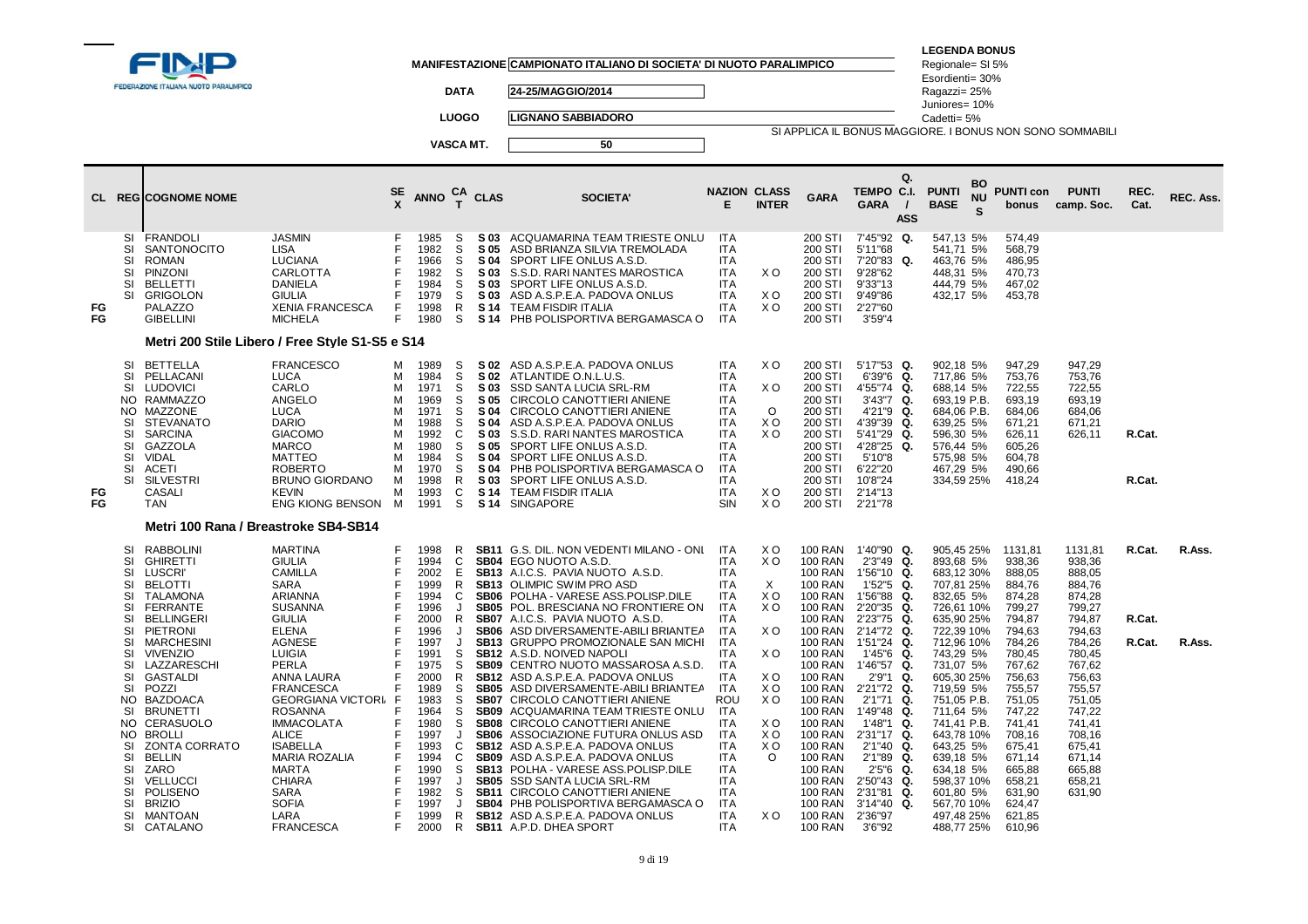|                      | <b>EDERAZIONE ITALIANA NUOTO PARALIMPICO</b>                                                                                                                                                                                                                                                                                                                                                                                                                                                                                                                                                                                                                                                                                           |                                                                                                                                                                                                                                                                                                                                                                                                                                                                                                       |                                                                                                                                                    | <b>DATA</b><br><b>LUOGO</b><br>VASCA MT.                                                                                                                                                                                                                                                                                                                                                                                        |                                                                                                                                                                                                                                                                                                                                                                                                                                | MANIFESTAZIONE CAMPIONATO ITALIANO DI SOCIETA' DI NUOTO PARALIMPICO<br>24-25/MAGGIO/2014<br><b>LIGNANO SABBIADORO</b><br>50                                                                                                                                                                                                                                                                                                                                                                                                                                                                                                                                                                                                                                                                                                                                                                      |                                                                                                                                                                                                                                                                                                                                                                                        |                                                                               |                                                                                                                                                                                                                                                                                                                                                                                                                                                                             |                                                                                                                                                                                                                                                                                                                                                                                                                                     | <b>LEGENDA BONUS</b><br>Regionale= SI 5%<br>Esordienti= 30%<br>Ragazzi= 25%<br>Juniores= 10%<br>Cadetti= 5%<br>SI APPLICA IL BONUS MAGGIORE. I BONUS NON SONO SOMMABILI                                                                                                                                                                                                                                             |                                                                                                                                                                                                                                                                                                          |                                                                                                                                                                                                                |                  |           |
|----------------------|----------------------------------------------------------------------------------------------------------------------------------------------------------------------------------------------------------------------------------------------------------------------------------------------------------------------------------------------------------------------------------------------------------------------------------------------------------------------------------------------------------------------------------------------------------------------------------------------------------------------------------------------------------------------------------------------------------------------------------------|-------------------------------------------------------------------------------------------------------------------------------------------------------------------------------------------------------------------------------------------------------------------------------------------------------------------------------------------------------------------------------------------------------------------------------------------------------------------------------------------------------|----------------------------------------------------------------------------------------------------------------------------------------------------|---------------------------------------------------------------------------------------------------------------------------------------------------------------------------------------------------------------------------------------------------------------------------------------------------------------------------------------------------------------------------------------------------------------------------------|--------------------------------------------------------------------------------------------------------------------------------------------------------------------------------------------------------------------------------------------------------------------------------------------------------------------------------------------------------------------------------------------------------------------------------|--------------------------------------------------------------------------------------------------------------------------------------------------------------------------------------------------------------------------------------------------------------------------------------------------------------------------------------------------------------------------------------------------------------------------------------------------------------------------------------------------------------------------------------------------------------------------------------------------------------------------------------------------------------------------------------------------------------------------------------------------------------------------------------------------------------------------------------------------------------------------------------------------|----------------------------------------------------------------------------------------------------------------------------------------------------------------------------------------------------------------------------------------------------------------------------------------------------------------------------------------------------------------------------------------|-------------------------------------------------------------------------------|-----------------------------------------------------------------------------------------------------------------------------------------------------------------------------------------------------------------------------------------------------------------------------------------------------------------------------------------------------------------------------------------------------------------------------------------------------------------------------|-------------------------------------------------------------------------------------------------------------------------------------------------------------------------------------------------------------------------------------------------------------------------------------------------------------------------------------------------------------------------------------------------------------------------------------|---------------------------------------------------------------------------------------------------------------------------------------------------------------------------------------------------------------------------------------------------------------------------------------------------------------------------------------------------------------------------------------------------------------------|----------------------------------------------------------------------------------------------------------------------------------------------------------------------------------------------------------------------------------------------------------------------------------------------------------|----------------------------------------------------------------------------------------------------------------------------------------------------------------------------------------------------------------|------------------|-----------|
|                      | <b>CL REGICOGNOME NOME</b>                                                                                                                                                                                                                                                                                                                                                                                                                                                                                                                                                                                                                                                                                                             |                                                                                                                                                                                                                                                                                                                                                                                                                                                                                                       | $rac{\mathsf{SE}}{\mathsf{X}}$                                                                                                                     | ANNO $_{T}^{CA}$ CLAS                                                                                                                                                                                                                                                                                                                                                                                                           |                                                                                                                                                                                                                                                                                                                                                                                                                                | <b>SOCIETA'</b>                                                                                                                                                                                                                                                                                                                                                                                                                                                                                                                                                                                                                                                                                                                                                                                                                                                                                  | <b>NAZION CLASS</b><br>Е                                                                                                                                                                                                                                                                                                                                                               | <b>INTER</b>                                                                  | <b>GARA</b>                                                                                                                                                                                                                                                                                                                                                                                                                                                                 | Q.<br>TEMPO C.I.<br><b>GARA</b><br>$\prime$<br><b>ASS</b>                                                                                                                                                                                                                                                                                                                                                                           | <b>BO</b><br><b>PUNTI</b><br><b>NU</b><br><b>BASE</b><br>s                                                                                                                                                                                                                                                                                                                                                          | <b>PUNTI con</b><br>bonus                                                                                                                                                                                                                                                                                | <b>PUNTI</b><br>camp. Soc.                                                                                                                                                                                     | REC.<br>Cat.     | REC. Ass. |
| FG<br>FG<br>FG<br>FG | <b>SI</b><br><b>NOCE</b><br>SI<br>PASSUELLO<br><b>SI</b><br><b>BRANCACCIO</b><br><b>SI</b><br>LEIDI<br><b>SI</b><br>MUSTEATA<br>PALAZZO<br><b>OBERHAUSER</b><br>BAKA<br><b>MAGGI</b>                                                                                                                                                                                                                                                                                                                                                                                                                                                                                                                                                   | <b>ROSARIA</b><br><b>GIULIA</b><br>MARIAROSARIA<br><b>MARTA</b><br><b>IULIA</b><br><b>XENIA FRANCESCA</b><br><b>KATHRIN</b><br><b>DOROTTYA</b><br><b>CAMILLA</b>                                                                                                                                                                                                                                                                                                                                      | F<br>F<br>E<br>F<br>F<br>F<br>F<br>F                                                                                                               | 1971<br>S<br>1986<br>S<br>S<br>1976<br>S<br>1982<br>1995<br>$\mathbf{I}$<br>$\mathsf{R}$<br>1998<br>1992<br>C<br>S<br>1991<br>2001<br>E                                                                                                                                                                                                                                                                                         | <b>SB04</b><br>SB06<br>SB06<br><b>SB14</b><br><b>SB14</b>                                                                                                                                                                                                                                                                                                                                                                      | <b>SB04</b> A.S.D. NUOTATORI CAMPANI<br>SB06 S.S.D. RARI NANTES MAROSTICA<br>A.S.D. NUOTATORI CAMPANI<br>PHB POLISPORTIVA BERGAMASCA O<br>POL. BRESCIANA NO FRONTIERE ON<br><b>TEAM FISDIR ITALIA</b><br><b>TEAM FISDIR ITALIA</b><br><b>SB07 HUNGARY</b><br><b>SB07</b> ASSOCIAZIONE POLISPORTIVA DILET                                                                                                                                                                                                                                                                                                                                                                                                                                                                                                                                                                                         | <b>ITA</b><br><b>ITA</b><br><b>ITA</b><br><b>ITA</b><br>0<br><b>ITA</b><br><b>ITA</b><br><b>HUN</b><br><b>ITA</b>                                                                                                                                                                                                                                                                      | X O<br>$\circ$<br>X <sub>O</sub><br>X O<br>X O                                | 100 RAN<br>100 RAN<br><b>100 RAN</b><br>100 RAN<br>100 RAN<br><b>100 RAN</b><br><b>100 RAN</b><br><b>100 RAN</b><br><b>100 RAN</b>                                                                                                                                                                                                                                                                                                                                          | 3'29"52 Q.<br>3'23"99<br>3'55"15<br>3'33"95<br>3'49"26<br>1'30"47<br>1'36"49<br>2'7''7<br>$3'5''48$ Q.                                                                                                                                                                                                                                                                                                                              | 526,73 5%<br>477,08 5%<br>469,32 5%<br>454,87 5%<br>424,50 10%                                                                                                                                                                                                                                                                                                                                                      | 553,06<br>500,94<br>492,78<br>477,62<br>466,95                                                                                                                                                                                                                                                           |                                                                                                                                                                                                                |                  |           |
|                      |                                                                                                                                                                                                                                                                                                                                                                                                                                                                                                                                                                                                                                                                                                                                        | Metri 100 Rana / Breastroke SB4-SB14                                                                                                                                                                                                                                                                                                                                                                                                                                                                  |                                                                                                                                                    |                                                                                                                                                                                                                                                                                                                                                                                                                                 |                                                                                                                                                                                                                                                                                                                                                                                                                                |                                                                                                                                                                                                                                                                                                                                                                                                                                                                                                                                                                                                                                                                                                                                                                                                                                                                                                  |                                                                                                                                                                                                                                                                                                                                                                                        |                                                                               |                                                                                                                                                                                                                                                                                                                                                                                                                                                                             |                                                                                                                                                                                                                                                                                                                                                                                                                                     |                                                                                                                                                                                                                                                                                                                                                                                                                     |                                                                                                                                                                                                                                                                                                          |                                                                                                                                                                                                                |                  |           |
|                      | SI<br>MORLACCHI<br><b>SI</b><br><b>MORELLI</b><br><b>NO</b><br><b>DOLFIN</b><br><b>ROMELE</b><br>SI<br><b>SI</b><br><b>BASSANI</b>                                                                                                                                                                                                                                                                                                                                                                                                                                                                                                                                                                                                     | <b>FEDERICO</b><br>EFREM<br><b>MARCO</b><br><b>GIUSEPPE</b><br><b>FEDERICO</b>                                                                                                                                                                                                                                                                                                                                                                                                                        | м<br>м<br>M<br>м<br>M                                                                                                                              | 1993<br>C<br><sub>S</sub><br>1979<br>1981<br>S<br>C<br>1992<br>1996<br>J                                                                                                                                                                                                                                                                                                                                                        | <b>SB08</b><br><b>SB04</b><br><b>SB05</b><br><b>SB06</b><br><b>SB11</b>                                                                                                                                                                                                                                                                                                                                                        | POLHA - VARESE ASS.POLISP.DILE<br>POL. BRESCIANA NO FRONTIERE ON<br>ASD DIVERSAMENTE-ABILI BRIANTEA<br>POLISP. DISABILI VALCAMONICA<br>CIRCOLO CANOTTIERI ANIENE                                                                                                                                                                                                                                                                                                                                                                                                                                                                                                                                                                                                                                                                                                                                 | <b>ITA</b><br><b>ITA</b><br>ITA<br><b>ITA</b><br><b>ITA</b>                                                                                                                                                                                                                                                                                                                            | X O<br>X O<br>X O<br>X O<br>$\times$                                          | 100 RAN<br><b>100 RAN</b><br>100 RAN<br>100 RAN<br><b>100 RAN</b>                                                                                                                                                                                                                                                                                                                                                                                                           | 1'16"27 Q.<br>1'48"75<br>Q.<br>1'48"60<br>Q.<br>1'41"10<br>Q.<br>1'34"90<br>Q.                                                                                                                                                                                                                                                                                                                                                      | 904,94 5%<br>871,26 5%<br>861,79 P.B.<br>818,50 5%<br>763,22 10%                                                                                                                                                                                                                                                                                                                                                    | 950,19<br>914.83<br>861,79<br>859,42<br>839,55                                                                                                                                                                                                                                                           | 950,19<br>914,83<br>861,79<br>859,42<br>839,55                                                                                                                                                                 | R.Cat.<br>R.Cat. | R.Ass.    |
|                      | <b>SI</b><br>NADALET<br>SI<br><b>ALIBRANDI</b><br><b>SI</b><br>CASTAGNETO<br><b>SI</b><br>PAULON<br>SI<br><b>VENERUSO</b><br>NO.<br>ZMEEV<br><b>TROMBETTA</b><br>SI<br>CACCIAMANO<br>SI<br>SI<br><b>TERRANEO</b><br><b>SI</b><br><b>ZAMPOLERI</b><br><b>SI</b><br><b>BELLINI</b><br>SI<br>MASSUSSI<br>NO.<br>CATANIA<br>KOZHUHAROV<br>NO.<br>SI<br><b>MUZIO</b><br><b>SI</b><br>ZANA<br>NO.<br><b>RUBINO</b><br>SI<br><b>SIRICA</b><br><b>SI</b><br>SARACINO<br>NO.<br>DI LUCA<br>SI<br>PAOLA<br><b>SI</b><br><b>GRAMIGNANO</b><br>APPICIUTOLI<br>NO.<br>SI<br><b>FERRARI</b><br><b>SI</b><br><b>VISCARD</b><br><b>SI</b><br>VALENTINO<br>NO.<br><b>BERNI</b><br><b>ANDREONI</b><br>SI<br><b>SI</b><br><b>NICOLI</b><br>SI<br>CESARANO | <b>ANDREA</b><br>LORENZO<br><b>ANDREA</b><br>ALESSANDRO<br><b>EMANUELE</b><br><b>ALEXANDER</b><br><b>STEFANO</b><br><b>GIANLUCA</b><br>ANDREA<br><b>IVANO</b><br>MARCELLO<br>ANDREA<br><b>MARCO</b><br>LLIYA<br><b>FEDERICO</b><br><b>CLAUDIO</b><br><b>FRANCESCO</b><br><b>CHRISTIAN</b><br><b>CHRISTIAN</b><br>RAFFAELE VICENTE<br><b>LUIGI</b><br><b>STEFANO</b><br><b>PIERPAOLO</b><br><b>DARIO</b><br><b>ANDREA</b><br>MATTIA<br>PAOLO GIUSEPPE<br>ALESSANDRO<br><b>ADRIANO</b><br><b>DAVIDE</b> | м<br>м<br>м<br>м<br>M<br>M<br>м<br>м<br>м<br>м<br>м<br>м<br>м<br>м<br>м<br>м<br>м<br>м<br>M<br>м<br>м<br>м<br>м<br>м<br>M<br>M<br>м<br>м<br>м<br>м | 1996<br>$\cdot$<br>1994<br>C<br><sub>S</sub><br>1988<br>1991<br>S<br>1992<br>C<br>1994<br>C<br>1979<br>S<br>1971<br>S<br>S<br>1987<br>S<br>1980<br>1970<br>S<br>1994<br>C<br>S<br>1973<br>1995<br>$\cdot$<br>1997<br>$\cdot$<br>S<br>1968<br>1970<br>S<br>1999<br>R<br>E<br>2003<br>1968<br>S<br>1980<br>S<br>1983<br>S<br>1988<br>S<br>1981<br>S<br>1989<br>S<br>1988<br>S<br>S<br>1981<br>1997<br>J<br>1978<br>S<br>1995<br>J | SB <sub>09</sub><br><b>SB08</b><br><b>SB04</b><br><b>SB04</b><br><b>SB09</b><br><b>SB12</b><br><b>SB07</b><br><b>SB09</b><br><b>SB07</b><br><b>SB09</b><br><b>SB08</b><br><b>SB06</b><br><b>SB04</b><br><b>SB09</b><br><b>SB09</b><br><b>SB04</b><br><b>SB09</b><br><b>SB08</b><br><b>SB07</b><br>SB04<br><b>SB07</b><br><b>SB08</b><br><b>SB08</b><br><b>SB07</b><br><b>SB12</b><br><b>SB08</b><br><b>SB06</b><br><b>SB07</b> | A.S.D. FAI SPORT<br>SSD SANTA LUCIA SRL-RM<br>A.S.D. FRATELLANZA NUOTO PONTE<br>SSD SANTA LUCIA SRL-RM<br>A.S.D. NUOTATORI CAMPANI<br>GIOCOPARMA ASD<br>POL. BRESCIANA NO FRONTIERE ON<br>SSD SANTA LUCIA SRL-RM<br>ASD BRIANZA SILVIA TREMOLADA<br>PHB POLISPORTIVA BERGAMASCA O<br>SSD SANTA LUCIA SRL-RM<br>POL. BRESCIANA NO FRONTIERE ON<br>SSD SANTA LUCIA SRL-RM<br>SPORT LIFE ONLUS A.S.D.<br>ASSOCIAZIONE DI VOLONTARIATO C<br>OLIMPIC SWIM PRO ASD<br>CIRCOLO CANOTTIERI ANIENE<br>ASD DIVERSAMENTE-ABILI BRIANTEA<br>SB12 A.P.D. DHEA SPORT<br>CIRCOLO CANOTTIERI ANIENE<br>A.S.D. NUOTATORI CAMPANI<br>ASD PROPATRIA DISABILI BUSTO ARS<br>SSD SANTA LUCIA SRL-RM<br>PHB POLISPORTIVA BERGAMASCA O<br>SB04 A.S.D. NUOTATORI CAMPANI<br>ASD BRIANZA SILVIA TREMOLADA<br><b>GIOCOPARMA ASD</b><br>POLHA - VARESE ASS.POLISP.DILE<br>A.S.D. FAI SPORT<br>POLHA - VARESE ASS.POLISP.DILE | <b>ITA</b><br><b>ITA</b><br>ITA<br><b>ITA</b><br><b>ITA</b><br><b>ITA</b><br>ITA<br><b>ITA</b><br><b>ITA</b><br><b>ITA</b><br><b>ITA</b><br><b>ITA</b><br><b>ITA</b><br><b>STR</b><br><b>ITA</b><br>ITA<br><b>ITA</b><br><b>ITA</b><br><b>ITA</b><br><b>ITA</b><br>ITA<br>ITA<br><b>ITA</b><br>ITA<br><b>ITA</b><br><b>ITA</b><br><b>ITA</b><br><b>ITA</b><br><b>ITA</b><br><b>ITA</b> | X O<br>X <sub>O</sub><br>$\circ$<br>$\times$<br>X <sub>O</sub><br>X<br>X<br>X | <b>100 RAN</b><br>100 RAN<br><b>100 RAN</b><br><b>100 RAN</b><br><b>100 RAN</b><br><b>100 RAN</b><br><b>100 RAN</b><br>100 RAN<br><b>100 RAN</b><br><b>100 RAN</b><br><b>100 RAN</b><br>100 RAN<br><b>100 RAN</b><br><b>100 RAN</b><br><b>100 RAN</b><br><b>100 RAN</b><br>100 RAN<br>100 RAN<br><b>100 RAN</b><br>100 RAN<br>100 RAN<br><b>100 RAN</b><br>100 RAN<br>100 RAN<br><b>100 RAN</b><br><b>100 RAN</b><br>100 RAN<br><b>100 RAN</b><br><b>100 RAN</b><br>100 RAN | 1'28"61<br>Q.<br>1'29"68<br>Q.<br>2'5''10<br>Q.<br>2'10"2 Q.<br>1'34"41 Q.<br>1'38"84 Q.<br>1'57"43 Q.<br>1'37"26<br>Q.<br>1'59"51<br>Q.<br>1'40"15<br>Q.<br>1'44"33<br>Q.<br>2'6"86<br>Q.<br>2'18"65<br>Q.<br>1'49"15<br>1'49"30<br>2'30"92 Q.<br>1'40"88<br>Q.<br>2'11"37<br>2'15"28 Q.<br>$2'4''40$ Q.<br>$2'35''3$ Q.<br>2'14"83<br>Q.<br>1'52"2<br>2'4"40<br>2'54"48<br>2'29"24<br>2'14"52 Q.<br>2'30"18<br>2'52"51<br>2'55"54 | 748,11 10%<br>769,63 5%<br>757,39 5%<br>728,73 5%<br>702,15 5%<br>691,02 5%<br>682,79 5%<br>681,58 5%<br>670,91 5%<br>661,91 5%<br>661,55 5%<br>652,29 5%<br>683,38 P.B.<br>607,33 10%<br>606,50 10%<br>627,82 5%<br>657,12 P.B.<br>525,39 25%<br>504,88 30%<br>644,53 P.B.<br>611,17 5%<br>594,67 5%<br>616,14 P.B.<br>554,82 5%<br>543,04 5%<br>537,26 5%<br>507,73 P.B.<br>459,58 10%<br>479,68 5%<br>456,76 10% | 822,92<br>808,11<br>795,26<br>765,17<br>737,26<br>725,57<br>716,93<br>715,65<br>704,45<br>695.00<br>694,63<br>684,91<br>683.38<br>668,06<br>667,15<br>659,21<br>657,12<br>656,73<br>656,34<br>644,53<br>641,73<br>624,41<br>616,14<br>582,56<br>570,19<br>564,12<br>507,73<br>505,54<br>503,67<br>502,44 | 822,92<br>808,11<br>795,26<br>765,17<br>737,26<br>725,57<br>716,93<br>715,65<br>704,45<br>695,00<br>694,63<br>684,91<br>683.38<br>668,06<br>667,15<br>659,21<br>657,12<br>656,73<br>656,34<br>644,53<br>641,73 | R.Cat.           | R.Ass.    |
|                      | <b>SI</b><br>LA VALLE<br>SI<br><b>STELLITANO</b><br>SI<br><b>TONOLI</b><br><b>LIBRALESSO</b><br>SI                                                                                                                                                                                                                                                                                                                                                                                                                                                                                                                                                                                                                                     | <b>VIERI</b><br><b>LUCA</b><br><b>FRANCO</b><br><b>WALTER</b>                                                                                                                                                                                                                                                                                                                                                                                                                                         | M<br>м<br>м<br>M                                                                                                                                   | 2001<br>E<br>1988<br>S<br>S<br>1957<br>1957<br>S                                                                                                                                                                                                                                                                                                                                                                                | <b>SB07</b><br><b>SB04</b><br>SB04                                                                                                                                                                                                                                                                                                                                                                                             | PO.HA.FI.<br>POL. BRESCIANA NO FRONTIERE ON<br>PHB POLISPORTIVA BERGAMASCA O<br>SB05 ASD A.S.P.E.A. PADOVA ONLUS                                                                                                                                                                                                                                                                                                                                                                                                                                                                                                                                                                                                                                                                                                                                                                                 | <b>ITA</b><br>ITA<br><b>ITA</b><br><b>ITA</b>                                                                                                                                                                                                                                                                                                                                          |                                                                               | 100 RAN<br><b>100 RAN</b><br>100 RAN<br>100 RAN                                                                                                                                                                                                                                                                                                                                                                                                                             | 3'28"44<br>4'2"77<br>4'48"28<br>4'48"24                                                                                                                                                                                                                                                                                                                                                                                             | 384,67 30%<br>390,29 5%<br>328,67 5%<br>324,69 5%                                                                                                                                                                                                                                                                                                                                                                   | 500.07<br>409,80<br>345,11<br>340,93                                                                                                                                                                                                                                                                     |                                                                                                                                                                                                                | R.Cat.           |           |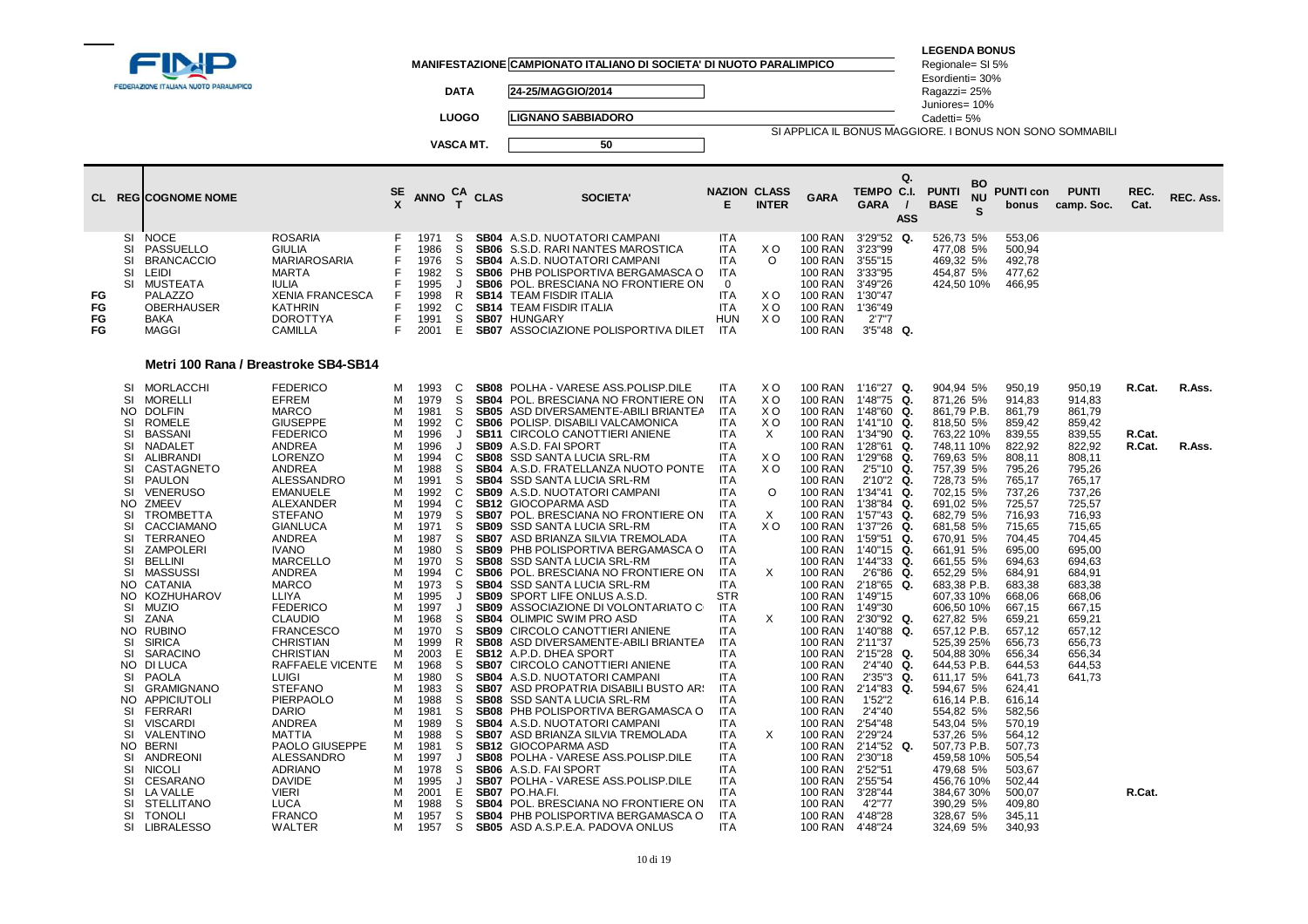|                                            |                                                                                              | FEDERAZIONE ITALIANA NUOTO PARALIMPICO                                                                                                                                                                                                  |                                                                                                                              |                                                |                                                                                                                                                                        | <b>DATA</b>                  |             | MANIFESTAZIONE CAMPIONATO ITALIANO DI SOCIETA' DI NUOTO PARALIMPICO<br>24-25/MAGGIO/2014                                                                                                                                                                                                                                                         |                                                                                                                                          |                                              |                                                                                                   |                                                                                                                                                                      | <b>LEGENDA BONUS</b><br>Regionale= SI 5%<br>Esordienti= 30%<br>Ragazzi= 25%                                                                        |                                 |                                                                                                  |                                      |              |           |
|--------------------------------------------|----------------------------------------------------------------------------------------------|-----------------------------------------------------------------------------------------------------------------------------------------------------------------------------------------------------------------------------------------|------------------------------------------------------------------------------------------------------------------------------|------------------------------------------------|------------------------------------------------------------------------------------------------------------------------------------------------------------------------|------------------------------|-------------|--------------------------------------------------------------------------------------------------------------------------------------------------------------------------------------------------------------------------------------------------------------------------------------------------------------------------------------------------|------------------------------------------------------------------------------------------------------------------------------------------|----------------------------------------------|---------------------------------------------------------------------------------------------------|----------------------------------------------------------------------------------------------------------------------------------------------------------------------|----------------------------------------------------------------------------------------------------------------------------------------------------|---------------------------------|--------------------------------------------------------------------------------------------------|--------------------------------------|--------------|-----------|
|                                            |                                                                                              |                                                                                                                                                                                                                                         |                                                                                                                              |                                                |                                                                                                                                                                        | <b>LUOGO</b>                 |             | <b>LIGNANO SABBIADORO</b>                                                                                                                                                                                                                                                                                                                        |                                                                                                                                          |                                              |                                                                                                   |                                                                                                                                                                      | Juniores= 10%<br>Cadetti= 5%                                                                                                                       |                                 |                                                                                                  |                                      |              |           |
|                                            |                                                                                              |                                                                                                                                                                                                                                         |                                                                                                                              |                                                |                                                                                                                                                                        | VASCA MT.                    |             | 50                                                                                                                                                                                                                                                                                                                                               |                                                                                                                                          |                                              |                                                                                                   | SI APPLICA IL BONUS MAGGIORE. I BONUS NON SONO SOMMABILI                                                                                                             |                                                                                                                                                    |                                 |                                                                                                  |                                      |              |           |
|                                            |                                                                                              |                                                                                                                                                                                                                                         |                                                                                                                              |                                                |                                                                                                                                                                        |                              |             |                                                                                                                                                                                                                                                                                                                                                  |                                                                                                                                          |                                              |                                                                                                   |                                                                                                                                                                      |                                                                                                                                                    |                                 |                                                                                                  |                                      |              |           |
|                                            |                                                                                              | <b>CL REGICOGNOME NOME</b>                                                                                                                                                                                                              |                                                                                                                              |                                                | $_{X}^{SE}$ ANNO $_{T}^{CA}$ CLAS                                                                                                                                      |                              |             | <b>SOCIETA'</b>                                                                                                                                                                                                                                                                                                                                  | <b>NAZION CLASS</b><br>E.                                                                                                                | <b>INTER</b>                                 | <b>GARA</b>                                                                                       | Q.<br>TEMPO C.I.<br><b>GARA</b><br>$\prime$<br><b>ASS</b>                                                                                                            | <b>PUNTI</b><br><b>BASE</b>                                                                                                                        | BO<br><b>NU</b><br>$\mathbf{s}$ | <b>PUNTI con</b><br>bonus                                                                        | <b>PUNTI</b><br>camp. Soc.           | REC.<br>Cat. | REC. Ass. |
| FG<br>FG<br>SQ<br>ASS<br>ASS<br><b>ASS</b> |                                                                                              | <b>TAN</b><br><b>CASALI</b><br><b>BEATO</b><br>CASTELLANO<br><b>GALIMBERTI</b><br>PALANTRANI                                                                                                                                            | <b>ENG KIONG BENSON</b><br>KEVIN<br><b>ANDREA</b><br><b>ALESSIO</b><br>LUCA<br>ANDREA                                        | M<br>М<br>м<br>м<br>м<br>М                     | 1991<br>1993<br>1989<br>1980<br>1973<br>1975                                                                                                                           | S.<br>C<br>S.<br>S<br>S<br>S |             | <b>SB14 SINGAPORE</b><br><b>SB14 TEAM FISDIR ITALIA</b><br>SB09 A.S.D. NUOTATORI CAMPANI<br>SB08 ASD BRIANZA SILVIA TREMOLADA<br>SB05 CIRCOLO CANOTTIERI ANIENE<br><b>SB13 CIRCOLO CANOTTIERI ANIENE</b>                                                                                                                                         | SIN<br><b>ITA</b><br><b>ITA</b><br><b>ITA</b><br><b>ITA</b><br><b>ITA</b>                                                                | X <sub>O</sub><br>X <sub>O</sub><br>$\Omega$ | <b>100 RAN</b><br>100 RAN<br><b>100 RAN</b><br><b>100 RAN</b><br><b>100 RAN</b><br><b>100 RAN</b> | 1'24"21<br>1'31"11                                                                                                                                                   |                                                                                                                                                    |                                 |                                                                                                  |                                      | R.Cat.       | R.Ass.    |
|                                            |                                                                                              | Staffetta 4x50 Stile Libero / Free Style P.20                                                                                                                                                                                           |                                                                                                                              |                                                |                                                                                                                                                                        |                              |             |                                                                                                                                                                                                                                                                                                                                                  |                                                                                                                                          |                                              |                                                                                                   |                                                                                                                                                                      |                                                                                                                                                    |                                 |                                                                                                  |                                      |              |           |
|                                            | $\Omega$<br>$\Omega$<br>n<br>$\Omega$<br>$\Omega$                                            | SSD SANTA LUCIA SRL-I<br>A.S.D. NUOTATORI CAM<br>POL. BRESCIANA NO FR<br>SPORT LIFE ONLUS A.S.<br>ASD A.S.P.E.A. PADOVA                                                                                                                 | $\mathbf{0}$<br>$\Omega$<br>$\mathbf 0$<br>$\mathbf{0}$<br>$\Omega$                                                          | -F<br>F<br>F.<br>F<br>E                        | STAFF S<br>STAFF <sub>S</sub><br><b>STAFF</b><br>STAFF <sub>S</sub><br>STAFF <sub>S</sub>                                                                              | -S                           |             | <b>PT20</b> SSD SANTA LUCIA SRL-RM<br><b>PT20</b> A.S.D. NUOTATORI CAMPANI<br>PT20 POL. BRESCIANA NO FRONTIERE ON<br>PT20 SPORT LIFE ONLUS A.S.D.<br><b>PT20</b> ASD A.S.P.E.A. PADOVA ONLUS                                                                                                                                                     | <b>ITA</b><br><b>ITA</b><br><b>ITA</b><br><b>ITA</b><br><b>ITA</b>                                                                       |                                              | 4X050 STI 7'37"75                                                                                 | 4X050 STI 4'27"94 Q.<br>4X050 STI 4'28"53 Q.<br>4X050 STI 4'51"46 Q.<br>4X050 STI 5'54"44 Q.                                                                         | 649,21 P.B.<br>647,79 P.B.<br>596,82 P.B.<br>490,77 P.B.<br>380,01 P.B.                                                                            |                                 | 649,21<br>647,79<br>596,82<br>490,77<br>380,01                                                   | 649,21<br>647,79                     |              |           |
|                                            |                                                                                              | Staffetta 4x50 Stile Libero / Free Style P.20                                                                                                                                                                                           |                                                                                                                              |                                                |                                                                                                                                                                        |                              |             |                                                                                                                                                                                                                                                                                                                                                  |                                                                                                                                          |                                              |                                                                                                   |                                                                                                                                                                      |                                                                                                                                                    |                                 |                                                                                                  |                                      |              |           |
|                                            | $\Omega$<br>$\Omega$<br>0<br>0<br>$\Omega$<br>0<br>$\Omega$<br>$\Omega$<br><sup>0</sup><br>0 | <b>SSD SANTA LUCIA SRL-F</b><br>CIRCOLO CANOTTIERI A<br>ASD A.S.P.E.A. PADOVA<br>PO HA FI.<br>POL. BRESCIANA NO FR<br>PHB POLISPORTIVA BEF<br>SPORT LIFE ONLUS A.S.<br>A.S.D.D. BRIANTEA 84<br>A.S.D. NUOTATORI CAM<br>A.S.D. FAI SPORT | $\mathbf{0}$<br>$\mathbf{0}$<br>$\Omega$<br>$\Omega$<br>0<br>$\Omega$<br>$\Omega$<br>$\Omega$<br>$\mathbf 0$<br>$\mathbf{0}$ | M<br>M<br>м<br>м<br>м<br>м<br>м<br>M<br>M<br>M | STAFF S<br>STAFF S<br>STAFF <sub>S</sub><br>STAFF <sub>S</sub><br>STAFF <sub>S</sub><br>STAFF <sub>S</sub><br><b>STAFF</b><br>STAFF <sub>S</sub><br>STAFF S<br>STAFF S | S.                           |             | <b>PT20</b> SSD SANTA LUCIA SRL-RM<br>PT20 CIRCOLO CANOTTIERI ANIENE<br>PT20 ASD A.S.P.E.A. PADOVA ONLUS<br>PT20 PO.HA.FI.<br>PT20 POL. BRESCIANA NO FRONTIERE ON<br>PT20 PHB POLISPORTIVA BERGAMASCA O<br>PT20 SPORT LIFE ONLUS A.S.D.<br>PT20 ASD DIVERSAMENTE-ABILI BRIANTEA<br>PT20 A.S.D. NUOTATORI CAMPANI<br><b>PT20</b> A.S.D. FAI SPORT | <b>ITA</b><br><b>ITA</b><br><b>ITA</b><br><b>ITA</b><br><b>ITA</b><br><b>ITA</b><br><b>ITA</b><br><b>ITA</b><br><b>ITA</b><br><b>ITA</b> |                                              | 4X050 STI 4'34"22<br>4X050 STI 4'57"68<br>4X050 STI 6'19"70                                       | 4X050 STI 3'17"56 Q.<br>4X050 STI 3'23"78 Q.<br>4X050 STI 3'45"42 Q.<br>4X050 STI 4'11"58 Q.<br>4X050 STI 4'15"27 Q.<br>4X050 STI 4'15"74 Q.<br>4X050 STI 4'20"35 Q. | 715,58 P.B.<br>693,74 P.B.<br>627,14 P.B.<br>561,93 P.B.<br>553,81 P.B.<br>552,79 P.B.<br>543,00 P.B.<br>515,53 P.B.<br>474,91 P.B.<br>372,32 P.B. |                                 | 715,58<br>693,74<br>627,14<br>561,93<br>553,81<br>552,79<br>543,00<br>515.53<br>474,91<br>372,32 | 715,58<br>693,74<br>627,14           |              |           |
|                                            |                                                                                              | Staffetta 4x100 Misti / Medley Relays P.34                                                                                                                                                                                              |                                                                                                                              |                                                |                                                                                                                                                                        |                              |             |                                                                                                                                                                                                                                                                                                                                                  |                                                                                                                                          |                                              |                                                                                                   |                                                                                                                                                                      |                                                                                                                                                    |                                 |                                                                                                  |                                      |              |           |
|                                            | 0<br><sup>0</sup><br>0<br>$\Omega$<br>$\Omega$                                               | <b>SSD SANTA LUCIA SRL-I</b><br>A.S.D. NUOTATORI CAM<br>POL. BRESCIANA NO FR<br>ASD A.S.P.E.A. PADOVA<br>PHB POLISPORTIVA BEF                                                                                                           | 0<br>$\mathbf{0}$<br>$\mathbf 0$<br>$\Omega$<br>$\Omega$                                                                     | F<br>-F<br>F<br>F<br>-F                        | STAFF S<br>STAFF <sub>S</sub><br>STAFF S<br><b>STAFF</b><br>STAFF S                                                                                                    | -S                           |             | PT34 SSD SANTA LUCIA SRL-RM<br>PT34 A.S.D. NUOTATORI CAMPANI<br>PT34 POL. BRESCIANA NO FRONTIERE ON<br>PT34 ASD A.S.P.E.A. PADOVA ONLUS<br><b>PT34 PHB POLISPORTIVA BERGAMASCA O</b>                                                                                                                                                             | <b>ITA</b><br><b>ITA</b><br>ITA<br><b>ITA</b><br><b>ITA</b>                                                                              |                                              |                                                                                                   | 4X100 MIS 8'16"73 Q.<br>4X100 MIS 8'29"28 Q.<br>4X100 MIS 9'12"52 Q.<br>4X100 MIS 9'53"47 Q.<br>4X100 MIS 10'21"45 Q.                                                | 584,40 P.B.<br>570,00 P.B.<br>525,39 P.B.<br>489,14 P.B.<br>467.12 P.B.                                                                            |                                 | 584,40<br>570.00<br>525,39<br>489,14<br>467.12                                                   |                                      |              |           |
|                                            |                                                                                              | Staffetta 4x100 Misti / Medley Relays P.34                                                                                                                                                                                              |                                                                                                                              |                                                |                                                                                                                                                                        |                              |             |                                                                                                                                                                                                                                                                                                                                                  |                                                                                                                                          |                                              |                                                                                                   |                                                                                                                                                                      |                                                                                                                                                    |                                 |                                                                                                  |                                      |              |           |
|                                            | $\Omega$<br>$\Omega$<br>n<br><sup>0</sup><br>n<br><sup>0</sup><br>0                          | CIRCOLO CANOTTIERI A<br><b>SSD SANTA LUCIA SRL-I</b><br>POL. BRESCIANA NO FR<br>A.S.D. NUOTATORI CAM<br>PHB POLISPORTIVA BEF<br>ASD BRIANZA SILVIA TR<br>A.S.D.D. BRIANTEA 84<br>ASD A.S.P.E.A. PADOVA                                  | $\mathbf{0}$<br>$\Omega$<br>$\Omega$<br>$\mathbf{0}$<br>$\Omega$<br>O<br>$\mathbf{0}$<br>$\Omega$                            | M<br>M<br>м<br>M<br>м<br>м<br>м                | STAFF S<br>STAFF <sub>S</sub><br>STAFF S<br>STAFF S<br><b>STAFF</b><br><b>STAFF</b><br><b>STAFF</b><br>M STAFF S                                                       | -S<br><b>S</b><br>-S         | <b>PT34</b> | PT34 CIRCOLO CANOTTIERI ANIENE<br><b>SSD SANTA LUCIA SRL-RM</b><br>PT34 POL. BRESCIANA NO FRONTIERE ON<br>PT34 A.S.D. NUOTATORI CAMPANI<br>PT34 PHB POLISPORTIVA BERGAMASCA O<br>PT34 ASD BRIANZA SILVIA TREMOLADA<br>PT34 ASD DIVERSAMENTE-ABILI BRIANTEA<br><b>PT34</b> ASD A.S.P.E.A. PADOVA ONLUS                                            | <b>ITA</b><br><b>ITA</b><br><b>ITA</b><br><b>ITA</b><br><b>ITA</b><br><b>ITA</b><br><b>ITA</b><br><b>ITA</b>                             |                                              | 4X100 MIS 7'50"71<br>4X100 MIS 8'54"76                                                            | 4X100 MIS 5'16"80 Q.<br>4X100 MIS 5'19"03 Q.<br>4X100 MIS 5'56"39 Q.<br>4X100 MIS 6'29"34 Q.<br>4X100 MIS 6'45"78 Q.<br>4X100 MIS 6'53"30 Q.                         | 793,06 P.B.<br>787,51 P.B.<br>704,96 P.B.<br>645,30 P.B.<br>619,15 P.B.<br>607,89 P.B.<br>533,75 P.B.<br>469,82 P.B.                               |                                 | 793,06<br>787,51<br>704,96<br>645,30<br>619,15<br>607,89<br>533,75<br>469,82                     | 793,06<br>787,51<br>704,96<br>645,30 | R.Cat.       | R.Ass.    |

## **DOMENICA MATTINA / SUNDAY MORNING 25/05/2014**

#### **SESSIONE 3**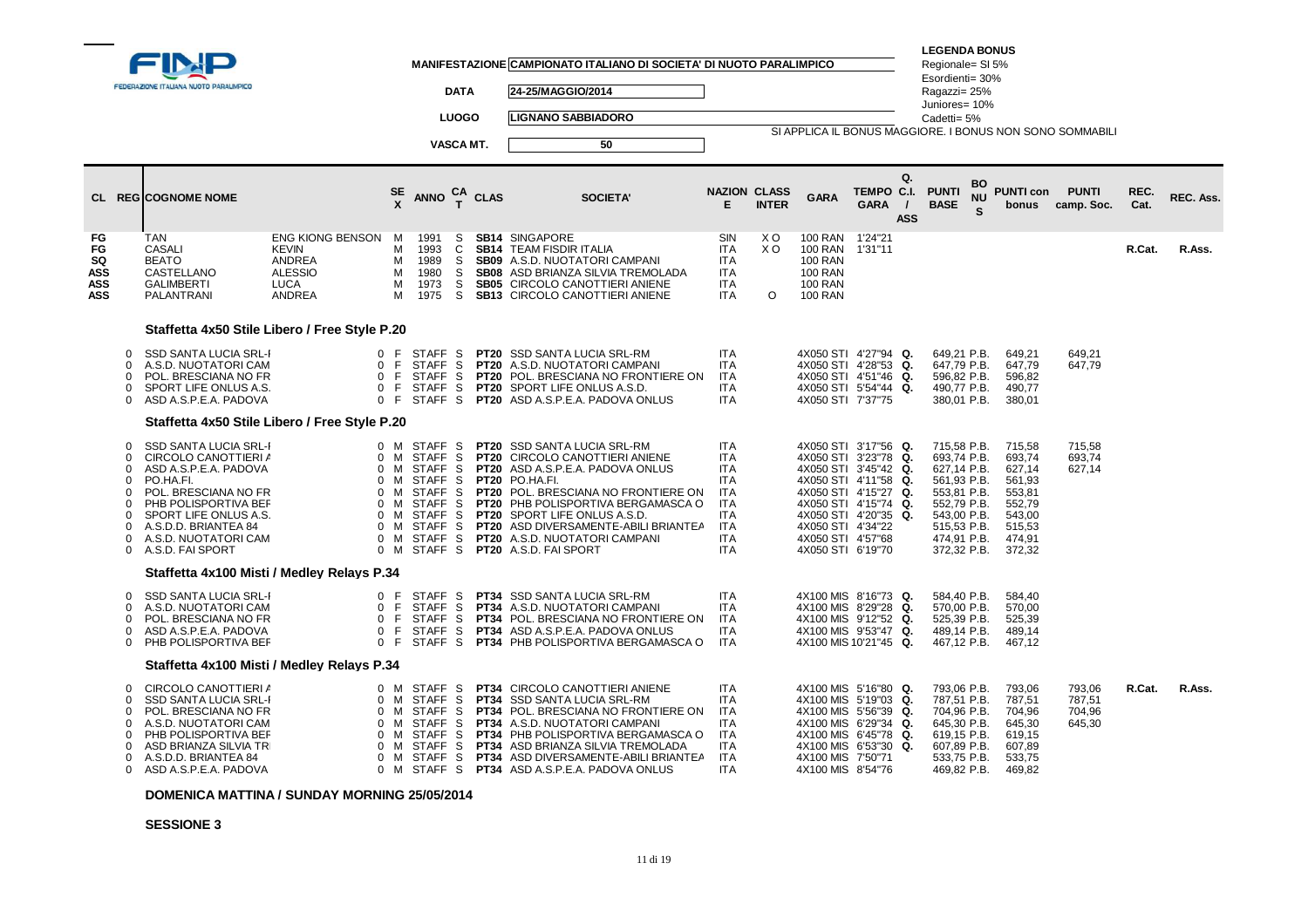|                                   | FEDERAZIONE ITALIANA NUOTO PARALIMPICO<br><b>CL REGICOGNOME NOME</b>                                                                                                                                                                                                                                                                                                                                                                                                                                                                                                                                                                                                                                                                             |                                                                                                                                                                                                                                                                                                                                                                                                                                                                                                                                                                                    |                                                                                                            | <b>ANNO</b>                                                                                                                                                                                                                                                                  | <b>DATA</b><br><b>LUOGO</b><br>VASCA MT.<br>CA<br>T                                                                                                                                                      | <b>CLAS</b>                                                                                                                                                                                                                                                                                                                          | MANIFESTAZIONE CAMPIONATO ITALIANO DI SOCIETA' DI NUOTO PARALIMPICO<br>24-25/MAGGIO/2014<br><b>LIGNANO SABBIADORO</b><br>50<br><b>SOCIETA'</b>                                                                                                                                                                                                                                                                                                                                                                                                                                                                                                                                                                                                                                                                                                                                                                                                                                                                                       | <b>NAZION CLASS</b><br>E.                                                                                                                                                                                                                                                                                                                                                                                                                                                   | <b>INTER</b>                                                                                                    | <b>GARA</b>                                                                                                                                                                                                                                                                                                                                                                                           | Q.<br>TEMPO C.I.<br><b>GARA</b><br>$\prime$<br><b>ASS</b>                                                                                                                                                                                                                                                                                                                                                        | <b>LEGENDA BONUS</b><br>Regionale= SI 5%<br>Esordienti= 30%<br>Ragazzi= 25%<br>Juniores= 10%<br>Cadetti= 5%<br><b>PUNTI</b><br><b>BASE</b>                                                                                                                                                                                                                                               | BO<br><b>NU</b> | <b>PUNTI con</b><br>bonus                                                                                                                                                                                                                                                            | SI APPLICA IL BONUS MAGGIORE. I BONUS NON SONO SOMMABILI<br><b>PUNTI</b><br>camp. Soc.                               | REC.<br>Cat.     | <b>REC. Ass.</b> |
|-----------------------------------|--------------------------------------------------------------------------------------------------------------------------------------------------------------------------------------------------------------------------------------------------------------------------------------------------------------------------------------------------------------------------------------------------------------------------------------------------------------------------------------------------------------------------------------------------------------------------------------------------------------------------------------------------------------------------------------------------------------------------------------------------|------------------------------------------------------------------------------------------------------------------------------------------------------------------------------------------------------------------------------------------------------------------------------------------------------------------------------------------------------------------------------------------------------------------------------------------------------------------------------------------------------------------------------------------------------------------------------------|------------------------------------------------------------------------------------------------------------|------------------------------------------------------------------------------------------------------------------------------------------------------------------------------------------------------------------------------------------------------------------------------|----------------------------------------------------------------------------------------------------------------------------------------------------------------------------------------------------------|--------------------------------------------------------------------------------------------------------------------------------------------------------------------------------------------------------------------------------------------------------------------------------------------------------------------------------------|--------------------------------------------------------------------------------------------------------------------------------------------------------------------------------------------------------------------------------------------------------------------------------------------------------------------------------------------------------------------------------------------------------------------------------------------------------------------------------------------------------------------------------------------------------------------------------------------------------------------------------------------------------------------------------------------------------------------------------------------------------------------------------------------------------------------------------------------------------------------------------------------------------------------------------------------------------------------------------------------------------------------------------------|-----------------------------------------------------------------------------------------------------------------------------------------------------------------------------------------------------------------------------------------------------------------------------------------------------------------------------------------------------------------------------------------------------------------------------------------------------------------------------|-----------------------------------------------------------------------------------------------------------------|-------------------------------------------------------------------------------------------------------------------------------------------------------------------------------------------------------------------------------------------------------------------------------------------------------------------------------------------------------------------------------------------------------|------------------------------------------------------------------------------------------------------------------------------------------------------------------------------------------------------------------------------------------------------------------------------------------------------------------------------------------------------------------------------------------------------------------|------------------------------------------------------------------------------------------------------------------------------------------------------------------------------------------------------------------------------------------------------------------------------------------------------------------------------------------------------------------------------------------|-----------------|--------------------------------------------------------------------------------------------------------------------------------------------------------------------------------------------------------------------------------------------------------------------------------------|----------------------------------------------------------------------------------------------------------------------|------------------|------------------|
|                                   | <b>RABBOLINI</b><br>SI                                                                                                                                                                                                                                                                                                                                                                                                                                                                                                                                                                                                                                                                                                                           | Metri 100 Dorso / Backstroke S1-S2 e S6-S14<br><b>MARTINA</b>                                                                                                                                                                                                                                                                                                                                                                                                                                                                                                                      |                                                                                                            | 1998                                                                                                                                                                                                                                                                         | R                                                                                                                                                                                                        |                                                                                                                                                                                                                                                                                                                                      | S 11 G.S. DIL. NON VEDENTI MILANO - ONL                                                                                                                                                                                                                                                                                                                                                                                                                                                                                                                                                                                                                                                                                                                                                                                                                                                                                                                                                                                              | ITA                                                                                                                                                                                                                                                                                                                                                                                                                                                                         | X O                                                                                                             |                                                                                                                                                                                                                                                                                                                                                                                                       | 100 DOR 1'31"60 Q.                                                                                                                                                                                                                                                                                                                                                                                               | 864,30 25%                                                                                                                                                                                                                                                                                                                                                                               |                 | 1080,38                                                                                                                                                                                                                                                                              | 1080,38                                                                                                              |                  |                  |
| FG<br>FG<br>FG<br>FG<br>SQ<br>ASS | <b>SI</b><br><b>BELLINGERI</b><br>ZANIN<br>NO.<br><b>VICCH</b><br>SI<br>SI<br><b>FERRANTE</b><br>SI<br><b>PIOVESAN</b><br><b>GASTALDI</b><br>SI<br><b>SI</b><br>CATALANO<br>SI<br>AERE<br>SI<br>POZZI<br>SI<br><b>D'OTTAVI</b><br><b>SI</b><br><b>BRUNETTI</b><br>SI<br>MAGGI<br>SI<br>ZARO<br>SI<br><b>GRANCEA</b><br>SI<br><b>CORNACCHINI</b><br>SI<br>PASSUELLO<br>SI<br><b>SIMONATO</b><br>SI<br>LAZZARI<br>SI<br><b>IACOBACCI</b><br><b>SI</b><br>VITALE<br><b>SI</b><br><b>PICIERNO</b><br>SI<br><b>TONDINI</b><br>NO CIVA<br>SI<br>MOSCA<br>SI<br>SPINELLA<br><b>SI</b><br><b>MUSTEATA</b><br>SI<br><b>MELOCCHI GARCIA</b><br>SI<br>ALBANESE<br><b>BAKA</b><br>GALLICOLA<br>OBERHAUSER<br><b>GIBELLINI</b><br><b>TOTO</b><br><b>AMICI</b> | <b>GIULIA</b><br><b>SOFIA</b><br><b>SILVIA</b><br><b>SUSANNA</b><br><b>ROBERTA</b><br>ANNA LAURA<br><b>FRANCESCA</b><br>KATIA<br><b>FRANCESCA</b><br><b>DARIA</b><br><b>ROSANNA</b><br><b>CAMILLA</b><br><b>MARTA</b><br><b>FLORENTINA</b><br><b>SOFIA</b><br><b>GIULIA</b><br><b>MIRIAM</b><br><b>ELENA</b><br><b>CLAUDIA</b><br><b>ALESSANDRA</b><br><b>PATRIZIA</b><br>LAILA<br>LARA<br><b>LUCIA</b><br><b>CHIARA</b><br><b>IULIA</b><br><b>CHIARA</b><br><b>ELENA</b><br><b>DOROTTYA</b><br><b>ALESSIA</b><br><b>KATHRIN</b><br><b>MICHELA</b><br><b>JESSICA</b><br>ALESSANDRA | F<br>F<br>F<br>F<br>F<br>F<br>F<br>F<br>F<br>E<br>F<br>E<br>F<br>F<br>E<br>E<br>F<br>F<br>F<br>E<br>E<br>E | 2000<br>1989<br>2000<br>1996<br>1985<br>2000<br>2000<br>1971<br>1989<br>1994<br>1964<br>2001<br>1990<br>2000<br>1997<br>1986<br>1989<br>1972<br>1986<br>1971<br>1958<br>1969<br>1970<br>1971<br>2001<br>1995<br>2003<br>1998<br>1991<br>1981<br>1992<br>1980<br>1998<br>1969 | R<br>S<br>R<br>$\cdot$<br>S<br>R<br>$\mathsf{R}$<br>S<br>S<br>C<br>S<br>E<br>S<br>$\mathsf{R}$<br>S<br>S<br>S<br>S<br>S<br>S<br>S<br>S<br>S<br>Е<br>J<br>Е<br>$\mathsf{R}$<br>S<br>S<br>C<br>S<br>R<br>S | S 07<br>S 06<br>S 09<br>S 06<br>S 09<br>S 12<br>S 11<br>S 07<br>S 06<br>S 06<br><b>S</b> 10<br><b>S08</b><br>S <sub>13</sub><br>S 09<br>S 08<br>S 07<br>S 07<br>S 11<br>S 07<br>S 09<br>S 10<br>S 09<br>S 11<br><b>S08</b><br>S 06<br>S 07<br><b>S08</b><br>S 07<br>S 07<br><b>S</b> 10<br>S 14<br><b>S</b> 14<br><b>S08</b><br>S 10 | A.I.C.S. PAVIA NUOTO A.S.D.<br>SSD SANTA LUCIA SRL-RM<br>PHB POLISPORTIVA BERGAMASCA O<br>POL. BRESCIANA NO FRONTIERE ON<br>SSD SANTA LUCIA SRL-RM<br>ASD A.S.P.E.A. PADOVA ONLUS<br>A.P.D. DHEA SPORT<br>A.S.D. FAI SPORT<br>ASD DIVERSAMENTE-ABILI BRIANTEA<br>SSD SANTA LUCIA SRL-RM<br>ACQUAMARINA TEAM TRIESTE ONLU<br>ASSOCIAZIONE POLISPORTIVA DILET<br>POLHA - VARESE ASS.POLISP.DILE<br>POL. BRESCIANA NO FRONTIERE ON<br>ATLANTIDE O.N.L.U.S.<br>S.S.D. RARI NANTES MAROSTICA<br>ASD A.S.P.E.A. PADOVA ONLUS<br>POL. BRESCIANA NO FRONTIERE ON<br>SSD SANTA LUCIA SRL-RM<br>A.S.D. NUOTATORI CAMPANI<br>SSD SANTA LUCIA SRL-RM<br>ASSOCIAZIONE POLISPORTIVA DILET<br><b>GIOCOPARMA ASD</b><br>A.S.D. NUOTATORI CAMPANI<br>PHB POLISPORTIVA BERGAMASCA O<br>POL. BRESCIANA NO FRONTIERE ON<br>PHB POLISPORTIVA BERGAMASCA O<br>A.S.D. FAI SPORT<br><b>HUNGARY</b><br>A.S.D. NUOTATORI CAMPANI<br><b>TEAM FISDIR ITALIA</b><br>PHB POLISPORTIVA BERGAMASCA O<br>ASSOCIAZIONE POLISPORTIVA DILET<br>CIRCOLO CANOTTIERI ANIENE | <b>ITA</b><br><b>ITA</b><br><b>ITA</b><br>ITA<br><b>ITA</b><br><b>ITA</b><br><b>ITA</b><br><b>ITA</b><br><b>ITA</b><br><b>ITA</b><br><b>ITA</b><br><b>ITA</b><br><b>ITA</b><br><b>ITA</b><br><b>ITA</b><br><b>ITA</b><br><b>ITA</b><br><b>ITA</b><br><b>ITA</b><br><b>ITA</b><br><b>ITA</b><br>ITA<br><b>ITA</b><br><b>ITA</b><br><b>ITA</b><br>$\mathbf 0$<br><b>ITA</b><br><b>ITA</b><br><b>HUN</b><br><b>ITA</b><br><b>ITA</b><br><b>ITA</b><br><b>ITA</b><br><b>ITA</b> | X O<br>X O<br>X <sub>O</sub><br>X O<br>X O<br>X <sub>O</sub>                                                    | 100 DOR<br>100 DOR<br>100 DOR<br>100 DOR<br>100 DOR<br>100 DOR<br>100 DOR<br>100 DOR<br>100 DOR<br>100 DOR<br>100 DOR<br>100 DOR<br>100 DOR<br>100 DOR<br>100 DOR<br>100 DOR<br>100 DOR<br>100 DOR<br>100 DOR 2'20"29<br>100 DOR 2'17"56<br>100 DOR<br>100 DOR<br>100 DOR<br>100 DOR<br>100 DOR<br>100 DOR<br>100 DOR<br>100 DOR<br>100 DOR<br>100 DOR<br>100 DOR<br><b>100 DOR</b><br><b>100 DOR</b> | Q.<br>2'14"54<br>1'51"52<br>Q.<br>1'54"24<br>Q.<br>2'05"94<br>Q.<br>Q.<br>1'40"85<br>1'59"59<br>Q.<br>2'21"61<br>Q.<br>2'08"58<br>Q.<br>2'12"43<br>Q.<br>2'16"35<br>Q.<br>1'50"04<br>2'37"20<br>100 DOR 2'00"87 Q.<br>2'26"02<br>2'24"44<br>2'33"84<br>2'34"42<br>2'37"58<br>2'46"40<br>2'43"26<br>2'58"89<br>3'09"72<br>4'25"41<br>3'42"27<br>4'22"42<br>5'07"34<br>1'56"86<br>1'39"74 Q.<br>1'30"35<br>2'08"42 | 616,99 25%<br>766,41 P.B.<br>610,56 25%<br>678,66 10%<br>691,62 5%<br>576,89 25%<br>559,07 25%<br>645,59 5%<br>645,40 5%<br>626,84 5%<br>619,77 5%<br>490,46 30%<br>579,13 5%<br>477,67 25%<br>533,79 10%<br>539,59 5%<br>537,56 5%<br>502,41 5%<br>498,86 5%<br>497,18 5%<br>495,78 5%<br>427,23 5%<br>442,56 P.B.<br>406,39 5%<br>322,03 30%<br>373,46 10%<br>293,80 30%<br>270,09 25% | 5%              | 771.24<br>766,41<br>763,20<br>746,52<br>726,20<br>721,11<br>698,84<br>677,87<br>677,67<br>658,18<br>650,76<br>637,60<br>608,09<br>597,09<br>587,16<br>566,57<br>564,44<br>527,53<br>523,80<br>522,04<br>520,57<br>448,59<br>442,56<br>426,71<br>418,64<br>410,81<br>381,94<br>337,61 | 771.24<br>766,41<br>763,20<br>746,52<br>726,20<br>721,11<br>698,84<br>677,87<br>677,67<br>658,18<br>650,76<br>637,60 | R.Cat.<br>R.Cat. | R.Ass.           |
|                                   | SI<br><b>BICELLI</b>                                                                                                                                                                                                                                                                                                                                                                                                                                                                                                                                                                                                                                                                                                                             | Metri 100 Dorso / Backstroke S1-S2 e S6-S14<br><b>FEDERICO</b>                                                                                                                                                                                                                                                                                                                                                                                                                                                                                                                     | м                                                                                                          | 1999                                                                                                                                                                                                                                                                         | R.                                                                                                                                                                                                       | S 09                                                                                                                                                                                                                                                                                                                                 | POL. BRESCIANA NO FRONTIERE ON                                                                                                                                                                                                                                                                                                                                                                                                                                                                                                                                                                                                                                                                                                                                                                                                                                                                                                                                                                                                       | ITA                                                                                                                                                                                                                                                                                                                                                                                                                                                                         | X                                                                                                               |                                                                                                                                                                                                                                                                                                                                                                                                       | 100 DOR 1'17"34 Q.                                                                                                                                                                                                                                                                                                                                                                                               | 810,32 25%                                                                                                                                                                                                                                                                                                                                                                               |                 | 1012,90                                                                                                                                                                                                                                                                              | 1012,90                                                                                                              |                  |                  |
|                                   | SI<br><b>BOCCIARDO</b><br>SI<br>SOTTILE<br>NO PREZZI<br>BETTELLA<br>SI<br>NO PAVAN<br><b>RECALCATI</b><br>SI<br><b>FONTE</b><br>NO.<br>SI<br>MASSUSSI<br>SI<br>CACCIAMANO<br>SI<br>POPESCU                                                                                                                                                                                                                                                                                                                                                                                                                                                                                                                                                       | <b>FRANCESCO</b><br><b>FABRIZIO</b><br><b>YURI</b><br><b>FRANCESCO</b><br><b>ALBERTO</b><br><b>MARCO</b><br>ANGELO<br>ANDREA<br><b>GIANLUCA</b><br>RADU                                                                                                                                                                                                                                                                                                                                                                                                                            | м<br>м<br>м<br>м<br>м<br>м<br>м<br>м<br>м<br>м                                                             | 1994<br>1993<br>1994<br>1989<br>1989<br>1994<br>1978<br>1994<br>1971<br>1971                                                                                                                                                                                                 | C<br>C<br>C<br>S<br>S<br>C<br>S<br>C<br>S<br>S                                                                                                                                                           | S 07<br>S 12<br>S 09<br>S 02<br><b>S</b> 10<br>S 09<br>S 08<br>S 06<br><b>S10</b><br>S 06                                                                                                                                                                                                                                            | <b>SSD NUOTATORI GENOVESI</b><br>POLHA - VARESE ASS.POLISP.DILE<br>CIRCOLO CANOTTIERI ANIENE<br>ASD A.S.P.E.A. PADOVA ONLUS<br>CIRCOLO CANOTTIERI ANIENE<br>ASD BRIANZA SILVIA TREMOLADA<br>SSD SANTA LUCIA SRL-RM<br>POL. BRESCIANA NO FRONTIERE ON<br>SSD SANTA LUCIA SRL-RM<br><b>SSD SANTA LUCIA SRL-RM</b>                                                                                                                                                                                                                                                                                                                                                                                                                                                                                                                                                                                                                                                                                                                      | <b>ITA</b><br><b>ITA</b><br><b>ITA</b><br><b>ITA</b><br><b>ITA</b><br><b>ITA</b><br><b>ITA</b><br><b>ITA</b><br><b>ITA</b><br><b>ITA</b>                                                                                                                                                                                                                                                                                                                                    | X <sub>O</sub><br>x o<br>X <sub>O</sub><br>X O<br>$\circ$<br>X <sub>O</sub><br>X <sub>O</sub><br>$\times$<br>XO | 100 DOR 2'38"08<br>100 DOR 1'19"81<br>100 DOR 1'21"22<br>100 DOR                                                                                                                                                                                                                                                                                                                                      | Q.<br>100 DOR 1'21"70<br>100 DOR 1'11"55 Q.<br>100 DOR 1'15"22<br>Q.<br>Q.<br>100 DOR 1'12"42<br>Q.<br>Q.<br>Q.<br>1'40"58 Q.<br>100 DOR 1'21"73 Q.<br>100 DOR 1'41"16 Q.                                                                                                                                                                                                                                        | 869,40 5%<br>844,03 5%<br>833,16 5%<br>821,10 5%<br>834,44 P.B.<br>785,24 5%<br>793,40 P.B.<br>743,29 5%<br>739,39 5%<br>739,03 5%                                                                                                                                                                                                                                                       |                 | 912,87<br>886,23<br>874.81<br>862,16<br>834,44<br>824,50<br>793,40<br>780,45<br>776,36<br>775,98                                                                                                                                                                                     | 912,87<br>886,23<br>874,81<br>862,16<br>834,44<br>824,50<br>793,40<br>780,45<br>776,36<br>775,98                     | R.Cat.<br>R.Cat. | R.Ass.<br>R.Ass. |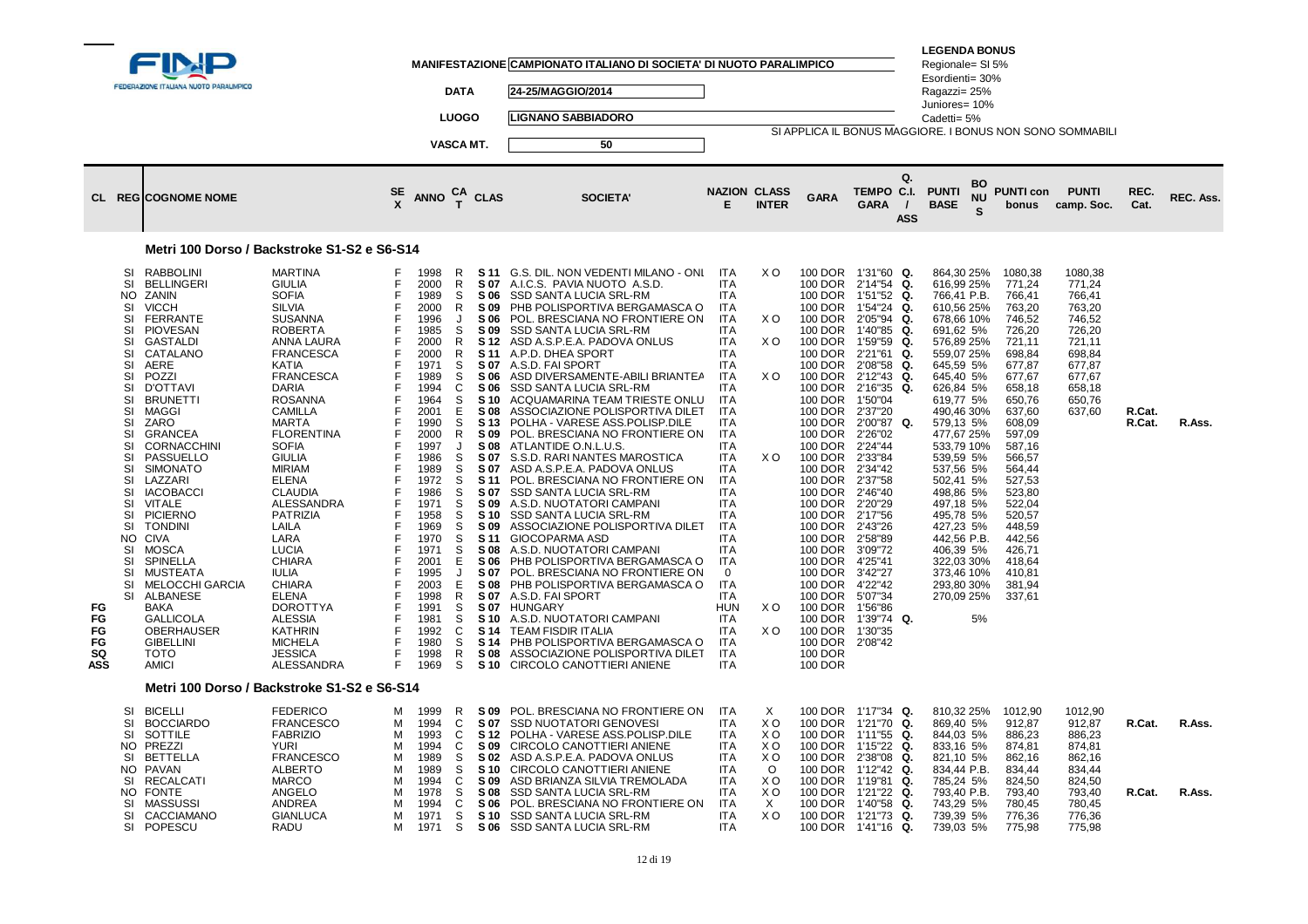|                                                   |                                                                                                                                                                                                            | FEDERAZIONE ITALIANA NUOTO PARALIMPICO                                                                                                                                                                                                                                                                                                                                                                                                                                                                                                        |                                                                                                                                                                                                                                                                                                                                                                                                                                                                                                                                                                                                                                                                              |                                                                                                                                                                                            |                                                                                                                                                                                                                                                                                                              | <b>DATA</b><br><b>LUOGO</b><br>VASCA MT.                                                                                                                                                                      |                                                                                                                                                                                                                                                                                                      | MANIFESTAZIONE CAMPIONATO ITALIANO DI SOCIETA' DI NUOTO PARALIMPICO<br>24-25/MAGGIO/2014<br><b>LIGNANO SABBIADORO</b><br>50                                                                                                                                                                                                                                                                                                                                                                                                                                                                                                                                                                                                                                                                                                                                                                                                                                                                                                                                                                |                                                                                                                                                                                                                                                                                                                                                                                                                                                                                                          |                                                                |                                                                                                                                                                                                                                                                                                                                                                                                                                                                                     | SI APPLICA IL BONUS MAGGIORE. I BONUS NON SONO SOMMABILI                                                                                                                                                                                                                                                                                                                   | <b>LEGENDA BONUS</b><br>Regionale= SI 5%<br>Esordienti= 30%<br>Ragazzi= 25%<br>Juniores= 10%<br>Cadetti= 5%                                                                                                                                                                                                                                                                                                                                 |                      |                                                                                                                                                                                                                                                                                                                              |                                                                                                             |              |           |
|---------------------------------------------------|------------------------------------------------------------------------------------------------------------------------------------------------------------------------------------------------------------|-----------------------------------------------------------------------------------------------------------------------------------------------------------------------------------------------------------------------------------------------------------------------------------------------------------------------------------------------------------------------------------------------------------------------------------------------------------------------------------------------------------------------------------------------|------------------------------------------------------------------------------------------------------------------------------------------------------------------------------------------------------------------------------------------------------------------------------------------------------------------------------------------------------------------------------------------------------------------------------------------------------------------------------------------------------------------------------------------------------------------------------------------------------------------------------------------------------------------------------|--------------------------------------------------------------------------------------------------------------------------------------------------------------------------------------------|--------------------------------------------------------------------------------------------------------------------------------------------------------------------------------------------------------------------------------------------------------------------------------------------------------------|---------------------------------------------------------------------------------------------------------------------------------------------------------------------------------------------------------------|------------------------------------------------------------------------------------------------------------------------------------------------------------------------------------------------------------------------------------------------------------------------------------------------------|--------------------------------------------------------------------------------------------------------------------------------------------------------------------------------------------------------------------------------------------------------------------------------------------------------------------------------------------------------------------------------------------------------------------------------------------------------------------------------------------------------------------------------------------------------------------------------------------------------------------------------------------------------------------------------------------------------------------------------------------------------------------------------------------------------------------------------------------------------------------------------------------------------------------------------------------------------------------------------------------------------------------------------------------------------------------------------------------|----------------------------------------------------------------------------------------------------------------------------------------------------------------------------------------------------------------------------------------------------------------------------------------------------------------------------------------------------------------------------------------------------------------------------------------------------------------------------------------------------------|----------------------------------------------------------------|-------------------------------------------------------------------------------------------------------------------------------------------------------------------------------------------------------------------------------------------------------------------------------------------------------------------------------------------------------------------------------------------------------------------------------------------------------------------------------------|----------------------------------------------------------------------------------------------------------------------------------------------------------------------------------------------------------------------------------------------------------------------------------------------------------------------------------------------------------------------------|---------------------------------------------------------------------------------------------------------------------------------------------------------------------------------------------------------------------------------------------------------------------------------------------------------------------------------------------------------------------------------------------------------------------------------------------|----------------------|------------------------------------------------------------------------------------------------------------------------------------------------------------------------------------------------------------------------------------------------------------------------------------------------------------------------------|-------------------------------------------------------------------------------------------------------------|--------------|-----------|
|                                                   |                                                                                                                                                                                                            | CL REGICOGNOME NOME                                                                                                                                                                                                                                                                                                                                                                                                                                                                                                                           |                                                                                                                                                                                                                                                                                                                                                                                                                                                                                                                                                                                                                                                                              | SE<br>X                                                                                                                                                                                    | <b>ANNO</b>                                                                                                                                                                                                                                                                                                  | CA<br>T                                                                                                                                                                                                       | <b>CLAS</b>                                                                                                                                                                                                                                                                                          | <b>SOCIETA'</b>                                                                                                                                                                                                                                                                                                                                                                                                                                                                                                                                                                                                                                                                                                                                                                                                                                                                                                                                                                                                                                                                            | <b>NAZION CLASS</b><br>Е                                                                                                                                                                                                                                                                                                                                                                                                                                                                                 | <b>INTER</b>                                                   | <b>GARA</b>                                                                                                                                                                                                                                                                                                                                                                                                                                                                         | Q.<br>TEMPO C.I.<br><b>GARA</b><br>$\prime$<br><b>ASS</b>                                                                                                                                                                                                                                                                                                                  | <b>PUNTI</b><br><b>BASE</b>                                                                                                                                                                                                                                                                                                                                                                                                                 | BO<br><b>NU</b><br>S | <b>PUNTI con</b><br>bonus                                                                                                                                                                                                                                                                                                    | <b>PUNTI</b><br>camp. Soc.                                                                                  | REC.<br>Cat. | REC. Ass. |
| FG<br>FG<br>SQ<br><b>ASS</b><br><b>ASS</b><br>ASS | NO.<br>SI<br>SI<br>SI<br>SI<br>SI<br>SI<br>SI<br>SI<br><b>SI</b><br>SI<br>SI<br>NO.<br>SI<br>SI<br>NO.<br>SI<br>SI<br>NO.<br>SI<br>SI<br>SI<br><b>SI</b><br>SI<br>SI<br>SI<br>SI<br>-SI<br>-SI<br>SI<br>SI | SI FAZZARI<br>KOZHUHAROV<br>SANGALLI<br>NADALET<br>VALENTINO<br><b>SCANDOLARO</b><br><b>CIAGLIA</b><br>SANTORO<br>L'ABBATE<br><b>VELOTTO</b><br>CADEI<br><b>BARRO</b><br>MATTIAZZI<br><b>CESARONI</b><br>ZENI<br>FABBRI<br>APPICIUTOLI<br><b>PICCO</b><br><b>CLEMENTE</b><br>MOTTA<br>PORUMB THEODOR<br><b>PAPI</b><br><b>TINAZZO</b><br><b>BALLI</b><br>FERRARI<br>MIRABELLA<br>DE NARDI<br><b>IMBREA</b><br><b>SARACINO</b><br>TRAVAINI<br>TORRE<br>COLLARO<br>TAN<br>CASALI<br>CAGNINO<br><b>BIANCHI</b><br><b>GIOIA</b><br><b>MICUNCO</b> | <b>ROBERTO</b><br>LLIYA<br><b>CRISTIAN</b><br>ANDREA<br><b>MATTIA</b><br><b>MATTIA</b><br><b>ALESSIO</b><br>ANGELO<br><b>LORENZO</b><br>WALTER<br><b>LUCA</b><br>WALTER<br>ANDREA<br><b>SIMONE</b><br><b>LORENZO</b><br><b>PIERO</b><br><b>PIERPAOLO</b><br><b>GABRIELE</b><br><b>ANTONINO</b><br>ANDREA<br><b>CRISTIAN</b><br><b>GIULIO MARIA</b><br><b>GIOVANNI</b><br><b>MARIO</b><br><b>DARIO</b><br>ANGELO<br><b>ALBERTO</b><br><b>MADALIN</b><br><b>CHRISTIAN</b><br><b>MICHELE</b><br>PASQUALE<br><b>ANDREA</b><br>ENG KIONG BENSON<br><b>KEVIN</b><br>ALESSANDRO<br><b>FILIPPO</b><br><b>ALDO SALVATORE</b><br>VINCENZO<br>Metri 50 Stile Libero / Free Style S1-S13 | м<br>м<br>м<br>M<br>м<br>М<br>М<br>м<br>м<br>М<br>м<br>М<br>м<br>М<br>м<br>м<br>M<br>м<br>М<br>м<br>M<br>м<br>м<br>м<br>М<br>М<br>М<br>м<br>м<br>м<br>М<br>M<br>м<br>м<br>м<br>м<br>м<br>M | 1987<br>1995<br>1996<br>1996<br>1988<br>2000<br>1974<br>1988<br>2001<br>1986<br>1992<br>1975<br>1993<br>1978<br>2001<br>1940<br>1988<br>1996<br>1963<br>1974<br>1996<br>1994<br>1991<br>1946<br>1981<br>1958<br>1969<br>1988<br>2003<br>1992<br>1965<br>1974<br>1991<br>1993<br>1989<br>1994<br>1966<br>1988 | S.<br>J<br>$\cdot$<br>J<br>S.<br>$\mathsf{R}$<br>S<br>S<br>E<br>S<br>C<br>S<br>C<br>S<br>Е<br>S<br>S<br>J<br>S<br>S<br>J<br>C<br>S<br>S<br>S<br>S<br>S<br>S<br>E<br>C<br>S<br>S<br>S<br>C<br>S<br>C<br>S<br>S | S 09<br>S 10<br>S 09<br>S 08<br>S 07<br>S 07<br>S 09<br>S 09<br>S 12<br>S 09<br>S 02<br>S 06<br>S 09<br>S 07<br>S 06<br>S 08<br>S 07<br>S 06<br>S 06<br>S 08<br>S 09<br>S 07<br>S 06<br>S 08<br>S 06<br>S 09<br>S 01<br>S 12<br>S 06<br>S 06<br>S 06<br>S 14<br>S 14<br>S 07<br>S 08<br>S 06<br>S 09 | S 07 A.S.D. FRATELLANZA NUOTO PONTE<br>SPORT LIFE ONLUS A.S.D.<br>PHB POLISPORTIVA BERGAMASCA O<br>A.S.D. FAI SPORT<br>ASD BRIANZA SILVIA TREMOLADA<br>ASD A.S.P.E.A. PADOVA ONLUS<br>ASD BRIANZA SILVIA TREMOLADA<br>A.S.D. NUOTATORI CAMPANI<br>POLHA - VARESE ASS.POLISP.DILE<br>A.P.D. DHEA SPORT<br>POL. BRESCIANA NO FRONTIERE ON<br>S.S.D. RARI NANTES MAROSTICA<br>SPORT LIFE ONLUS A.S.D.<br>CIRCOLO CANOTTIERI ANIENE<br>POLHA - VARESE ASS.POLISP.DILE<br>PO.HA.FI.<br>SSD SANTA LUCIA SRL-RM<br>A.S.D. FAI SPORT<br>ASD BRIANZA SILVIA TREMOLADA<br>POL. BRESCIANA NO FRONTIERE ON<br>ASD A.S.P.E.A. PADOVA ONLUS<br>SSD SANTA LUCIA SRL-RM<br>ASD A.S.P.E.A. PADOVA ONLUS<br>PO.HA.FI.<br>PHB POLISPORTIVA BERGAMASCA O<br>ASSOCIAZIONE DI VOLONTARIATO C<br>SPORT LIFE ONLUS A.S.D.<br>SSD DLF SPORT BOLOGNA ARL<br>A.P.D. DHEA SPORT<br>POL. BRESCIANA NO FRONTIERE ON<br>A.S.D. NUOTATORI CAMPANI<br>A.S.D. NUOTATORI CAMPANI<br><b>SINGAPORE</b><br>TEAM FISDIR ITALIA<br>SSD IDEA SPORT Arl<br>PO HA FI.<br>ASSOCIAZIONE DI VOLONTARIATO CI<br>CIRCOLO CANOTTIERI ANIENE | ITA<br>STR<br>ITA.<br><b>ITA</b><br><b>ITA</b><br><b>ITA</b><br><b>ITA</b><br><b>ITA</b><br><b>ITA</b><br><b>ITA</b><br><b>ITA</b><br><b>ITA</b><br><b>ITA</b><br><b>ITA</b><br>ITA<br><b>ITA</b><br><b>ITA</b><br><b>ITA</b><br><b>ITA</b><br><b>ITA</b><br>$\mathbf 0$<br><b>ITA</b><br><b>ITA</b><br><b>ITA</b><br><b>ITA</b><br><b>ITA</b><br><b>ITA</b><br>ROU<br><b>ITA</b><br><b>ITA</b><br><b>ITA</b><br><b>ITA</b><br>SIN<br><b>ITA</b><br><b>ITA</b><br><b>ITA</b><br><b>ITA</b><br><b>ITA</b> | X<br>$\times$<br>X<br>X O<br>X O<br>X                          | 100 DOR<br>100 DOR<br>100 DOR<br><b>100 DOR</b><br>100 DOR<br>100 DOR<br>100 DOR<br>100 DOR<br>100 DOR<br>100 DOR<br>100 DOR<br>100 DOR<br>100 DOR<br>100 DOR<br>100 DOR<br><b>100 DOR</b><br><b>100 DOR</b><br>100 DOR<br>100 DOR 2'28"00<br>100 DOR<br>100 DOR<br>100 DOR<br>100 DOR<br>100 DOR<br>100 DOR<br>100 DOR<br>100 DOR<br>100 DOR<br>100 DOR<br>100 DOR<br>100 DOR 3'11"47<br>100 DOR 4'10"72<br>100 DOR 1'14"93<br>100 DOR<br>100 DOR<br>100 DOR<br>100 DOR<br>100 DOR | 1'39"06 Q.<br>1'32"78<br>Q.<br>1'29"55 Q.<br>1'38"50 Q.<br>1'38"39 Q.<br>2'09"61<br>1'50"24<br>1'37"31<br>Q.<br>2'01"19<br>1'39"08 Q.<br>1'43"40<br>3'39"90 Q.<br>2'09"29<br>Q.<br>1'44"69<br>2'45"36<br>2'21"54<br>1'59"92<br>2'25"60<br>2'31"59<br>2'24"38<br>2'14"25<br>2'32"23<br>2'40"69<br>2'21"43<br>2'48"42<br>2'24"37<br>6'10"00<br>3'10"04<br>3'11"39<br>1'19"28 | 717,04 5%<br>675,47 10%<br>674.82 10%<br>636,24 10%<br>654,94 5%<br>548,03 25%<br>644,32 5%<br>644,02 5%<br>517,12 30%<br>609,51 5%<br>606,09 5%<br>590,27 5%<br>578,23 5%<br>598,62 P.B.<br>429,55 30%<br>528,19 5%<br>537,36 P.B.<br>487,84 10%<br>505,14 5%<br>493,17 P.B.<br>446,32 10%<br>466,82 5%<br>466,60 5%<br>465,24 5%<br>455,63 5%<br>443,89 5%<br>434,09 5%<br>404,05 5%<br>317,78 30%<br>390,62 5%<br>390,45 5%<br>298,18 5% |                      | 752,89<br>743,02<br>742,30<br>699,87<br>687,69<br>685,04<br>676,54<br>676,23<br>672,26<br>639,98<br>636,40<br>619,78<br>607,15<br>598,62<br>558,41<br>554,60<br>537,36<br>536,63<br>530.39<br>493,17<br>490,95<br>490,16<br>489,93<br>488,51<br>478,41<br>466,08<br>455,80<br>424,26<br>413,11<br>410,15<br>409,98<br>313,09 | 752,89<br>743,02<br>742,30<br>699,87<br>687,69<br>685,04<br>676,54<br>676,23<br>672,26<br>639,98<br>636,40  | R.Cat.       |           |
|                                                   | SI<br>-SI<br>SI<br>SI<br>SI<br>SI<br>NO.<br>SI<br>SI                                                                                                                                                       | <b>ROMANO</b><br><b>BELOTTI</b><br>NO CERASUOLO<br>PANZA<br>NO BAZDOACA<br><b>SOLA</b><br><b>MARCHESINI</b><br><b>VICCH</b><br>ZANIN<br><b>PIOVESAN</b><br>AERE                                                                                                                                                                                                                                                                                                                                                                               | <b>EMANUELA</b><br>SARA<br><b>IMMACOLATA</b><br><b>SILVIA</b><br><b>GEORGIANA VICTORI F</b><br><b>YLENIA</b><br>AGNESE<br><b>SILVIA</b><br><b>SOFIA</b><br><b>ROBERTA</b><br>KATIA                                                                                                                                                                                                                                                                                                                                                                                                                                                                                           | F<br>E<br>F<br>F<br>F<br>F<br>F<br>F<br>F                                                                                                                                                  | 1990<br>1999<br>1980<br>1998<br>1983<br>1995<br>1997<br>2000<br>1989<br>1985<br>1971                                                                                                                                                                                                                         | -S<br>R<br>S<br>R<br>S.<br>J<br>J<br>R<br>S<br>S<br>S                                                                                                                                                         | S 13<br>S 08<br>S 10<br>S 08<br>S 06<br>S 13<br>S 09<br>S 06<br>S 09                                                                                                                                                                                                                                 | S 06 A.S.D. NUOTATORI CAMPANI<br>OLIMPIC SWIM PRO ASD<br>CIRCOLO CANOTTIERI ANIENE<br>PHB POLISPORTIVA BERGAMASCA O<br>CIRCOLO CANOTTIERI ANIENE<br>POL. BRESCIANA NO FRONTIERE ON<br><b>GRUPPO PROMOZIONALE SAN MICHI</b><br>PHB POLISPORTIVA BERGAMASCA O<br><b>SSD SANTA LUCIA SRL-RM</b><br><b>SSD SANTA LUCIA SRL-RM</b><br>S 07 A.S.D. FAI SPORT                                                                                                                                                                                                                                                                                                                                                                                                                                                                                                                                                                                                                                                                                                                                     | <b>ITA</b><br><b>ITA</b><br><b>ITA</b><br><b>ITA</b><br>ROU<br><b>ITA</b><br><b>ITA</b><br><b>ITA</b><br><b>ITA</b><br><b>ITA</b><br><b>ITA</b>                                                                                                                                                                                                                                                                                                                                                          | X <sub>O</sub><br>$\mathsf{X}$<br>X O<br>X O<br>X <sub>O</sub> | 050 STI<br>050 STI<br>050 STI<br>050 STI<br>050 STI<br>050 STI<br>050 STI<br>050 STI<br>050 STI<br>050 STI<br>050 STI                                                                                                                                                                                                                                                                                                                                                               | $0'36''73$ Q.<br>$0'37''48$ Q.<br>$0'36''93$ Q.<br>0'43''41<br>$0'38"57$ Q.<br>0'48"86 Q.<br>$0'39"05$ Q.<br>0'47"47<br>0'46"37 Q.<br>0'40"12 Q.<br>$0'45"11$ Q.                                                                                                                                                                                                           | 963,79 5%<br>737,73 25%<br>832,66 P.B.<br>652,15 25%<br>797,25 P.B.<br>724,52 10%<br>708,07 10%<br>613,23 25%<br>763,42 P.B.<br>725,57 5%<br>719,80 5%                                                                                                                                                                                                                                                                                      |                      | 1011.98<br>922,16<br>832,66<br>815,19<br>797,25<br>796,97<br>778,87<br>766,54<br>763,42<br>761,85<br>755,79                                                                                                                                                                                                                  | 1011.98<br>922,16<br>832,66<br>815,19<br>797,25<br>796,97<br>778,87<br>766,54<br>763,42<br>761,85<br>755,79 | R.Cat.       | R.Ass.    |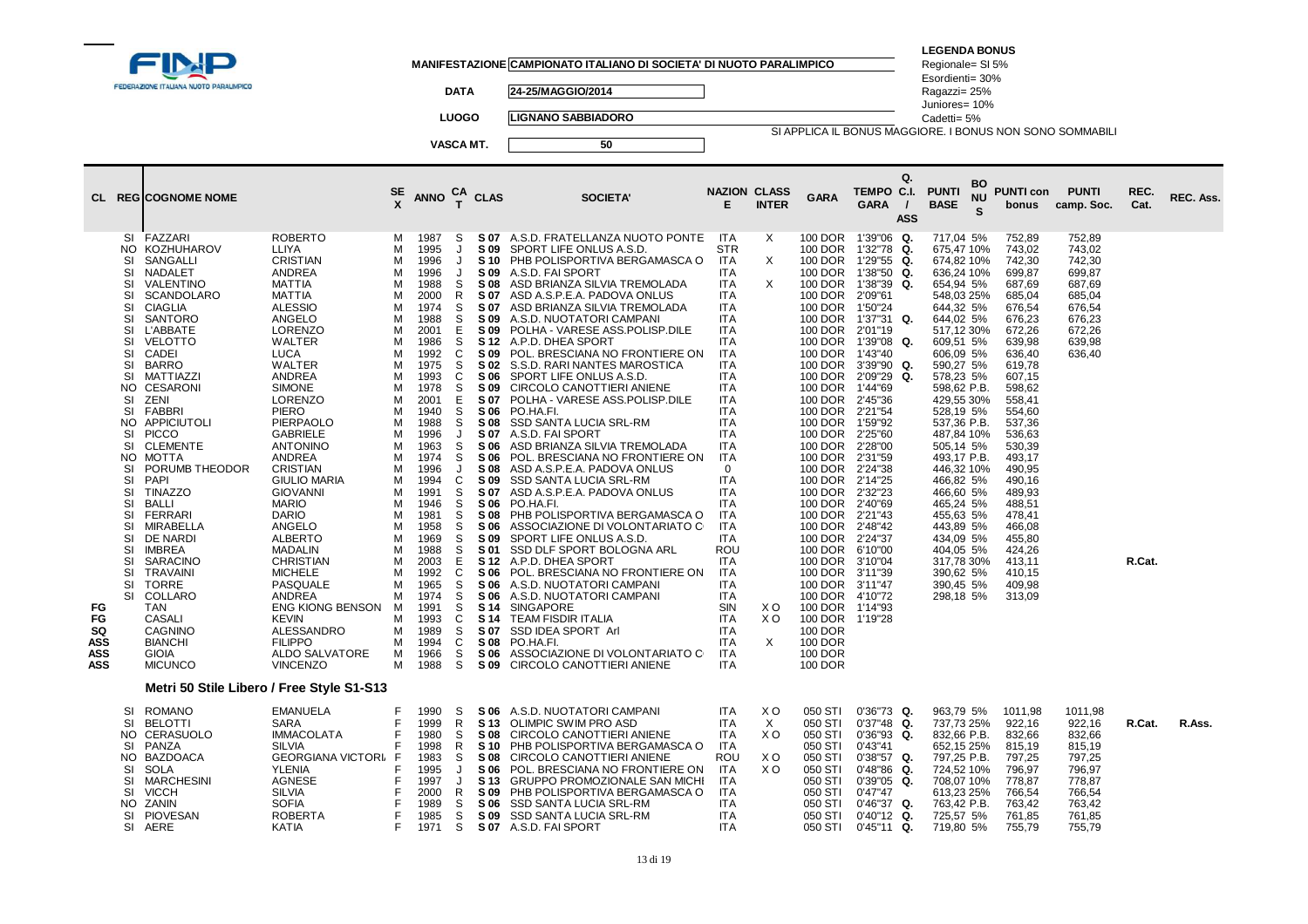| FEDERAZIONE ITALIANA NUOTO PARALIMPICO                                                                                                                                                                                                                                                                                                                                                                                                                                                                                                                                                                                                                                                                                                                                                                                                                                                                                                                                                                                                                                                                                                                                                                                      |                                                                                                                                                                                                                                                                                                                                                                                                                                                                                                                                                                                                                                                                                                                                                                                                                                                                  |                                                                                   | <b>DATA</b><br><b>LUOGO</b><br>VASCA MT.                                                                                                                                                                                                                                                                                                                                                                                                                                                                                                                                                                                                                                                                     |                                                                                                                                                                                                                                                                                                                                                                                                                                                            | MANIFESTAZIONE CAMPIONATO ITALIANO DI SOCIETA' DI NUOTO PARALIMPICO<br>24-25/MAGGIO/2014<br><b>LIGNANO SABBIADORO</b><br>50                                                                                                                                                                                                                                                                                                                                                                                                                                                                                                                                                                                                                                                                                                                                                                                                                                                                                                                                                                                                                                                                                                                                                                                                                                                                                                                                                                                                                                  |                                                                                                                                                                                                                                                                                                                                                                                                                                                                                                                                                                                                                                |                                                                             |                                                                                                                                                                                                                                                                                                                                                                                                                                                                                                                                                                                          | SI APPLICA IL BONUS MAGGIORE. I BONUS NON SONO SOMMABILI                                                                                                                                                                                                                                                                                                                                                                                                                                                                                                                                                                                                                 | <b>LEGENDA BONUS</b><br>Regionale= SI 5%<br>Esordienti= 30%<br>Ragazzi= 25%<br>Juniores= 10%<br>Cadetti= 5%                                                                                                                                                                                                                                                                                                                                                                                                                                                                                                                                                                                              |                                                                                                                                                                                                                                                                                                                                                                                                                                                                                                                            |                                                                                                                                          |                  |           |
|-----------------------------------------------------------------------------------------------------------------------------------------------------------------------------------------------------------------------------------------------------------------------------------------------------------------------------------------------------------------------------------------------------------------------------------------------------------------------------------------------------------------------------------------------------------------------------------------------------------------------------------------------------------------------------------------------------------------------------------------------------------------------------------------------------------------------------------------------------------------------------------------------------------------------------------------------------------------------------------------------------------------------------------------------------------------------------------------------------------------------------------------------------------------------------------------------------------------------------|------------------------------------------------------------------------------------------------------------------------------------------------------------------------------------------------------------------------------------------------------------------------------------------------------------------------------------------------------------------------------------------------------------------------------------------------------------------------------------------------------------------------------------------------------------------------------------------------------------------------------------------------------------------------------------------------------------------------------------------------------------------------------------------------------------------------------------------------------------------|-----------------------------------------------------------------------------------|--------------------------------------------------------------------------------------------------------------------------------------------------------------------------------------------------------------------------------------------------------------------------------------------------------------------------------------------------------------------------------------------------------------------------------------------------------------------------------------------------------------------------------------------------------------------------------------------------------------------------------------------------------------------------------------------------------------|------------------------------------------------------------------------------------------------------------------------------------------------------------------------------------------------------------------------------------------------------------------------------------------------------------------------------------------------------------------------------------------------------------------------------------------------------------|--------------------------------------------------------------------------------------------------------------------------------------------------------------------------------------------------------------------------------------------------------------------------------------------------------------------------------------------------------------------------------------------------------------------------------------------------------------------------------------------------------------------------------------------------------------------------------------------------------------------------------------------------------------------------------------------------------------------------------------------------------------------------------------------------------------------------------------------------------------------------------------------------------------------------------------------------------------------------------------------------------------------------------------------------------------------------------------------------------------------------------------------------------------------------------------------------------------------------------------------------------------------------------------------------------------------------------------------------------------------------------------------------------------------------------------------------------------------------------------------------------------------------------------------------------------|--------------------------------------------------------------------------------------------------------------------------------------------------------------------------------------------------------------------------------------------------------------------------------------------------------------------------------------------------------------------------------------------------------------------------------------------------------------------------------------------------------------------------------------------------------------------------------------------------------------------------------|-----------------------------------------------------------------------------|------------------------------------------------------------------------------------------------------------------------------------------------------------------------------------------------------------------------------------------------------------------------------------------------------------------------------------------------------------------------------------------------------------------------------------------------------------------------------------------------------------------------------------------------------------------------------------------|--------------------------------------------------------------------------------------------------------------------------------------------------------------------------------------------------------------------------------------------------------------------------------------------------------------------------------------------------------------------------------------------------------------------------------------------------------------------------------------------------------------------------------------------------------------------------------------------------------------------------------------------------------------------------|----------------------------------------------------------------------------------------------------------------------------------------------------------------------------------------------------------------------------------------------------------------------------------------------------------------------------------------------------------------------------------------------------------------------------------------------------------------------------------------------------------------------------------------------------------------------------------------------------------------------------------------------------------------------------------------------------------|----------------------------------------------------------------------------------------------------------------------------------------------------------------------------------------------------------------------------------------------------------------------------------------------------------------------------------------------------------------------------------------------------------------------------------------------------------------------------------------------------------------------------|------------------------------------------------------------------------------------------------------------------------------------------|------------------|-----------|
| <b>CL REGICOGNOME NOME</b>                                                                                                                                                                                                                                                                                                                                                                                                                                                                                                                                                                                                                                                                                                                                                                                                                                                                                                                                                                                                                                                                                                                                                                                                  |                                                                                                                                                                                                                                                                                                                                                                                                                                                                                                                                                                                                                                                                                                                                                                                                                                                                  | $rac{\text{SE}}{\text{X}}$                                                        | CA<br>T<br><b>ANNO</b>                                                                                                                                                                                                                                                                                                                                                                                                                                                                                                                                                                                                                                                                                       | <b>CLAS</b>                                                                                                                                                                                                                                                                                                                                                                                                                                                | <b>SOCIETA'</b>                                                                                                                                                                                                                                                                                                                                                                                                                                                                                                                                                                                                                                                                                                                                                                                                                                                                                                                                                                                                                                                                                                                                                                                                                                                                                                                                                                                                                                                                                                                                              | <b>NAZION CLASS</b><br>E                                                                                                                                                                                                                                                                                                                                                                                                                                                                                                                                                                                                       | <b>INTER</b>                                                                | <b>GARA</b>                                                                                                                                                                                                                                                                                                                                                                                                                                                                                                                                                                              | Q.<br>TEMPO C.I.<br><b>GARA</b><br>$\prime$<br><b>ASS</b>                                                                                                                                                                                                                                                                                                                                                                                                                                                                                                                                                                                                                | BO<br><b>PUNTI</b><br>ΝU<br><b>BASE</b><br>S                                                                                                                                                                                                                                                                                                                                                                                                                                                                                                                                                                                                                                                             | <b>PUNTI con</b><br>bonus                                                                                                                                                                                                                                                                                                                                                                                                                                                                                                  | <b>PUNTI</b><br>camp. Soc.                                                                                                               | REC.<br>Cat.     | REC. Ass. |
| CORNACCHINI<br>SI<br><b>GALLICOLA</b><br>SI<br><b>BELLIN</b><br>SI<br>SI<br><b>GRANCEA</b><br>SI<br>MANTOAN<br>SI<br><b>FRESTA</b><br>SI<br><b>TOTO</b><br>ZONTA CORRATO<br>SI<br>NO<br><b>BOSCAINI</b><br>SI<br><b>D'OTTAVI</b><br>SI<br>MAZZOLA<br><b>MURANO</b><br>SI<br><b>PROCIDA</b><br>SI<br>SI<br><b>POLISENO</b><br>SI<br><b>LONGHI</b><br>SI<br><b>SIMION</b><br>SI<br><b>CORTE</b><br>SI<br><b>PICIERNO</b><br><b>VELLUCCI</b><br>SI<br>SI<br><b>MUFFI</b><br><b>SIMONATO</b><br>SI<br>SI<br>ABBATI<br>SI<br>CATALANO<br>SI<br><b>BUSATO</b><br>SI<br>ZANMARCHI<br>SI<br>VITALE<br>SI<br><b>LOCATELLI</b><br><b>MOSCA</b><br>SI<br><b>MOROTTI</b><br>SI<br>SI<br><b>TONDINI</b><br>SI<br>ALBANESE<br><b>NOCE</b><br>SI<br>LAZZARI<br>SI<br>SI<br><b>BORRELLI</b><br><b>SI</b><br><b>IACOBACCI</b><br>SI<br><b>BRANCACCIO</b><br><b>LEIDI</b><br>SI<br><b>CELATO</b><br>SI<br>SI<br><b>ROMEO</b><br>SI<br><b>POLITO</b><br>SI<br><b>GRIGOLON</b><br><b>MELOCCHI GARCIA</b><br>SI<br>SI<br><b>PINZONI</b><br>NO.<br>PASSALACQUA<br>SPINELLA<br><b>SI</b><br>NO.<br><b>CIVA</b><br>SI<br>ARGOLINI<br><b>PINOTTI</b><br>SI<br>SI<br><b>GIURIATO</b><br>SI<br><b>IMPARATO</b><br>SI<br><b>TUTTINO</b><br>ASS<br>AMICI | <b>SOFIA</b><br><b>ALESSIA</b><br><b>MARIA ROZALIA</b><br><b>FLORENTINA</b><br>LARA<br><b>DENISE</b><br><b>JESSICA</b><br><b>ISABELLA</b><br>LAURA<br><b>DARIA</b><br><b>OLGA</b><br>DANIELA<br>ANGELA<br>SARA<br><b>BEATRICE</b><br><b>EMMA</b><br><b>ALESSIA</b><br><b>PATRIZIA</b><br><b>CHIARA</b><br><b>CLAUDIA</b><br><b>MIRIAM</b><br><b>CLAUDIA</b><br><b>FRANCESCA</b><br><b>PATRIZIA</b><br>VALENTINA<br><b>ALESSANDRA</b><br>ALESSANDRA<br><b>LUCIA</b><br>LAURA<br>LAILA<br><b>ELENA</b><br><b>ROSARIA</b><br>ELENA<br><b>MARIA GRAZIA</b><br><b>CLAUDIA</b><br><b>MARIAROSARIA</b><br><b>MARTA</b><br><b>ISABELLA</b><br><b>MARIAROSARIA</b><br><b>EMMA</b><br><b>GIULIA</b><br><b>CHIARA</b><br>CARLOTTA<br><b>LUCIA</b><br><b>CHIARA</b><br>LARA<br><b>ROBERTA</b><br><b>GRETA</b><br><b>FEDERICA</b><br><b>STEFANIA</b><br>DANIELA<br>ALESSANDRA | F<br>F<br>E<br>E<br>F<br>F<br>E<br>F<br>F<br>F<br>F<br>F<br>F<br>F<br>F<br>F<br>F | 1997<br>J<br>1981<br>S<br>1994<br>C<br>2000<br>R<br>1999<br>R<br>1996<br>J<br>1998<br>R<br>1993<br>C<br>1989<br>S<br>1994<br>C<br>1982<br>S<br>1977<br>S<br>2000<br>R<br>1982<br>S<br>1994<br>C<br>1997<br>$\cdot$<br>1985<br>S<br>1958<br>S<br>1997<br>$\cdot$<br>1998<br>R<br>1989<br>S<br>1988<br>S<br>2000<br>R<br>1977<br>S<br>1976<br>S<br>1971<br>S<br>1984<br>S<br>1971<br>S<br>1988<br>S<br>S<br>1969<br>1998<br>R<br>1971<br>S<br>1972<br>S<br>1977<br>S<br>1986<br>S<br>1976<br>S<br>1982<br>S<br>2000<br>R<br>1988<br>S<br>S<br>1981<br>1979<br>S<br>2003<br>E<br>1982<br>S<br>1984<br>S<br>2001<br>E<br>1970<br>S<br>1975<br>S<br>2001<br>Ε<br>1975<br>S<br>1993<br>C<br>1974<br>S<br>1969<br>S | <b>S08</b><br>S 10<br>S 09<br>S 09<br>S 12<br>S 03<br>S 08<br>S 12<br>S 07<br>S 06<br>S 02<br>S 07<br>S 03<br>S 11<br>S <sub>10</sub><br>S 05<br>S 04<br>S 10<br>S 05<br>S 04<br>S 07<br>S 06<br>S 11<br>S 06<br>S 03<br>S 09<br>S 06<br>S 08<br>S 05<br>S 09<br>S 07<br>S 04<br><b>S11</b><br>S 02<br>S 07<br>S 05<br>S 07<br>S 05<br>S 04<br>S 05<br>S 03<br>S 08<br>S 03<br>S 12<br>S 06<br>S 11<br>S 02<br>S 05<br>S 03<br>S 03<br>S 05<br><b>S</b> 10 | ATLANTIDE O.N.L.U.S.<br>A.S.D. NUOTATORI CAMPANI<br>ASD A.S.P.E.A. PADOVA ONLUS<br>POL. BRESCIANA NO FRONTIERE ON<br>ASD A.S.P.E.A. PADOVA ONLUS<br>ASSOCIAZIONE DI VOLONTARIATO C<br>ASSOCIAZIONE POLISPORTIVA DILET<br>ASD A.S.P.E.A. PADOVA ONLUS<br>POL. BRESCIANA NO FRONTIERE ON<br>SSD SANTA LUCIA SRL-RM<br>POL. BRESCIANA NO FRONTIERE ON<br>ASD PROPATRIA DISABILI BUSTO ARS<br>A.S.D. NUOTATORI CAMPANI<br>CIRCOLO CANOTTIERI ANIENE<br>POL. BRESCIANA NO FRONTIERE ON<br>ASD A.S.P.E.A. PADOVA ONLUS<br>SPORT LIFE ONLUS A.S.D.<br>SSD SANTA LUCIA SRL-RM<br>SSD SANTA LUCIA SRL-RM<br>ASSOCIAZIONE POLISPORTIVA DILET<br>ASD A.S.P.E.A. PADOVA ONLUS<br>A.S.D. NUOTATORI CAMPANI<br>A.P.D. DHEA SPORT<br>ASD A.S.P.E.A. PADOVA ONLUS<br>A.S.D. FAI SPORT<br>A.S.D. NUOTATORI CAMPANI<br>PHB POLISPORTIVA BERGAMASCA O<br>A.S.D. NUOTATORI CAMPANI<br>OLIMPIC SWIM PRO ASD<br>ASSOCIAZIONE POLISPORTIVA DILET<br>A.S.D. FAI SPORT<br>A.S.D. NUOTATORI CAMPANI<br>POL. BRESCIANA NO FRONTIERE ON<br>A.S.D. NUOTATORI CAMPANI<br>SSD SANTA LUCIA SRL-RM<br>A.S.D. NUOTATORI CAMPANI<br>PHB POLISPORTIVA BERGAMASCA O<br>POL. BRESCIANA NO FRONTIERE ON<br>A.S.D. NUOTATORI CAMPANI<br>A.S.D. NUOTATORI CAMPANI<br>ASD A.S.P.E.A. PADOVA ONLUS<br>PHB POLISPORTIVA BERGAMASCA O<br>S.S.D. RARI NANTES MAROSTICA<br>PO HA FI.<br>PHB POLISPORTIVA BERGAMASCA O<br>GIOCOPARMA ASD<br>S.S.D. RARI NANTES MAROSTICA<br>ATLANTIDE O.N.L.U.S.<br>ASD A.S.P.E.A. PADOVA ONLUS<br>A.S.D. NUOTATORI CAMPANI<br>A.S.D. FAI SPORT<br>CIRCOLO CANOTTIERI ANIENE | <b>ITA</b><br>ITA<br><b>ITA</b><br><b>ITA</b><br>ITA<br><b>ITA</b><br><b>ITA</b><br><b>ITA</b><br><b>ITA</b><br><b>ITA</b><br><b>ITA</b><br>ITA<br>ITA<br>ITA<br><b>ITA</b><br>ITA<br><b>ITA</b><br><b>ITA</b><br>ITA<br><b>ITA</b><br>ITA<br><b>ITA</b><br><b>ITA</b><br><b>ITA</b><br><b>ITA</b><br><b>ITA</b><br>ITA<br><b>ITA</b><br><b>ITA</b><br><b>ITA</b><br><b>ITA</b><br>ITA<br><b>ITA</b><br><b>ITA</b><br><b>ITA</b><br><b>ITA</b><br>ITA<br>ITA<br>ITA.<br><b>ITA</b><br>ITA<br><b>ITA</b><br><b>ITA</b><br><b>ITA</b><br><b>ITA</b><br>ITA<br>ITA<br><b>ITA</b><br><b>ITA</b><br>ITA<br><b>ITA</b><br><b>ITA</b> | $\circ$<br>X O<br>X O<br>X <sub>O</sub><br>$\circ$<br>X <sub>O</sub><br>X O | 050 STI<br>050 STI<br>050 STI<br>050 STI<br>050 STI<br>050 STI<br>050 STI<br>050 STI<br>050 STI<br>050 STI<br>050 STI<br>050 STI<br>050 STI<br>050 STI<br>050 STI<br>050 STI<br>050 STI<br>050 STI<br>050 STI<br>050 STI<br>050 STI<br>050 STI<br>050 STI<br>050 STI<br>050 STI<br>050 STI<br>050 STI<br>050 STI<br>050 STI<br>050 STI<br>050 STI<br>050 STI<br>050 STI<br>050 STI<br>050 STI<br>050 STI<br>050 STI<br>050 STI<br>050 STI<br>050 STI<br>050 STI<br>050 STI<br>050 STI<br>050 STI<br>050 STI<br>050 STI<br>050 STI<br>050 STI<br>050 STI<br>050 STI<br>050 STI<br>050 STI | $0'45''47$ Q.<br>0'40"94<br>Q.<br>0'42"95<br>Q.<br>0'51"42<br>$0'48"59$ Q.<br>1'20"85<br>Q.<br>0'56''18<br>0'42"07 Q.<br>$0'48"12$ Q.<br>$0'55"22$ Q.<br>1'48"61<br>Q.<br>0'51"30<br>Q.<br>1'38"20<br>Q.<br>0'50"84<br>Q.<br>0'49"22<br>1'07"25<br>Q.<br>1'19"99<br>Q.<br>0'50"11<br>1'08"27 Q.<br>1'36"04<br>0'59"47<br>1'05"78<br>1'09"99<br>1'07"56<br>$1'43''23$ Q.<br>0'58"44<br>1'11"12<br>1'06"62<br>1'20"04<br>1'04"35<br>1'26"40<br>1'43"01<br>1'11"57<br>2'41"40 Q.<br>1'15"52<br>1'25"84<br>1'15"96<br>1'50"22<br>1'59"33<br>1'37"46<br>2'21"48<br>1'44"76<br>2'22"75<br>1'12"63<br>2'02"20<br>1'22"95<br>3'14"85<br>2'21"97<br>2'46"98<br>3'33"54<br>3'23"55 | 676,27 10%<br>691,50 5%<br>677,76 5%<br>566,12 25%<br>564,11 25%<br>637,97 10%<br>547,35 25%<br>651,53 5%<br>674,77 P.B.<br>641,07 5%<br>638,98 5%<br>632,94 5%<br>525,25 25%<br>613,69 5%<br>575,17 5%<br>545,87 10%<br>567,45 5%<br>564,96 5%<br>537,72 10%<br>472,62 25%<br>545,99 5%<br>538,16 5%<br>445,78 25%<br>523,98 5%<br>499,66 5%<br>498,12 5%<br>497,75 5%<br>461,57 5%<br>458,65 5%<br>452,37 5%<br>375,81 25%<br>440,64 5%<br>435,94 5%<br>429,99 5%<br>429,95 5%<br>427,66 5%<br>427,46 5%<br>333,06 25%<br>380,37 5%<br>376,67 5%<br>364,57 5%<br>293,53 30%<br>361,33 5%<br>377,39 P.B.<br>289,69 30%<br>376,13 P.B.<br>356,17 5%<br>258,58 30%<br>308,90 5%<br>241,55 5%<br>180,35 5% | 743,90<br>726,07<br>711,65<br>707,65<br>705,13<br>701.77<br>684,18<br>684,11<br>674,77<br>673,13<br>670,93<br>664,59<br>656,57<br>644,37<br>603.93<br>600,46<br>595,82<br>593,20<br>591,49<br>590,77<br>573,29<br>565,07<br>557,22<br>550.18<br>524,64<br>523.02<br>522,64<br>484.65<br>481,58<br>474,99<br>469,76<br>462,67<br>457,73<br>451.49<br>451,45<br>449,04<br>448,83<br>416,33<br>399,39<br>395.50<br>382,80<br>381.59<br>379,40<br>377,39<br>376,60<br>376,13<br>373,98<br>336,15<br>324,34<br>253,62<br>189,37 | 743,90<br>726,07<br>711,65<br>707,65<br>705,13<br>701,77<br>684,18<br>684,11<br>674,77<br>673,13<br>670,93<br>664,59<br>656,57<br>644,37 | R.Cat.<br>R.Cat. |           |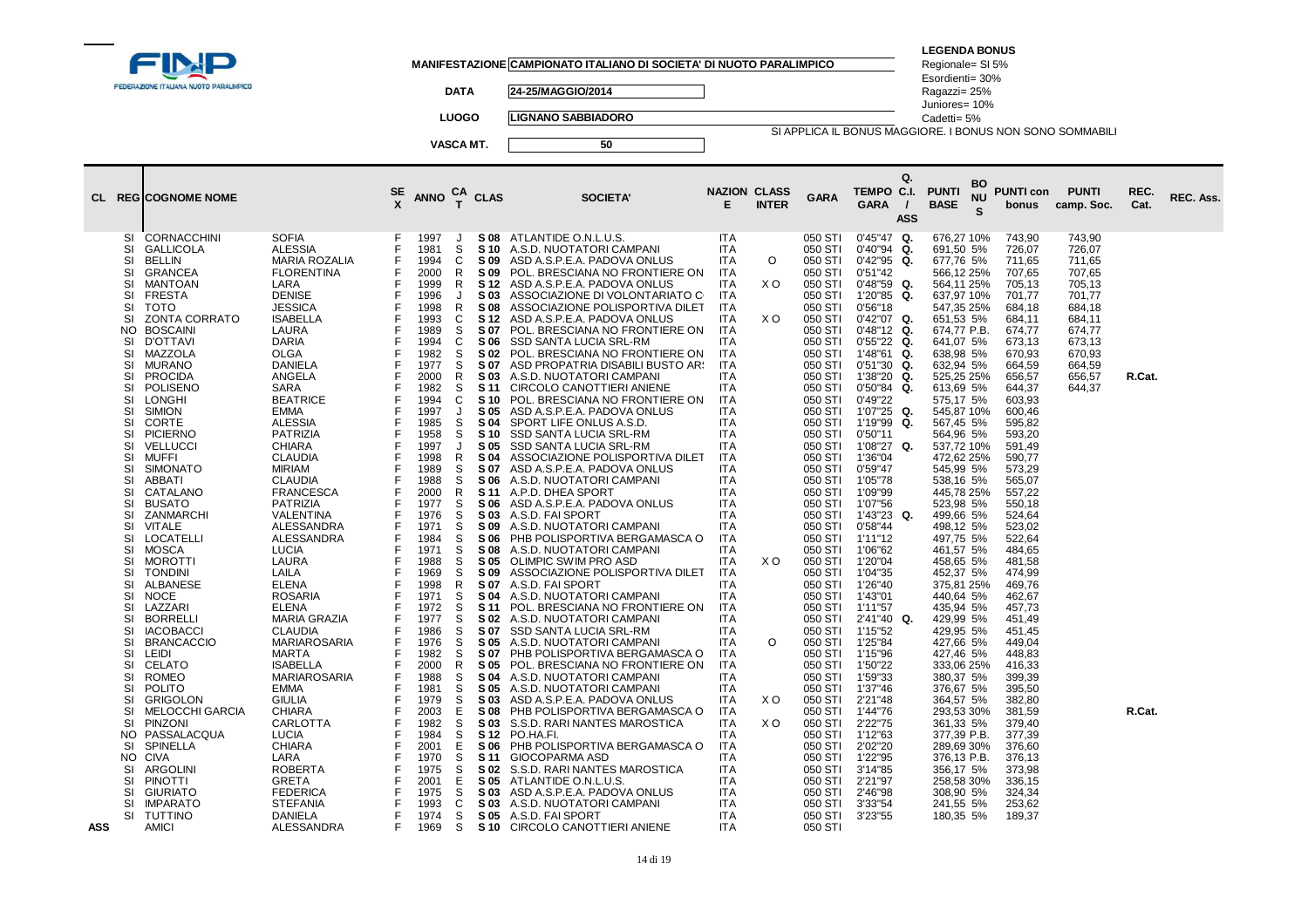|                                                                                                                                                                                                                                                                              | FEDERAZIONE ITALIANA NUOTO PARALIMPICO<br>CL REGICOGNOME NOME                                                                                                                                                                                                                                                                                                                                                                                                                                                                                                                                                                                                                                                          |                                                                                                                                                                                                                                                                                                                                                                                                                                                                                                                                                                                                                                                                                                                                                                                      | SE                                                                                                                                                                                                                                 | <b>ANNO</b>                                                                                                                                                                                                                                                                                                                                                                  | <b>DATA</b><br><b>LUOGO</b><br>VASCA MT.<br>CА<br>$\mathbf{r}$                                                                                                                                                                                                         | <b>CLAS</b>                                                                                                                                                                                                                                                                                                                                                                                                        | MANIFESTAZIONE CAMPIONATO ITALIANO DI SOCIETA' DI NUOTO PARALIMPICO<br>24-25/MAGGIO/2014<br><b>LIGNANO SABBIADORO</b><br>50<br><b>SOCIETA</b>                                                                                                                                                                                                                                                                                                                                                                                                                                                                                                                                                                                                                                                                                                                                                                                                                                                                                                                                                                                                                                                                                                                                                                                                                                             | <b>NAZION CLASS</b><br>Е                                                                                                                                                                                                                                                                                                                                                                                                                                                                                                                                                                                                                           | <b>INTER</b>                                                                                                                                 | <b>GARA</b>                                                                                                                                                                                                                                                                                                                                                                                                                                                                                                            | SI APPLICA IL BONUS MAGGIORE. I BONUS NON SONO SOMMABILI<br>Q.<br>TEMPO C.I.<br><b>GARA</b><br><b>ASS</b>                                                                                                                                                                                                                                                                                                                                                                                                                                                                                                                                                                                                                                 | <b>LEGENDA BONUS</b><br>Regionale= SI 5%<br>Esordienti= 30%<br>Ragazzi= 25%<br>Juniores= 10%<br>Cadetti= 5%<br><b>PUNTI</b><br><b>BASE</b>                                                                                                                                                                                                                                                                                                                                                                                                                                                                                                 | BO<br><b>NU</b><br>S. | <b>PUNTI con</b><br>bonus                                                                                                                                                                                                                                                                                                                                                                                                                                                | <b>PUNTI</b><br>camp. Soc.                                                                                                                                                                                                                                                                                                                                                                                                                                               | REC.<br>Cat. | REC. Ass. |
|------------------------------------------------------------------------------------------------------------------------------------------------------------------------------------------------------------------------------------------------------------------------------|------------------------------------------------------------------------------------------------------------------------------------------------------------------------------------------------------------------------------------------------------------------------------------------------------------------------------------------------------------------------------------------------------------------------------------------------------------------------------------------------------------------------------------------------------------------------------------------------------------------------------------------------------------------------------------------------------------------------|--------------------------------------------------------------------------------------------------------------------------------------------------------------------------------------------------------------------------------------------------------------------------------------------------------------------------------------------------------------------------------------------------------------------------------------------------------------------------------------------------------------------------------------------------------------------------------------------------------------------------------------------------------------------------------------------------------------------------------------------------------------------------------------|------------------------------------------------------------------------------------------------------------------------------------------------------------------------------------------------------------------------------------|------------------------------------------------------------------------------------------------------------------------------------------------------------------------------------------------------------------------------------------------------------------------------------------------------------------------------------------------------------------------------|------------------------------------------------------------------------------------------------------------------------------------------------------------------------------------------------------------------------------------------------------------------------|--------------------------------------------------------------------------------------------------------------------------------------------------------------------------------------------------------------------------------------------------------------------------------------------------------------------------------------------------------------------------------------------------------------------|-------------------------------------------------------------------------------------------------------------------------------------------------------------------------------------------------------------------------------------------------------------------------------------------------------------------------------------------------------------------------------------------------------------------------------------------------------------------------------------------------------------------------------------------------------------------------------------------------------------------------------------------------------------------------------------------------------------------------------------------------------------------------------------------------------------------------------------------------------------------------------------------------------------------------------------------------------------------------------------------------------------------------------------------------------------------------------------------------------------------------------------------------------------------------------------------------------------------------------------------------------------------------------------------------------------------------------------------------------------------------------------------|----------------------------------------------------------------------------------------------------------------------------------------------------------------------------------------------------------------------------------------------------------------------------------------------------------------------------------------------------------------------------------------------------------------------------------------------------------------------------------------------------------------------------------------------------------------------------------------------------------------------------------------------------|----------------------------------------------------------------------------------------------------------------------------------------------|------------------------------------------------------------------------------------------------------------------------------------------------------------------------------------------------------------------------------------------------------------------------------------------------------------------------------------------------------------------------------------------------------------------------------------------------------------------------------------------------------------------------|-------------------------------------------------------------------------------------------------------------------------------------------------------------------------------------------------------------------------------------------------------------------------------------------------------------------------------------------------------------------------------------------------------------------------------------------------------------------------------------------------------------------------------------------------------------------------------------------------------------------------------------------------------------------------------------------------------------------------------------------|--------------------------------------------------------------------------------------------------------------------------------------------------------------------------------------------------------------------------------------------------------------------------------------------------------------------------------------------------------------------------------------------------------------------------------------------------------------------------------------------------------------------------------------------------------------------------------------------------------------------------------------------|-----------------------|--------------------------------------------------------------------------------------------------------------------------------------------------------------------------------------------------------------------------------------------------------------------------------------------------------------------------------------------------------------------------------------------------------------------------------------------------------------------------|--------------------------------------------------------------------------------------------------------------------------------------------------------------------------------------------------------------------------------------------------------------------------------------------------------------------------------------------------------------------------------------------------------------------------------------------------------------------------|--------------|-----------|
| ASS<br>FG<br>FG                                                                                                                                                                                                                                                              | <b>SCIPIONE</b><br><b>GADOLA</b><br><b>BARSOTELLI</b>                                                                                                                                                                                                                                                                                                                                                                                                                                                                                                                                                                                                                                                                  | <b>SERENA</b><br><b>GIULIA</b><br><b>FULVIA</b>                                                                                                                                                                                                                                                                                                                                                                                                                                                                                                                                                                                                                                                                                                                                      | F<br>F<br>F                                                                                                                                                                                                                        | 1989<br>1986<br>1990                                                                                                                                                                                                                                                                                                                                                         | S<br>S<br>S                                                                                                                                                                                                                                                            | S 03<br>S 03<br><b>S</b> 10                                                                                                                                                                                                                                                                                                                                                                                        | SSD SANTA LUCIA SRL-RM<br>POL. BRESCIANA NO FRONTIERE ON<br>CENTRO NUOTO MASSAROSA A.S.D.                                                                                                                                                                                                                                                                                                                                                                                                                                                                                                                                                                                                                                                                                                                                                                                                                                                                                                                                                                                                                                                                                                                                                                                                                                                                                                 | <b>ITA</b><br>ITA<br><b>ITA</b>                                                                                                                                                                                                                                                                                                                                                                                                                                                                                                                                                                                                                    | X O<br>X O                                                                                                                                   | 050 STI<br>050 STI<br>050 STI                                                                                                                                                                                                                                                                                                                                                                                                                                                                                          | 1'20"69 Q.<br>0'42"90                                                                                                                                                                                                                                                                                                                                                                                                                                                                                                                                                                                                                                                                                                                     |                                                                                                                                                                                                                                                                                                                                                                                                                                                                                                                                                                                                                                            |                       |                                                                                                                                                                                                                                                                                                                                                                                                                                                                          |                                                                                                                                                                                                                                                                                                                                                                                                                                                                          |              |           |
|                                                                                                                                                                                                                                                                              |                                                                                                                                                                                                                                                                                                                                                                                                                                                                                                                                                                                                                                                                                                                        | Metri 50 Stile Libero / Free Style S1-S13                                                                                                                                                                                                                                                                                                                                                                                                                                                                                                                                                                                                                                                                                                                                            |                                                                                                                                                                                                                                    |                                                                                                                                                                                                                                                                                                                                                                              |                                                                                                                                                                                                                                                                        |                                                                                                                                                                                                                                                                                                                                                                                                                    |                                                                                                                                                                                                                                                                                                                                                                                                                                                                                                                                                                                                                                                                                                                                                                                                                                                                                                                                                                                                                                                                                                                                                                                                                                                                                                                                                                                           |                                                                                                                                                                                                                                                                                                                                                                                                                                                                                                                                                                                                                                                    |                                                                                                                                              |                                                                                                                                                                                                                                                                                                                                                                                                                                                                                                                        |                                                                                                                                                                                                                                                                                                                                                                                                                                                                                                                                                                                                                                                                                                                                           |                                                                                                                                                                                                                                                                                                                                                                                                                                                                                                                                                                                                                                            |                       |                                                                                                                                                                                                                                                                                                                                                                                                                                                                          |                                                                                                                                                                                                                                                                                                                                                                                                                                                                          |              |           |
| SI<br>SI<br>SI<br>NO.<br>NO.<br>SI<br>SI<br>SI<br>SI<br>SI<br>SI<br>NO.<br>SI<br>SI<br>NO.<br>SI<br>SI<br>SI<br>SI<br>NO.<br>SI<br>SI<br>SI<br>SI<br>SI<br>SI<br>SI<br>NO.<br>SI<br>SI<br>SI<br>SI<br>SI<br>SI<br>SI<br>NO.<br>SI<br>SI<br>SI<br>SI<br>SI<br>SI<br>NO.<br>SI | MORLACCHI<br>SOTTILE<br><b>TARAS</b><br>PREZZI<br>NO CIULLI<br>FANTIN<br><b>MISURI</b><br>ALIBRANDI<br><b>PASQUINI</b><br>BASSANI<br><b>VENERUSO</b><br><b>FERRARI</b><br><b>CESARONI</b><br>FAZZARI<br>SANGALLI<br>PAVAN<br><b>SIRICA</b><br><b>GIACOMIN</b><br><b>SANTORO</b><br>VALENTINO<br>KOZHUHAROV<br>ABETE<br><b>BEGGIATO</b><br>FARETRA<br>SCANDOLARO<br>VARRIALE<br><b>TROMBETTA</b><br>PRODOMO MILANA<br><b>FONTE</b><br>DE CARLO<br><b>SMITS</b><br><b>CAMPORA</b><br><b>L'ABBATE</b><br><b>FRANZONI</b><br><b>MUZIO</b><br>PELLEGRINO<br>MAZZONE<br><b>PLACIDI</b><br><b>ZAMPOLERI</b><br><b>BENDOTTI</b><br>POPESCU<br><b>ROTA</b><br><b>BOCCIA</b><br><b>RUBINO</b><br><b>BELLINI</b><br>NO GALIMBERTI | <b>FEDERICO</b><br><b>FABRIZIO</b><br><b>VALERIO</b><br><b>YURI</b><br><b>SIMONE</b><br><b>ANTONIO</b><br><b>DAVIDE</b><br>LORENZO<br><b>ROBERTO</b><br><b>FEDERICO</b><br><b>EMANUELE</b><br><b>KEVIN</b><br><b>SIMONE</b><br><b>ROBERTO</b><br><b>CRISTIAN</b><br><b>ALBERTO</b><br><b>CHRISTIAN</b><br><b>ENRICO</b><br>ANGELO<br><b>MATTIA</b><br>LLIYA<br><b>VITTORIO</b><br><b>LUIGI</b><br><b>CLAUDIO</b><br><b>MATTIA</b><br><b>MARIO</b><br><b>STEFANO</b><br>MATTIA<br>ANGELO<br><b>NICOLA</b><br><b>BERND</b><br>ANDREA<br><b>LORENZO</b><br><b>ANTONIO MARCO</b><br><b>FEDERICO</b><br><b>MICHAEL</b><br><b>LUCA</b><br><b>ROBERTO</b><br><b>IVANO</b><br><b>DAVIDE</b><br>RADU<br><b>MATTEO</b><br><b>ANTONIO</b><br><b>FRANCESCO</b><br><b>MARCELLO</b><br><b>LUCA</b> | M<br>м<br>м<br>м<br>м<br>м<br>м<br>м<br>м<br>м<br>м<br>M<br>М<br>М<br>М<br>м<br>м<br>м<br>м<br>м<br>м<br>м<br>м<br>M<br>м<br>м<br>М<br>м<br>м<br>м<br>M<br>M<br>М<br>м<br>М<br>м<br>м<br>М<br>м<br>М<br>м<br>М<br>М<br>М<br>М<br>м | 1993<br>1993<br>1988<br>1994<br>1986<br>2001<br>1998<br>1994<br>1968<br>1996<br>1992<br>1992<br>1978<br>1987<br>1996<br>1989<br>1999<br>1967<br>1988<br>1988<br>1995<br>1980<br>1998<br>1965<br>2000<br>1973<br>1979<br>1984<br>1978<br>1972<br>1975<br>1974<br>2001<br>1989<br>1997<br>1991<br>1971<br>1976<br>1980<br>1994<br>1971<br>1994<br>1956<br>1970<br>1970<br>1973 | <sup>-</sup> C<br>C<br>S<br>C<br>S<br>E<br>R<br>C<br>S<br>$\cdot$<br>C<br>C<br>S<br>S<br>J<br>S<br>R<br>S<br>S<br>S<br>$\cdot$<br>S<br>R<br>S<br>$\mathsf{R}$<br>S<br>S<br>S<br>S<br>S<br>S<br>S<br>Е<br>S<br>J<br>S<br>S<br>S<br>S<br>C<br>S<br>C<br>S<br>S<br>S<br>S | S 09<br>S 12<br>S 07<br>S 09<br>S 10<br>S 07<br>S 07<br>S 08<br><b>S</b> 10<br>S 11<br>S 09<br>S 09<br>S 09<br>S 07<br>S 10<br>S 10<br>S 09<br>S 07<br>S 09<br><b>S08</b><br>S 09<br>S 10<br>S 06<br>S 09<br>S 07<br>S 09<br><b>S08</b><br><b>S08</b><br>S 08<br>S 05<br>S 07<br>S 07<br>S 09<br>S 10<br>S 09<br>S 13<br>S 04<br>S 04<br>S 09<br>S 09<br>S 06<br>S 06<br>S 09<br><b>S10</b><br><b>S</b> 10<br>S 06 | POLHA - VARESE ASS.POLISP.DILE<br>POLHA - VARESE ASS POLISP DILE<br>SSD SANTA LUCIA SRL-RM<br>CIRCOLO CANOTTIERI ANIENE<br>CIRCOLO CANOTTIERI ANIENE<br>A.S.D. FAI SPORT<br>GRUPPO PROMOZIONALE SAN MICHI<br>SSD SANTA LUCIA SRL-RM<br>SSD SANTA LUCIA SRL-RM<br>CIRCOLO CANOTTIERI ANIENE<br>A.S.D. NUOTATORI CAMPANI<br>POL. BRESCIANA NO FRONTIERE ON<br>CIRCOLO CANOTTIERI ANIENE<br>A.S.D. FRATELLANZA NUOTO PONTE<br>PHB POLISPORTIVA BERGAMASCA O<br>CIRCOLO CANOTTIERI ANIENE<br>ASD DIVERSAMENTE-ABILI BRIANTEA<br>ASD A.S.P.E.A. PADOVA ONLUS<br>A.S.D. NUOTATORI CAMPANI<br>ASD BRIANZA SILVIA TREMOLADA<br>SPORT LIFE ONLUS A.S.D.<br>A.S.D. NUOTATORI CAMPANI<br>ASD A.S.P.E.A. PADOVA ONLUS<br>SSD SANTA LUCIA SRL-RM<br>ASD A.S.P.E.A. PADOVA ONLUS<br>SSD SANTA LUCIA SRL-RM<br>POL. BRESCIANA NO FRONTIERE ON<br>SSD SANTA LUCIA SRL-RM<br><b>SSD SANTA LUCIA SRL-RM</b><br>PO.HA.FI.<br>PHB POLISPORTIVA BERGAMASCA O<br>SSD SANTA LUCIA SRL-RM<br>POLHA - VARESE ASS.POLISP.DILE<br>A.S.D. NUOTATORI CAMPANI<br>ASSOCIAZIONE DI VOLONTARIATO C<br>ARCOBALENO ANCONA<br>CIRCOLO CANOTTIERI ANIENE<br>SSD SANTA LUCIA SRL-RM<br>PHB POLISPORTIVA BERGAMASCA O<br>POLISP. DISABILI VALCAMONICA<br>SSD SANTA LUCIA SRL-RM<br>PHB POLISPORTIVA BERGAMASCA O<br>A.S.D. NUOTATORI CAMPANI<br>CIRCOLO CANOTTIERI ANIENE<br>SSD SANTA LUCIA SRL-RM<br>CIRCOLO CANOTTIERI ANIENE | <b>ITA</b><br><b>ITA</b><br><b>ITA</b><br><b>ITA</b><br><b>ITA</b><br><b>ITA</b><br><b>ITA</b><br><b>ITA</b><br><b>ITA</b><br><b>ITA</b><br><b>ITA</b><br><b>ITA</b><br><b>ITA</b><br><b>ITA</b><br><b>ITA</b><br><b>ITA</b><br><b>ITA</b><br><b>ITA</b><br>ITA<br><b>ITA</b><br><b>STR</b><br><b>ITA</b><br><b>ITA</b><br><b>ITA</b><br><b>ITA</b><br><b>ITA</b><br><b>ITA</b><br><b>ITA</b><br><b>ITA</b><br><b>ITA</b><br><b>STR</b><br><b>ITA</b><br><b>ITA</b><br><b>ITA</b><br><b>ITA</b><br>ITA<br><b>ITA</b><br><b>ITA</b><br><b>ITA</b><br><b>ITA</b><br><b>ITA</b><br><b>ITA</b><br><b>ITA</b><br><b>ITA</b><br><b>ITA</b><br><b>ITA</b> | X O<br>X O<br>X O<br>X O<br>X O<br>X O<br>X<br>$\Omega$<br>X<br>X<br>$\Omega$<br>X<br>$\circ$<br>X<br>X <sub>O</sub><br>X O<br>$\Omega$<br>X | 050 STI<br>050 STI<br>050 STI<br>050 STI<br>050 STI<br>050 STI<br>050 STI<br>050 STI<br>050 STI<br>050 STI<br>050 STI<br>050 STI<br>050 STI<br>050 STI<br>050 STI<br>050 STI<br>050 STI<br>050 STI<br>050 STI<br>050 STI<br>050 STI<br>050 STI<br>050 STI<br>050 STI<br>050 STI<br>050 STI<br>050 STI<br>050 STI<br>050 STI<br>050 STI<br>050 STI<br>050 STI<br>050 STI<br>050 STI<br>050 STI<br>050 STI<br>050 STI<br>050 STI<br>050 STI<br>050 STI<br>050 STI<br>050 STI<br>050 STI<br>050 STI<br>050 STI<br>050 STI | $0'27"73$ Q.<br>0'26"08<br>Q.<br>0'30"80<br>Q.<br>$0'28"95$ Q.<br>$0'25"62$ Q.<br>$0'41"57$ Q.<br>0'40"28<br>Q.<br>0'31"95<br>Q.<br>0'28"99<br>Q.<br>0'33"37<br>Q.<br>$0'31''87$ Q.<br>$0'32"31$ Q.<br>0'31"00<br>Q.<br>0'36"85<br>Q.<br>0'32"56<br>Q.<br>0'29"82<br>Q.<br>0'40"39<br>$0'37"22$ Q.<br>0'33"96<br>Q.<br>$0'35"04$ Q.<br>$0'36"14$ Q.<br>0'31"93<br>Q.<br>$0'47"64$ Q.<br>0'34"72 Q.<br>0'45"53<br>$0'35"01$ Q.<br>0'36"49<br>Q.<br>0'36"50<br>Q.<br>0'34"78<br>Q.<br>$0'46''34$ Q.<br>$0'39''08$ Q.<br>$0'39''42$ Q.<br>0'44"73<br>0'33"47<br>Q.<br>0'38"25<br>$0'34"57$ Q.<br>$0'52''32$ Q.<br>$0'54''96$ Q.<br>0'37"07<br>0'37"07<br>0'42"92 Q.<br>0'43"05<br>Q.<br>0'37"34<br>0'32"97<br>Q.<br>0'35"10<br>0'42"93<br>Q. | 918,14 5%<br>914,11 5%<br>906,17 5%<br>879,45 5%<br>918,42 P.B.<br>671,40 30%<br>692,90 25%<br>821,60 5%<br>811,66 5%<br>773,15 10%<br>798,87 5%<br>787,99 5%<br>821,29 P.B.<br>757,39 5%<br>722,67 10%<br>789,07 P.B.<br>630,35 25%<br>749,87 5%<br>749.71 5%<br>749,14 5%<br>704,48 10%<br>736,92 5%<br>617,55 25%<br>733,29 5%<br>613,00 25%<br>727,22 5%<br>719,38 5%<br>719,18 5%<br>754.74 P.B.<br>715,36 5%<br>714,18 5%<br>708,02 5%<br>569,19 30%<br>703,02 5%<br>665,62 10%<br>691,35 5%<br>722,29 P.B.<br>687,59 5%<br>686.81 5%<br>686,81 5%<br>685,46 5%<br>683,39 5%<br>681,84 5%<br>713,68 P.B.<br>670,37 5%<br>685,30 P.B. |                       | 964,05<br>959,82<br>951,48<br>923,42<br>918,42<br>872,82<br>866,12<br>862,68<br>852,24<br>850,46<br>838,81<br>827,39<br>821,29<br>795,26<br>794,93<br>789,07<br>787,94<br>787,36<br>787.19<br>786,60<br>774,93<br>773,77<br>771,94<br>769,96<br>766,25<br>763,58<br>755,34<br>755,14<br>754.74<br>751,13<br>749,88<br>743,42<br>739,95<br>738,17<br>732,18<br>725,92<br>722,29<br>721,97<br>721,15<br>721,15<br>719,73<br>717,56<br>715,93<br>713,68<br>703,89<br>685,30 | 964,05<br>959,82<br>951,48<br>923,42<br>918,42<br>872,82<br>866,12<br>862,68<br>852,24<br>850,46<br>838,81<br>827,39<br>821,29<br>795,26<br>794,93<br>789,07<br>787,94<br>787,36<br>787.19<br>786,60<br>774,93<br>773,77<br>771,94<br>769,96<br>766,25<br>763,58<br>755,34<br>755,14<br>754,74<br>751,13<br>749,88<br>743,42<br>739,95<br>738,17<br>732,18<br>725,92<br>722,29<br>721,97<br>721,15<br>721,15<br>719,73<br>717,56<br>715,93<br>713,68<br>703,89<br>685,30 | R.Cat.       |           |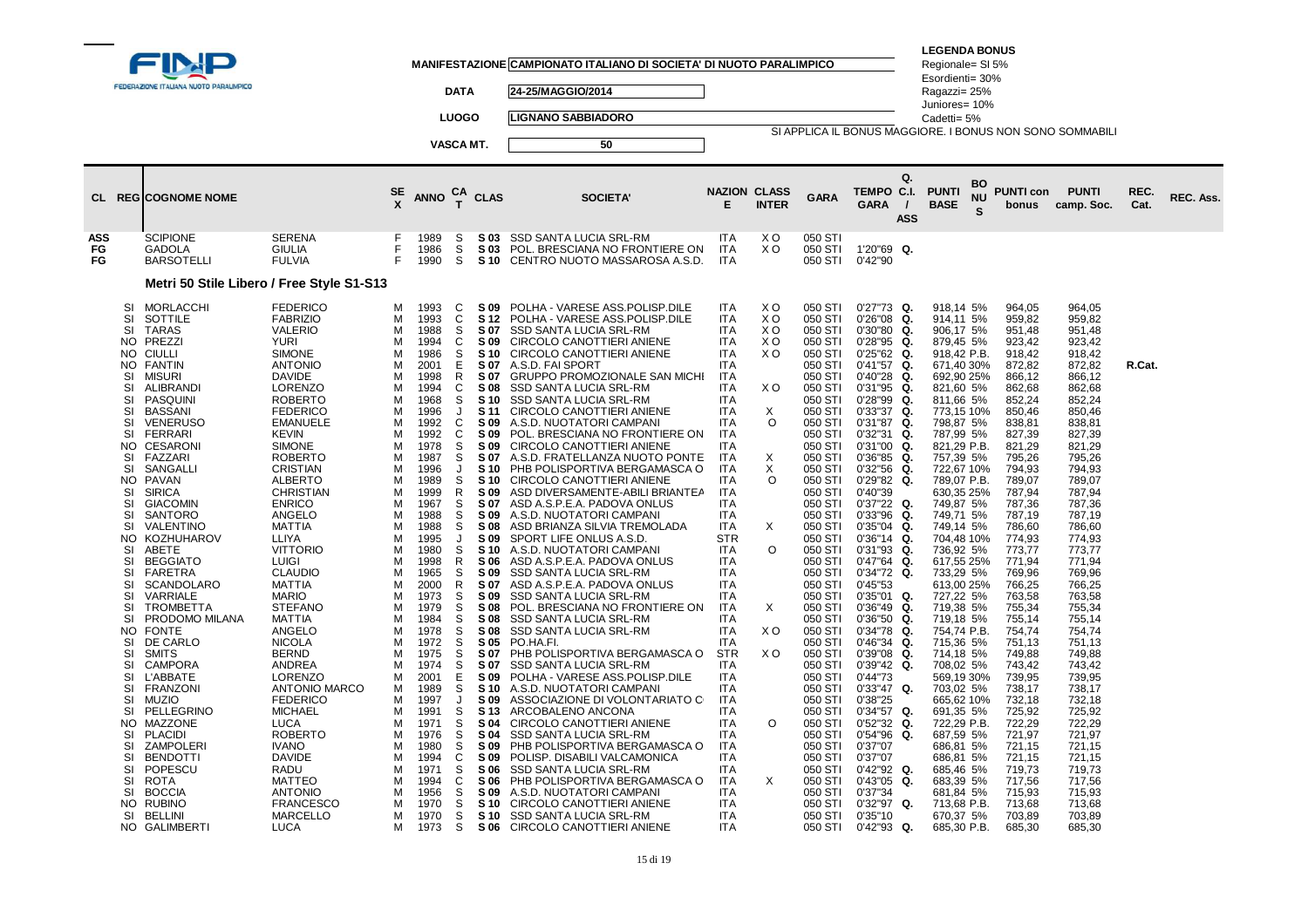| FEDERAZIONE ITALIANA NUOTO PARALIMPICO                                                                                                                                                                                                                                                                                                                                                                                                                                                                                                                                                                                                                                                                                                                                                                                                                                                                                                                                                                                                                                                                                                                                                                                                                                                                                                                                                                                                                                                                                                                                                                                                                                                                                                                                                                                                                                                                                                                                                           |                                                                                                                                                                                                                                                             |                                                                                                                                                                                                                                                                                                                                                                                                                              | <b>DATA</b><br><b>LUOGO</b><br>VASCA MT.                                                                                                                                                                                                                                   |                                                                                                                                                                                                                                                                                                                                                                                                                                               | MANIFESTAZIONE CAMPIONATO ITALIANO DI SOCIETA' DI NUOTO PARALIMPICO<br>24-25/MAGGIO/2014<br><b>LIGNANO SABBIADORO</b><br>50                                                                                                                                                                                                                                                                                                                                                                                                                                                                                                                                                                                                                                                                                                                                                                                                                                                                                                                                                                                                                                                                                                                                                                                                                                                                                                                                                                                                                                                  |                                                                                                                                                                                                                                                                                                                                                                                                                                                                                                                                                                                                                 |                 |                                                                                                                                                                                                                                                                                                                                                                                                                                                                                                                                                                                          | SI APPLICA IL BONUS MAGGIORE. I BONUS NON SONO SOMMABILI                                                                                                                                                                                                                                                                                                                                                                                                                                                                                                                                                                                                                                         | <b>LEGENDA BONUS</b><br>Regionale= SI 5%<br>Esordienti= 30%<br>Ragazzi= 25%<br>Juniores= 10%<br>Cadetti= 5%                                                                                                                                                                                                                                                                                                                                                                                                                                                                                                                                                                                                            |                                                                                                                                                                                                                                                                                                                                                                                                                                                                                                                                      |                                                                                                                                                    |              |           |
|--------------------------------------------------------------------------------------------------------------------------------------------------------------------------------------------------------------------------------------------------------------------------------------------------------------------------------------------------------------------------------------------------------------------------------------------------------------------------------------------------------------------------------------------------------------------------------------------------------------------------------------------------------------------------------------------------------------------------------------------------------------------------------------------------------------------------------------------------------------------------------------------------------------------------------------------------------------------------------------------------------------------------------------------------------------------------------------------------------------------------------------------------------------------------------------------------------------------------------------------------------------------------------------------------------------------------------------------------------------------------------------------------------------------------------------------------------------------------------------------------------------------------------------------------------------------------------------------------------------------------------------------------------------------------------------------------------------------------------------------------------------------------------------------------------------------------------------------------------------------------------------------------------------------------------------------------------------------------------------------------|-------------------------------------------------------------------------------------------------------------------------------------------------------------------------------------------------------------------------------------------------------------|------------------------------------------------------------------------------------------------------------------------------------------------------------------------------------------------------------------------------------------------------------------------------------------------------------------------------------------------------------------------------------------------------------------------------|----------------------------------------------------------------------------------------------------------------------------------------------------------------------------------------------------------------------------------------------------------------------------|-----------------------------------------------------------------------------------------------------------------------------------------------------------------------------------------------------------------------------------------------------------------------------------------------------------------------------------------------------------------------------------------------------------------------------------------------|------------------------------------------------------------------------------------------------------------------------------------------------------------------------------------------------------------------------------------------------------------------------------------------------------------------------------------------------------------------------------------------------------------------------------------------------------------------------------------------------------------------------------------------------------------------------------------------------------------------------------------------------------------------------------------------------------------------------------------------------------------------------------------------------------------------------------------------------------------------------------------------------------------------------------------------------------------------------------------------------------------------------------------------------------------------------------------------------------------------------------------------------------------------------------------------------------------------------------------------------------------------------------------------------------------------------------------------------------------------------------------------------------------------------------------------------------------------------------------------------------------------------------------------------------------------------------|-----------------------------------------------------------------------------------------------------------------------------------------------------------------------------------------------------------------------------------------------------------------------------------------------------------------------------------------------------------------------------------------------------------------------------------------------------------------------------------------------------------------------------------------------------------------------------------------------------------------|-----------------|------------------------------------------------------------------------------------------------------------------------------------------------------------------------------------------------------------------------------------------------------------------------------------------------------------------------------------------------------------------------------------------------------------------------------------------------------------------------------------------------------------------------------------------------------------------------------------------|--------------------------------------------------------------------------------------------------------------------------------------------------------------------------------------------------------------------------------------------------------------------------------------------------------------------------------------------------------------------------------------------------------------------------------------------------------------------------------------------------------------------------------------------------------------------------------------------------------------------------------------------------------------------------------------------------|------------------------------------------------------------------------------------------------------------------------------------------------------------------------------------------------------------------------------------------------------------------------------------------------------------------------------------------------------------------------------------------------------------------------------------------------------------------------------------------------------------------------------------------------------------------------------------------------------------------------------------------------------------------------------------------------------------------------|--------------------------------------------------------------------------------------------------------------------------------------------------------------------------------------------------------------------------------------------------------------------------------------------------------------------------------------------------------------------------------------------------------------------------------------------------------------------------------------------------------------------------------------|----------------------------------------------------------------------------------------------------------------------------------------------------|--------------|-----------|
| CL REGICOGNOME NOME                                                                                                                                                                                                                                                                                                                                                                                                                                                                                                                                                                                                                                                                                                                                                                                                                                                                                                                                                                                                                                                                                                                                                                                                                                                                                                                                                                                                                                                                                                                                                                                                                                                                                                                                                                                                                                                                                                                                                                              |                                                                                                                                                                                                                                                             | <b>ANNO</b>                                                                                                                                                                                                                                                                                                                                                                                                                  | CA<br>T                                                                                                                                                                                                                                                                    | <b>CLAS</b>                                                                                                                                                                                                                                                                                                                                                                                                                                   | <b>SOCIETA'</b>                                                                                                                                                                                                                                                                                                                                                                                                                                                                                                                                                                                                                                                                                                                                                                                                                                                                                                                                                                                                                                                                                                                                                                                                                                                                                                                                                                                                                                                                                                                                                              | <b>NAZION CLASS</b><br>Е                                                                                                                                                                                                                                                                                                                                                                                                                                                                                                                                                                                        | <b>INTER</b>    | <b>GARA</b>                                                                                                                                                                                                                                                                                                                                                                                                                                                                                                                                                                              | Q.<br>TEMPO C.I.<br><b>GARA</b><br><b>ASS</b>                                                                                                                                                                                                                                                                                                                                                                                                                                                                                                                                                                                                                                                    | <b>BO</b><br><b>PUNTI</b><br><b>NU</b><br><b>BASE</b><br><b>S</b>                                                                                                                                                                                                                                                                                                                                                                                                                                                                                                                                                                                                                                                      | <b>PUNTI con</b><br>bonus                                                                                                                                                                                                                                                                                                                                                                                                                                                                                                            | <b>PUNTI</b><br>camp. Soc.                                                                                                                         | REC.<br>Cat. | REC. Ass. |
| <b>BRUSCA</b><br><b>MATTEO</b><br>SI<br>ALESSANDRO<br>SI<br>PAULON<br>SI<br>CADEI<br>LUCA<br>POGGI<br>CARLOS<br>N <sub>O</sub><br>LORENZO<br>SI<br>D'ANDREA<br><b>SI</b><br><b>ANTONINO</b><br><b>CLEMENTE</b><br>RAMMAZZO<br>ANGELO<br>NO.<br><b>GIOIA</b><br>ALDO SALVATORE<br>SI<br>SI<br><b>GROTTESI</b><br>ALESSANDRO<br>SI<br><b>ANDREA</b><br><b>BEATO</b><br><b>SI</b><br><b>BONI</b><br>VINCENZO<br><b>SI</b><br><b>ALESSIO</b><br><b>CIAGLIA</b><br><b>MARCO</b><br>NO.<br>CATANIA<br>SI<br>DIENA<br><b>RUGGERO</b><br>SI<br>GAZZOLA<br>MARCO<br>SI<br><b>GRAMIGNANO</b><br><b>STEFANO</b><br>SI<br>LATALARDO<br>ALESSANDRO<br>ALESSANDRO<br>SI<br>ANDREONI<br><b>SI</b><br><b>VIDAL</b><br><b>MATTEO</b><br>APPICIUTOLI<br>PIERPAOLO<br>NO.<br><b>CONTI</b><br>ALESSANDRO<br>SI<br>SI<br>PAPI<br><b>GIULIO MARIA</b><br>SI<br><b>FABIO</b><br><b>FALCONI</b><br><b>SI</b><br><b>GIOVAGNOLI</b><br><b>GIANLUCA</b><br>CALOGERO ALBERTO M<br><b>SERRAFINO</b><br>NO.<br>ALEXANDER<br>NO.<br>ZMEEV<br>SI<br>DE NARDI<br>ALBERTO<br>SI<br><b>PRINCIPI</b><br><b>ANTONIO</b><br>SI<br>PEZZOLI<br>MATTIA<br>SI<br>LOMBARDINI<br><b>SERGIO</b><br>SI<br><b>MARSON</b><br><b>CRISTIANO</b><br>SI<br><b>CLAUDIO</b><br>ZANA<br>SI<br><b>RIBOLDI</b><br>ANDREA<br>LORENZO<br>SI<br>ZENI<br>SI<br><b>LIBRALESSO</b><br>WALTER<br>SI<br><b>GUERRA</b><br><b>SACHA</b><br>SI<br><b>CESARANO</b><br><b>DAVIDE</b><br><b>SI</b><br><b>MASSIMO</b><br>MARTELLI<br>SI<br>LA VALLE<br><b>VIERI</b><br>SI<br><b>STABILE</b><br>ANDREA<br>SI<br><b>BALDUZZI</b><br><b>STEFANO</b><br>SI<br><b>SARACINO</b><br><b>CHRISTIAN</b><br>SI<br><b>TERBACI</b><br><b>JUSTIN</b><br>SI<br>CAGNINO<br>ALESSANDRO<br>SI<br><b>WILLIAM</b><br><b>FRISON</b><br>SI<br>FERRARI<br><b>DARIO</b><br>MOTTA<br>ANDREA<br>NO.<br>SI<br><b>TRAVAINI</b><br><b>MICHELE</b><br>SI<br><b>PICCO</b><br>GABRIELE<br>COZZOLINO<br><b>ANTONIO</b><br>NO.<br>PAOLO GIUSEPPE<br>NO.<br>BERNI<br><b>FRIGERIO</b><br><b>SIMONE</b><br>SI | м<br>м<br>м<br>м<br>м<br>M<br>м<br>м<br>М<br>м<br>M<br>M<br>М<br>м<br>м<br>М<br>м<br>М<br>м<br>м<br>M<br>м<br>м<br>м<br>м<br>М<br>М<br>М<br>м<br>M<br>М<br>м<br>м<br>M<br>м<br>м<br>M<br>м<br>M<br>М<br>м<br>м<br>М<br>M<br>м<br>M<br>M<br>м<br>M<br>М<br>м | 1993<br>1991<br>1992<br>1976<br>1984<br>1963<br>1969<br>1966<br>1970<br>1989<br>1988<br>1974<br>1973<br>1976<br>1980<br>1983<br>1992<br>1997<br>1984<br>1988<br>2002<br>1994<br>1977<br>1971<br>1992<br>1994<br>1969<br>1972<br>1982<br>1977<br>1973<br>1968<br>1970<br>2001<br>1957<br>1992<br>1995<br>1970<br>2001<br>1997<br>1987<br>2003<br>1985<br>1989<br>1978<br>1981<br>1974<br>1992<br>1996<br>1979<br>1981<br>1985 | C<br>S<br>C<br>S<br>S<br>S<br>S<br>S<br>S<br>S<br>S<br>S<br>S<br>S<br>S<br>S<br>C<br>J<br>S<br>$\mathbb S$<br>E<br>C<br>S<br>S<br>C<br>C<br>S<br>S<br>S<br>S<br>S<br>S<br>S<br>Е<br>S<br>C<br>J<br>S<br>Е<br>J<br>S<br>Е<br>S<br>S<br>S<br>S<br>S<br>C<br>J<br>S<br>S<br>S | S 06<br>S 05<br>S 09<br><b>S08</b><br>S 09<br>S 06<br>S 05<br>S 06<br>S 06<br>S 09<br>S 04<br>S 07<br>S 05<br>S 09<br>S 05<br>S 08<br>S 06<br>S 08<br>S 04<br>S 08<br>S 03<br>S 09<br>S 04<br>S 03<br>S 04<br>S 12<br>S 09<br>S 04<br>S 04<br>S 05<br>S 04<br>S 05<br><b>S</b> 10<br>S 07<br>S 06<br>S 02<br><b>S08</b><br>S 04<br>S 07<br>S 04<br>S 03<br>S 12<br>S 10<br>S 07<br>S 03<br><b>S08</b><br>S 06<br>S 06<br>S 07<br>S 04<br>S 12 | ASD BRIANZA SILVIA TREMOLADA<br>SSD SANTA LUCIA SRL-RM<br>POL. BRESCIANA NO FRONTIERE ON<br>ATLANTIDE O.N.L.U.S.<br>POLHA - VARESE ASS.POLISP.DILE<br>ASD BRIANZA SILVIA TREMOLADA<br>CIRCOLO CANOTTIERI ANIENE<br>ASSOCIAZIONE DI VOLONTARIATO C<br>SSD SANTA LUCIA SRL-RM<br>A.S.D. NUOTATORI CAMPANI<br>CARAVAGGIO SPORTING VILLAGE AC<br>ASD BRIANZA SILVIA TREMOLADA<br>SSD SANTA LUCIA SRL-RM<br>CENTRO NUOTO MASSAROSA A.S.D.<br>SPORT LIFE ONLUS A.S.D.<br>ASD PROPATRIA DISABILI BUSTO AR!<br>ASD A.S.P.E.A. PADOVA ONLUS<br>POLHA - VARESE ASS.POLISP.DILE<br>SPORT LIFE ONLUS A.S.D.<br>SSD SANTA LUCIA SRL-RM<br>POL. BRESCIANA NO FRONTIERE ON<br>SSD SANTA LUCIA SRL-RM<br>SSD SANTA LUCIA SRL-RM<br>SSD SANTA LUCIA SRL-RM<br>ATLANTIDE O.N.L.U.S.<br><b>GIOCOPARMA ASD</b><br>SPORT LIFE ONLUS A.S.D.<br>ASD A.S.P.E.A. PADOVA ONLUS<br>ASD DIVERSAMENTE-ABILI BRIANTEA<br>PHB POLISPORTIVA BERGAMASCA O<br>ASD DIVERSAMENTE-ABILI BRIANTEA<br>OLIMPIC SWIM PRO ASD<br>ASD DIVERSAMENTE-ABILI BRIANTEA<br>POLHA - VARESE ASS.POLISP.DILE<br>ASD A.S.P.E.A. PADOVA ONLUS<br>SPORT LIFE ONLUS A.S.D.<br>POLHA - VARESE ASS.POLISP.DILE<br>POL. BRESCIANA NO FRONTIERE ON<br>PO.HA.FI.<br>POL. BRESCIANA NO FRONTIERE ON<br>PHB POLISPORTIVA BERGAMASCA O<br>A.P.D. DHEA SPORT<br>PO.HA.FI.<br>SSD IDEA SPORT Arl<br>ASD A.S.P.E.A. PADOVA ONLUS<br>PHB POLISPORTIVA BERGAMASCA O<br>POL. BRESCIANA NO FRONTIERE ON<br>POL. BRESCIANA NO FRONTIERE ON<br>A.S.D. FAI SPORT<br>A.S.D. NUOTATORI CAMPANI<br>GIOCOPARMA ASD<br>S 03 ASD DIVERSAMENTE-ABILI BRIANTEA | <b>ITA</b><br>ITA<br>ITA<br><b>ITA</b><br><b>ITA</b><br><b>ITA</b><br>ITA<br>ITA<br><b>ITA</b><br>ITA<br><b>ITA</b><br><b>ITA</b><br>ITA<br><b>ITA</b><br>ITA<br>ITA<br><b>ITA</b><br><b>ITA</b><br><b>ITA</b><br>ITA<br><b>ITA</b><br><b>ITA</b><br><b>ITA</b><br><b>ITA</b><br><b>ITA</b><br>ITA<br>ITA<br><b>ITA</b><br><b>ITA</b><br><b>ITA</b><br><b>ITA</b><br>ITA<br><b>ITA</b><br><b>ITA</b><br><b>ITA</b><br><b>ITA</b><br>ITA<br><b>ITA</b><br>ITA<br><b>ITA</b><br><b>ITA</b><br>ITA<br><b>ITA</b><br><b>ITA</b><br><b>ITA</b><br><b>ITA</b><br>ITA<br><b>ITA</b><br>ITA<br><b>ITA</b><br>ITA<br>ITA | X O<br>X O<br>X | 050 STI<br>050 STI<br>050 STI<br>050 STI<br>050 STI<br>050 STI<br>050 STI<br>050 STI<br>050 STI<br>050 STI<br>050 STI<br>050 STI<br>050 STI<br>050 STI<br>050 STI<br>050 STI<br>050 STI<br>050 STI<br>050 STI<br>050 STI<br>050 STI<br>050 STI<br>050 STI<br>050 STI<br>050 STI<br>050 STI<br>050 STI<br>050 STI<br>050 STI<br>050 STI<br>050 STI<br>050 STI<br>050 STI<br>050 STI<br>050 STI<br>050 STI<br>050 STI<br>050 STI<br>050 STI<br>050 STI<br>050 STI<br>050 STI<br>050 STI<br>050 STI<br>050 STI<br>050 STI<br>050 STI<br>050 STI<br>050 STI<br>050 STI<br>050 STI<br>050 STI | $0'45"08$ Q.<br>0'50"83<br>Q.<br>0'39"13<br>0'38"78<br>Q.<br>0'39"56<br>$0'46''33$ Q.<br>$0'49''74$ Q.<br>$0'47"52$ Q.<br>0'47"54<br>Q.<br>0'41"19<br>$1'01''46$ Q.<br>0'45"71<br>0'51"92<br>Q.<br>0'42"19<br>0'55"57<br>Q.<br>0'44''12<br>0'49"94<br>0'47"34<br>1'05"77 Q.<br>0'43"98<br>1'34"19<br>0'44"98<br>1'06"92 Q.<br>1'16"72 Q.<br>1'07"27 Q.<br>0'42"51<br>Q.<br>0'45"49<br>1'08"49<br>Q.<br>1'08"96<br>Q.<br>1'00"58<br>1'09"43<br>1'01"68<br>0'44"00<br>1'04"72<br>0'55"21<br>1'55"79 Q.<br>0'53"40<br>1'14"35<br>1'08"36<br>1'18"48<br>1'26"11<br>Q.<br>0'59"00<br>0'47"32<br>0'56"15<br>$1'27''41$ Q.<br>0'53"62<br>0'57"34<br>1'02"50<br>1'02"50<br>1'16"99<br>0'49"37<br>1'34"63 | 652,62 5%<br>652,17 5%<br>650,65 5%<br>676,90 P.B.<br>643,58 5%<br>635,01 5%<br>666,47 P.B.<br>619,11 5%<br>618,85 5%<br>618,11 5%<br>614,87 5%<br>610,59 5%<br>638,48 P.B.<br>603,46 5%<br>596,54 5%<br>594,97 5%<br>589,11 5%<br>554,50 10%<br>574,58 5%<br>596,86 P.B.<br>459,07 30%<br>566,03 5%<br>564.70 5%<br>563,61 5%<br>561,77 5%<br>560,81 5%<br>559,68 5%<br>551,76 5%<br>548,00 5%<br>547,21 5%<br>544,29 5%<br>537,45 5%<br>534,77 5%<br>431,24 30%<br>532,87 5%<br>523,27 5%<br>491,57 10%<br>508,27 5%<br>408,28 30%<br>481,52 10%<br>502,15 5%<br>404,07 30%<br>497,25 5%<br>497,06 5%<br>494,68 5%<br>489,56 5%<br>513,08 P.B.<br>470,72 5%<br>446,56 10%<br>490,84 P.B.<br>482,88 P.B.<br>456,94 5% | 685.25<br>684,78<br>683,18<br>676,90<br>675,76<br>666,76<br>666,47<br>650,06<br>649,79<br>649,02<br>645,62<br>641,12<br>638,48<br>633,63<br>626,37<br>624,72<br>618,56<br>609,95<br>603,31<br>596,86<br>596,79<br>594,33<br>592.94<br>591,79<br>589,85<br>588,85<br>587,67<br>579,35<br>575,40<br>574,57<br>571,50<br>564,32<br>561,51<br>560,61<br>559,52<br>549,44<br>540,73<br>533,69<br>530,76<br>529,68<br>527,26<br>525,29<br>522,12<br>521,91<br>519,41<br>514,03<br>513,08<br>494,26<br>491,22<br>490,84<br>482,88<br>479,78 | 685.25<br>684,78<br>683,18<br>676,90<br>675,76<br>666,76<br>666,47<br>650,06<br>649,79<br>649,02<br>645.62<br>641,12<br>638,48<br>633,63<br>626,37 | R.Cat.       |           |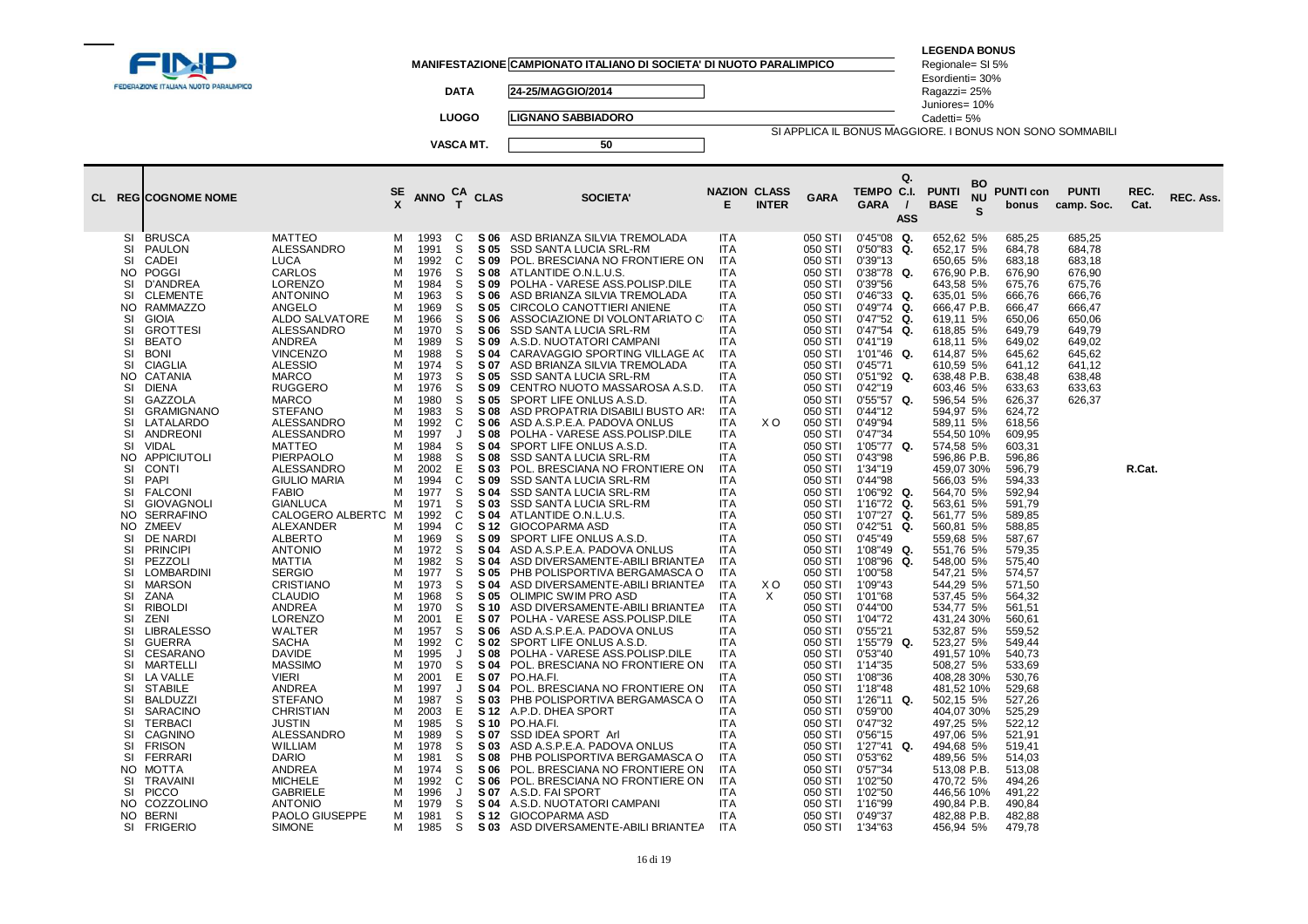|                                                                                              | FEDERAZIONE ITALIANA NUOTO PARALIMPICO                                                                                                                                                                                                                                                                                                                                                                                                                                                                                                                                                                                                                                                                                                                                                           |                                                                                                                                                                                                                                                                                                                                                                                                                                                                                                                                                                                                                         |                                                                                                                                                                                                 |                                                                                                                                                                                                                                                                                                                      | <b>DATA</b><br><b>LUOGO</b>                                                                                                                                                                                          |                                                                                                                                                                                                                                                              | MANIFESTAZIONE CAMPIONATO ITALIANO DI SOCIETA' DI NUOTO PARALIMPICO<br>24-25/MAGGIO/2014<br><b>LIGNANO SABBIADORO</b>                                                                                                                                                                                                                                                                                                                                                                                                                                                                                                                                                                                                                                                                                                                                                                                                                                                                                                                                                                                                                               |                                                                                                                                                                                                                                                                                                                                                                                                                                                                                                                                     |                                                                |                                                                                                                                                                                                                                                                                                                                                                                                                                           | SI APPLICA IL BONUS MAGGIORE. I BONUS NON SONO SOMMABILI                                                                                                                                                                                                                                                                                             | <b>LEGENDA BONUS</b><br>Regionale= SI 5%<br>Esordienti= 30%<br>Ragazzi= 25%<br>Juniores= 10%<br>Cadetti= 5%                                                                                                                                                                                                                                                                                             |                      |                                                                                                                                                                                                                                                                                                          |                                                                    |                  |           |
|----------------------------------------------------------------------------------------------|--------------------------------------------------------------------------------------------------------------------------------------------------------------------------------------------------------------------------------------------------------------------------------------------------------------------------------------------------------------------------------------------------------------------------------------------------------------------------------------------------------------------------------------------------------------------------------------------------------------------------------------------------------------------------------------------------------------------------------------------------------------------------------------------------|-------------------------------------------------------------------------------------------------------------------------------------------------------------------------------------------------------------------------------------------------------------------------------------------------------------------------------------------------------------------------------------------------------------------------------------------------------------------------------------------------------------------------------------------------------------------------------------------------------------------------|-------------------------------------------------------------------------------------------------------------------------------------------------------------------------------------------------|----------------------------------------------------------------------------------------------------------------------------------------------------------------------------------------------------------------------------------------------------------------------------------------------------------------------|----------------------------------------------------------------------------------------------------------------------------------------------------------------------------------------------------------------------|--------------------------------------------------------------------------------------------------------------------------------------------------------------------------------------------------------------------------------------------------------------|-----------------------------------------------------------------------------------------------------------------------------------------------------------------------------------------------------------------------------------------------------------------------------------------------------------------------------------------------------------------------------------------------------------------------------------------------------------------------------------------------------------------------------------------------------------------------------------------------------------------------------------------------------------------------------------------------------------------------------------------------------------------------------------------------------------------------------------------------------------------------------------------------------------------------------------------------------------------------------------------------------------------------------------------------------------------------------------------------------------------------------------------------------|-------------------------------------------------------------------------------------------------------------------------------------------------------------------------------------------------------------------------------------------------------------------------------------------------------------------------------------------------------------------------------------------------------------------------------------------------------------------------------------------------------------------------------------|----------------------------------------------------------------|-------------------------------------------------------------------------------------------------------------------------------------------------------------------------------------------------------------------------------------------------------------------------------------------------------------------------------------------------------------------------------------------------------------------------------------------|------------------------------------------------------------------------------------------------------------------------------------------------------------------------------------------------------------------------------------------------------------------------------------------------------------------------------------------------------|---------------------------------------------------------------------------------------------------------------------------------------------------------------------------------------------------------------------------------------------------------------------------------------------------------------------------------------------------------------------------------------------------------|----------------------|----------------------------------------------------------------------------------------------------------------------------------------------------------------------------------------------------------------------------------------------------------------------------------------------------------|--------------------------------------------------------------------|------------------|-----------|
|                                                                                              | <b>CL REGICOGNOME NOME</b>                                                                                                                                                                                                                                                                                                                                                                                                                                                                                                                                                                                                                                                                                                                                                                       |                                                                                                                                                                                                                                                                                                                                                                                                                                                                                                                                                                                                                         | SE                                                                                                                                                                                              | <b>ANNO</b>                                                                                                                                                                                                                                                                                                          | VASCA MT.<br>CA<br>$\mathbf{r}$                                                                                                                                                                                      | <b>CLAS</b>                                                                                                                                                                                                                                                  | 50<br><b>SOCIETA'</b>                                                                                                                                                                                                                                                                                                                                                                                                                                                                                                                                                                                                                                                                                                                                                                                                                                                                                                                                                                                                                                                                                                                               | <b>NAZION CLASS</b><br>E.                                                                                                                                                                                                                                                                                                                                                                                                                                                                                                           | <b>INTER</b>                                                   | <b>GARA</b>                                                                                                                                                                                                                                                                                                                                                                                                                               | Q.<br>TEMPO C.I.<br><b>GARA</b><br>$\prime$<br><b>ASS</b>                                                                                                                                                                                                                                                                                            | <b>PUNTI</b><br><b>BASE</b>                                                                                                                                                                                                                                                                                                                                                                             | BO<br><b>NU</b><br>S | <b>PUNTI con</b><br>bonus                                                                                                                                                                                                                                                                                | <b>PUNTI</b><br>camp. Soc.                                         | REC.<br>Cat.     | REC. Ass. |
| FG<br>SQ<br><b>ASS</b><br><b>ASS</b><br><b>ASS</b><br><b>ASS</b><br>ASS<br>ASS<br><b>ASS</b> | SI MATTIAZZI<br>SI<br>ACETI<br>SI<br>MORETTI<br>DALLA PELLEGRINA<br>SI<br>SI<br>GHERA<br>SI<br>VITAGLIANO<br>PORUMB THEODOR<br>SI<br>SI<br>MIRABELLA<br><b>VINCENZI</b><br>NO.<br>SI<br>LAVIA<br><b>BONELLO</b><br>SI<br><b>SEPULCRI</b><br>SI<br><b>TINAZZO</b><br>SI<br>SI<br><b>OSMANI</b><br>SI<br>REGGIANI<br>SI<br><b>NICOLI</b><br>PASQUINI<br>SI<br>SI<br>AFFATATO<br>MALMASSARI<br>SI<br>SI<br><b>VISCARDI</b><br>SI<br><b>TONOLI</b><br><b>SI</b><br><b>TORRE</b><br>SI<br>PONZONI<br><b>STELLITANO</b><br>SI<br>SI<br>COLLARO<br>SI<br>MONTANO<br>MAUGERI<br>SI<br>SI<br>DANELUTTI<br><b>SI</b><br><b>ZAMPIERI</b><br>SI PISANO<br><b>LUDOVICI</b><br><b>BONALDO</b><br><b>ADAMI</b><br><b>ANDRIESH</b><br>PELLEGRINI<br>CASTELLANO<br><b>BIANCHI</b><br><b>MICUNCO</b><br>PALANTRANI | ANDREA<br><b>ROBERTO</b><br><b>PAOLO</b><br><b>RICCARDO</b><br><b>GIANLUCA</b><br>PASQUALE<br>CRISTIAN<br>ANGELO<br>ANDREA ROBERTO<br><b>THOMAS</b><br><b>FRANCESCO</b><br><b>ANDREA</b><br><b>GIOVANNI</b><br><b>LUCA</b><br><b>SIMONE</b><br><b>ADRIANO</b><br><b>EMILIANO</b><br><b>FILIPPO</b><br><b>ANDREA</b><br>ANDREA<br><b>FRANCO</b><br>PASQUALE<br>PAOLO<br><b>LUCA</b><br><b>ANDREA</b><br><b>MARIO</b><br><b>ANTONINO</b><br>ALAN<br><b>MANUELE</b><br>ANDREA<br>CARLO<br><b>FERNANDO</b><br>ALESSANDRO<br><b>DAVYD</b><br>LORENZO<br><b>ALESSIO</b><br><b>FILIPPO</b><br><b>VINCENZO</b><br><b>ANDREA</b> | м<br>м<br>м<br>м<br>М<br>М<br>М<br>м<br>м<br>М<br>M<br>M<br>M<br>м<br>м<br>М<br>M<br>М<br>M<br>M<br>M<br>м<br>М<br>M<br>М<br>M<br>м<br>м<br>м<br>М<br>M<br>м<br>м<br>М<br>м<br>M<br>М<br>м<br>м | 1993<br>1970<br>1995<br>2002<br>1970<br>1983<br>1996<br>1958<br>1971<br>1982<br>1981<br>1975<br>1991<br>1980<br>1979<br>1978<br>1987<br>1993<br>1975<br>1989<br>1957<br>1965<br>1968<br>1988<br>1974<br>1986<br>1956<br>1978<br>1982<br>1967<br>1971<br>1962<br>1984<br>2002<br>1990<br>1980<br>1994<br>1988<br>1975 | C<br>S<br>J<br>E<br>S<br>S<br>J<br>S<br>S<br>S<br>S<br>S<br>S<br>S<br>S<br>S<br>S<br>C<br>S<br>S<br>S<br>S<br>S<br>S<br>S<br>S<br>S<br>S<br><sub>S</sub><br>S<br>S<br>S<br>S<br>$\mathsf E$<br>S<br>S<br>C<br>S<br>S | S 06<br>S 04<br>S 05<br>S 04<br>S 05<br>S 04<br>S 08<br>S 06<br>S 03<br>S 07<br>S 04<br>S 04<br>S 02<br>S 05<br>S 05<br>S 06<br>S 05<br>S 06<br>S 05<br>S 05<br>S 02<br>S 05<br>S 05<br>S 03<br>S 04<br>S 03<br>S 05<br>S 06<br>S 09<br>S 08<br>S 09<br>S 13 | SPORT LIFE ONLUS A.S.D.<br>PHB POLISPORTIVA BERGAMASCA O<br>POL. BRESCIANA NO FRONTIERE ON<br>POL. BRESCIANA NO FRONTIERE ON<br>PO.HA.FI.<br>A.S.D. NUOTATORI CAMPANI<br>ASD A.S.P.E.A. PADOVA ONLUS<br>ASSOCIAZIONE DI VOLONTARIATO CO<br>S 03 ATLANTIDE O.N.L.U.S.<br>S 09 A.S.D. FAI SPORT<br>S 08 A.S.D. FAI SPORT<br>A.S.D. FAI SPORT<br>ASD A.S.P.E.A. PADOVA ONLUS<br>POL. BRESCIANA NO FRONTIERE ON<br>S 03 ATLANTIDE O.N.L.U.S.<br>S 06 A.S.D. FAI SPORT<br>S 05 ATLANTIDE O.N.L.U.S.<br>POL. BRESCIANA NO FRONTIERE ON<br>A.S.D. FAI SPORT<br>A.S.D. NUOTATORI CAMPANI<br>PHB POLISPORTIVA BERGAMASCA O<br>A.S.D. NUOTATORI CAMPANI<br>POL. BRESCIANA NO FRONTIERE ON<br>S 05 POL. BRESCIANA NO FRONTIERE ON<br>A.S.D. NUOTATORI CAMPANI<br>CENTRO NUOTO MASSAROSA A.S.D.<br>ASSOCIAZIONE DI VOLONTARIATO C<br>A.S.D. FAI SPORT<br>SPORT LIFE ONLUS A.S.D.<br>ACQUAMARINA TEAM TRIESTE ONLU<br>SSD SANTA LUCIA SRL-RM<br>ASD A.S.P.E.A. PADOVA ONLUS<br>PO.HA.FI.<br>ASD BRIANZA SILVIA TREMOLADA<br>CENTRO NUOTO MASSAROSA A.S.D.<br>ASD BRIANZA SILVIA TREMOLADA<br>PO.HA.FI.<br>CIRCOLO CANOTTIERI ANIENE<br>CIRCOLO CANOTTIERI ANIENE | ITA<br><b>ITA</b><br><b>ITA</b><br>ITA<br><b>ITA</b><br><b>ITA</b><br>$\mathbf 0$<br><b>ITA</b><br><b>ITA</b><br><b>ITA</b><br><b>ITA</b><br><b>ITA</b><br><b>ITA</b><br><b>ITA</b><br><b>ITA</b><br><b>ITA</b><br><b>ITA</b><br><b>ITA</b><br><b>ITA</b><br><b>ITA</b><br><b>ITA</b><br><b>ITA</b><br><b>ITA</b><br><b>ITA</b><br><b>ITA</b><br>ITA<br><b>ITA</b><br><b>ITA</b><br><b>ITA</b><br><b>ITA</b><br><b>ITA</b><br><b>ITA</b><br>ITA<br><b>ITA</b><br><b>ITA</b><br><b>ITA</b><br><b>ITA</b><br><b>ITA</b><br><b>ITA</b> | X <sub>O</sub><br>X<br>O                                       | 050 STI<br>050 STI<br>050 STI<br>050 STI<br>050 STI<br>050 STI<br>050 STI<br>050 STI<br>050 STI<br>050 STI<br>050 STI<br>050 STI<br>050 STI<br>050 STI<br>050 STI<br>050 STI<br>050 STI<br>050 STI<br>050 STI<br>050 STI<br>050 STI<br>050 STI<br>050 STI<br>050 STI<br>050 STI<br>050 STI<br>050 STI<br>050 STI<br>050 STI<br>050 STI<br>050 STI<br>050 STI<br>050 STI<br>050 STI<br>050 STI<br>050 STI<br>050 STI<br>050 STI<br>050 STI | 1'04"81<br>1'23"74<br>1'17"88<br>1'45"26<br>1'14"92<br>1'25"49<br>1'02"83<br>1'07"82<br>1'35"78<br>0'59"36<br>1'01"38<br>1'43"25<br>1'07"00<br>1'34"09<br>1'49"99<br>1'16"69<br>1'26"66<br>1'41"89<br>2'45"15<br>1'31"50<br>1'37"42<br>1'30"41<br>1'42"79<br>1'44"02<br>1'32"85<br>2'02"99<br>2'08"07<br>4'01"40<br>2'12"58<br>4'30"57<br>1'06"60 Q. | 453,94 5%<br>451,28 5%<br>425,65 10%<br>359,02 30%<br>442,47 5%<br>442,04 5%<br>417,79 10%<br>433,80 5%<br>451,45 P.B.<br>428,91 5%<br>427,66 5%<br>418,79 5%<br>416,57 5%<br>401,64 5%<br>393,13 5%<br>383,62 5%<br>382,53 5%<br>370,89 5%<br>366,88 5%<br>362,30 5%<br>340,28 5%<br>325,41 5%<br>322,50 5%<br>318,69 5%<br>316,86 5%<br>269,53 5%<br>258,84 5%<br>250,99 5%<br>250,04 5%<br>122,52 5% |                      | 476,64<br>473,84<br>468,22<br>466,72<br>464,60<br>464,14<br>459,57<br>455,49<br>451.45<br>450,35<br>449,05<br>439,73<br>437,40<br>421,72<br>412,78<br>402,80<br>401,66<br>389,43<br>385,22<br>380,41<br>357,29<br>341,68<br>338,63<br>334,62<br>332,70<br>283,01<br>271,78<br>263,54<br>262,54<br>128,65 |                                                                    |                  |           |
|                                                                                              | Metri 50 Farfalla / Butterfly S3-S7<br>SI<br>GADOLA                                                                                                                                                                                                                                                                                                                                                                                                                                                                                                                                                                                                                                                                                                                                              | <b>GIULIA</b>                                                                                                                                                                                                                                                                                                                                                                                                                                                                                                                                                                                                           | F                                                                                                                                                                                               | 1986                                                                                                                                                                                                                                                                                                                 | -S                                                                                                                                                                                                                   |                                                                                                                                                                                                                                                              | S 03 POL. BRESCIANA NO FRONTIERE ON                                                                                                                                                                                                                                                                                                                                                                                                                                                                                                                                                                                                                                                                                                                                                                                                                                                                                                                                                                                                                                                                                                                 | <b>ITA</b>                                                                                                                                                                                                                                                                                                                                                                                                                                                                                                                          | ΧO                                                             | 050 FAR                                                                                                                                                                                                                                                                                                                                                                                                                                   | 1'21"38 Q.                                                                                                                                                                                                                                                                                                                                           | 791,47 5%                                                                                                                                                                                                                                                                                                                                                                                               |                      | 831,05                                                                                                                                                                                                                                                                                                   | 831,05                                                             |                  |           |
| FG.<br>FG                                                                                    | SI<br>ROMANO<br><b>CHIARIONI</b><br>NO.<br>SI<br><b>GHIRETTI</b><br>SI<br>TALAMONA<br><b>SI</b><br>PIETRONI<br>SI<br><b>SCIPIONE</b><br>NO BROLLI<br>BAKA<br><b>CORRADIN</b>                                                                                                                                                                                                                                                                                                                                                                                                                                                                                                                                                                                                                     | <b>EMANUELA</b><br><b>STEFANIA</b><br><b>GIULIA</b><br>ARIANNA<br><b>ELENA</b><br><b>SERENA</b><br><b>ALICE</b><br><b>DOROTTYA</b><br><b>SILVIA</b>                                                                                                                                                                                                                                                                                                                                                                                                                                                                     | F<br>F<br>F<br>F<br>F<br>E<br>E<br>F<br>F                                                                                                                                                       | 1990<br>1979<br>1994<br>1994<br>1996<br>1989<br>1997<br>1991<br>1983                                                                                                                                                                                                                                                 | <sub>S</sub><br>S<br>C<br>C<br>J<br>S<br>J<br>S<br>S                                                                                                                                                                 | S 06<br>S 05<br>S 05<br>S 07<br>S 07<br>S 03<br>S 06<br>S 07                                                                                                                                                                                                 | A.S.D. NUOTATORI CAMPANI<br>CIRCOLO CANOTTIERI ANIENE<br>EGO NUOTO A.S.D.<br>POLHA - VARESE ASS.POLISP.DILE<br>ASD DIVERSAMENTE-ABILI BRIANTEA<br>SSD SANTA LUCIA SRL-RM<br>ASSOCIAZIONE FUTURA ONLUS ASD<br><b>HUNGARY</b><br>S 14 TEAM FISDIR ITALIA                                                                                                                                                                                                                                                                                                                                                                                                                                                                                                                                                                                                                                                                                                                                                                                                                                                                                              | <b>ITA</b><br><b>ITA</b><br>ITA<br>ITA<br><b>ITA</b><br><b>ITA</b><br><b>ITA</b><br><b>HUN</b><br><b>ITA</b>                                                                                                                                                                                                                                                                                                                                                                                                                        | X <sub>O</sub><br>ΧO<br>X O<br>X O<br>X O<br>X O<br>X O<br>X O | 050 FAR<br>050 FAR<br>050 FAR<br>050 FAR<br>050 FAR<br>050 FAR<br>050 FAR<br>050 FAR<br>050 FAR                                                                                                                                                                                                                                                                                                                                           | $0'48"02$ Q.<br>$0'51''99$ Q.<br>$0'55''78$ Q.<br>0'50"01 Q.<br>$0'53''15$ Q.<br>1'36"98 Q.<br>1'00"56<br>Q.<br>0'49"78<br>0'42"31                                                                                                                                                                                                                   | 776,97 5%<br>812,85 P.B.<br>757,62 5%<br>695,06 5%<br>654,00 10%<br>664,16 5%<br>616,08 10%                                                                                                                                                                                                                                                                                                             |                      | 815,82<br>812,85<br>795,50<br>729,81<br>719,40<br>697,37<br>677,69                                                                                                                                                                                                                                       | 815,82<br>812,85<br>795,50<br>729,81<br>719,40<br>697,37<br>677,69 | R.Cat.<br>R.Cat. | R.Ass.    |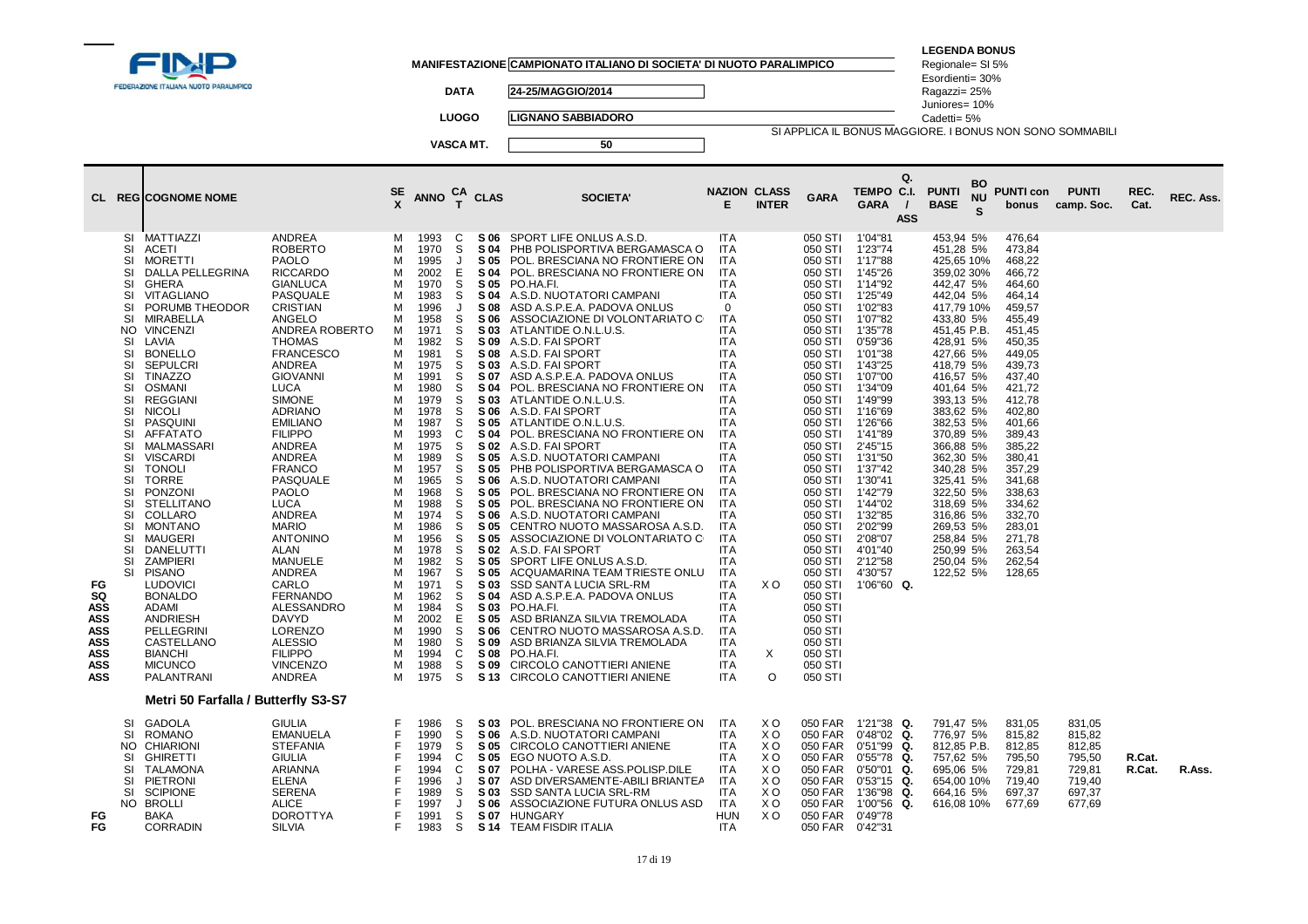|            |                                                                                     | FEDERAZIONE ITALIANA NUOTO PARALIMPICO                                                                                                                                                                                                 |                                                                                                                                                                                                                                                                                    |                                                                              |                                                                                                                                                     | <b>DATA</b><br><b>LUOGO</b><br>VASCA MT.                                     |                                                                                                                      | MANIFESTAZIONE CAMPIONATO ITALIANO DI SOCIETA' DI NUOTO PARALIMPICO<br>24-25/MAGGIO/2014<br><b>LIGNANO SABBIADORO</b><br>50                                                                                                                                                                                                                                                                                                                                                                             |                                                                                                                                                                                                                       |                                                                                |                                                                                                                                                                   |                                                                                                                                                                                                                                                               | <b>LEGENDA BONUS</b><br>Regionale= SI 5%<br>Esordienti= 30%<br>Ragazzi= 25%<br>Juniores= 10%<br>Cadetti= 5%                                                                                            |         |                                                                                                                                                    | SI APPLICA IL BONUS MAGGIORE. I BONUS NON SONO SOMMABILI                                         |              |                  |
|------------|-------------------------------------------------------------------------------------|----------------------------------------------------------------------------------------------------------------------------------------------------------------------------------------------------------------------------------------|------------------------------------------------------------------------------------------------------------------------------------------------------------------------------------------------------------------------------------------------------------------------------------|------------------------------------------------------------------------------|-----------------------------------------------------------------------------------------------------------------------------------------------------|------------------------------------------------------------------------------|----------------------------------------------------------------------------------------------------------------------|---------------------------------------------------------------------------------------------------------------------------------------------------------------------------------------------------------------------------------------------------------------------------------------------------------------------------------------------------------------------------------------------------------------------------------------------------------------------------------------------------------|-----------------------------------------------------------------------------------------------------------------------------------------------------------------------------------------------------------------------|--------------------------------------------------------------------------------|-------------------------------------------------------------------------------------------------------------------------------------------------------------------|---------------------------------------------------------------------------------------------------------------------------------------------------------------------------------------------------------------------------------------------------------------|--------------------------------------------------------------------------------------------------------------------------------------------------------------------------------------------------------|---------|----------------------------------------------------------------------------------------------------------------------------------------------------|--------------------------------------------------------------------------------------------------|--------------|------------------|
|            |                                                                                     | <b>CL REGICOGNOME NOME</b>                                                                                                                                                                                                             |                                                                                                                                                                                                                                                                                    | SE                                                                           | <b>ANNO</b>                                                                                                                                         | CA<br>T                                                                      | <b>CLAS</b>                                                                                                          | <b>SOCIETA'</b>                                                                                                                                                                                                                                                                                                                                                                                                                                                                                         | E                                                                                                                                                                                                                     | <b>NAZION CLASS</b><br><b>INTER</b>                                            | <b>GARA</b>                                                                                                                                                       | Q.<br>TEMPO C.I.<br><b>GARA</b><br>$\prime$<br><b>ASS</b>                                                                                                                                                                                                     | <b>PUNTI</b><br><b>BASE</b>                                                                                                                                                                            | BO<br>Ś | <b>PUNTI con</b><br>bonus                                                                                                                          | <b>PUNTI</b><br>camp. Soc.                                                                       | REC.<br>Cat. | <b>REC. Ass.</b> |
|            |                                                                                     | Metri 50 Farfalla / Butterfly S3-S7                                                                                                                                                                                                    |                                                                                                                                                                                                                                                                                    |                                                                              |                                                                                                                                                     |                                                                              |                                                                                                                      |                                                                                                                                                                                                                                                                                                                                                                                                                                                                                                         |                                                                                                                                                                                                                       |                                                                                |                                                                                                                                                                   |                                                                                                                                                                                                                                                               |                                                                                                                                                                                                        |         |                                                                                                                                                    |                                                                                                  |              |                  |
| SQ         | SI<br>SI<br>SI<br>SI<br>NO.<br>SI<br>SI<br>SI<br>SI<br>SI<br>SI<br>SI<br>SI         | TARAS<br>MORELLI<br>CASTAGNETO<br><b>FRISON</b><br><b>DOLFIN</b><br>NO DI LUCA<br>NO BENSI<br>PEZZOLI<br>LOMBARDINI<br><b>COTTICELLI</b><br><b>MASSUSSI</b><br>LATALARDO<br><b>PAOLA</b><br><b>SMITS</b><br>PELLEGRINI<br><b>BALLI</b> | <b>VALERIO</b><br><b>EFREM</b><br><b>ANDREA</b><br><b>WILLIAM</b><br><b>MARCO</b><br>RAFFAELE VICENTE<br>NICOLO <sup>®</sup><br><b>MATTIA</b><br><b>SERGIO</b><br><b>GIUSEPPE</b><br>ANDREA<br><b>ALESSANDRO</b><br><b>LUIGI</b><br><b>BERND</b><br><b>LORENZO</b><br><b>MARIO</b> | м<br>м<br>м<br>м<br>м<br>M<br>M<br>M<br>м<br>М<br>М<br>м<br>м<br>м<br>м<br>м | 1988<br>1979<br>1988<br>1978<br>1981<br>1968<br>1985<br>1982<br>1977<br>2000<br>1994<br>1992<br>1980<br>1975<br>1990<br>1946                        | S<br>S<br>S<br>S<br>S<br>S<br>S<br>S<br>S<br>R<br>C<br>C<br>S<br>S<br>S<br>S | S 07<br>S 05<br>S 05<br>S 03<br>S 06<br>S 07<br>S 05<br>S 04<br>S 05<br>S 05<br>S 06<br>S 06<br>S 05<br>S 07<br>S 06 | SSD SANTA LUCIA SRL-RM<br>POL. BRESCIANA NO FRONTIERE ON<br>A.S.D. FRATELLANZA NUOTO PONTE<br>ASD A.S.P.E.A. PADOVA ONLUS<br>ASD DIVERSAMENTE-ABILI BRIANTEA<br>CIRCOLO CANOTTIERI ANIENE<br>CIRCOLO CANOTTIERI ANIENE<br>ASD DIVERSAMENTE-ABILI BRIANTEA<br>PHB POLISPORTIVA BERGAMASCA O<br>A.S.D. NUOTATORI CAMPANI<br>POL. BRESCIANA NO FRONTIERE ON<br>ASD A.S.P.E.A. PADOVA ONLUS<br>A.S.D. NUOTATORI CAMPANI<br>PHB POLISPORTIVA BERGAMASCA O<br>CENTRO NUOTO MASSAROSA A.S.D.<br>S 06 PO.HA.FI. | <b>ITA</b><br><b>ITA</b><br><b>ITA</b><br><b>ITA</b><br><b>ITA</b><br><b>ITA</b><br><b>ITA</b><br><b>ITA</b><br><b>ITA</b><br><b>ITA</b><br><b>ITA</b><br>ITA<br><b>ITA</b><br><b>STR</b><br><b>ITA</b><br><b>ITA</b> | X O<br>X O<br>X O<br>X O<br>X O<br>$\times$<br>X <sub>O</sub><br>X O           | 050 FAR<br>050 FAR<br>050 FAR<br>050 FAR<br>050 FAR<br>050 FAR<br>050 FAR<br>050 FAR<br>050 FAR<br>050 FAR<br>050 FAR<br>050 FAR<br>050 FAR<br>050 FAR<br>050 FAR | 050 FAR 0'34"25 Q.<br>0'43"16<br>Q.<br>0'45"66<br>Q.<br>1'31"57<br>Q.<br>0'44"04<br>Q.<br>0'43"69<br>Q.<br>0'52"81<br>Q.<br>1'09"63<br>Q.<br>0'56"99<br>Q.<br>1'11"46<br>Q.<br>0'51"96<br>Q.<br>0'53"35<br>Q.<br>1'05"20<br>Q.<br>1'04"72<br>Q.<br>1'06"93 Q. | 884,96 5%<br>835,50 5%<br>789,75 5%<br>678,61 5%<br>696,41 P.B.<br>693,75 P.B.<br>682,83 P.B.<br>632,92 5%<br>632,74 5%<br>504,62 25%<br>590,26 5%<br>574,88 5%<br>553,07 5%<br>468,33 5%<br>458,24 5% |         | 929,21<br>877,27<br>829,24<br>712,54<br>696,41<br>693,75<br>682,83<br>664,56<br>664,38<br>630,77<br>619,77<br>603.63<br>580,72<br>491,74<br>481,15 | 929,21<br>877.27<br>829,24<br>712,54<br>696,41<br>693,75<br>682,83<br>664,56<br>664,38<br>630,77 |              |                  |
|            |                                                                                     | Metri 100 Farfalla / Butterfly S8-S13                                                                                                                                                                                                  |                                                                                                                                                                                                                                                                                    |                                                                              |                                                                                                                                                     |                                                                              |                                                                                                                      |                                                                                                                                                                                                                                                                                                                                                                                                                                                                                                         |                                                                                                                                                                                                                       |                                                                                |                                                                                                                                                                   |                                                                                                                                                                                                                                                               |                                                                                                                                                                                                        |         |                                                                                                                                                    |                                                                                                  |              |                  |
|            |                                                                                     | NO ALBICINI                                                                                                                                                                                                                            | <b>CRISTINA</b>                                                                                                                                                                                                                                                                    | F.                                                                           | 1969                                                                                                                                                | S.                                                                           |                                                                                                                      | S 13 POL. BRESCIANA NO FRONTIERE ON                                                                                                                                                                                                                                                                                                                                                                                                                                                                     | <b>ITA</b>                                                                                                                                                                                                            |                                                                                |                                                                                                                                                                   | 100 FAR 2'11"11 Q.                                                                                                                                                                                                                                            | 506,98 P.B.                                                                                                                                                                                            |         | 506,98                                                                                                                                             |                                                                                                  |              |                  |
|            |                                                                                     | Metri 100 Farfalla / Butterfly S8-S13                                                                                                                                                                                                  |                                                                                                                                                                                                                                                                                    |                                                                              |                                                                                                                                                     |                                                                              |                                                                                                                      |                                                                                                                                                                                                                                                                                                                                                                                                                                                                                                         |                                                                                                                                                                                                                       |                                                                                |                                                                                                                                                                   |                                                                                                                                                                                                                                                               |                                                                                                                                                                                                        |         |                                                                                                                                                    |                                                                                                  |              |                  |
| <b>ASS</b> | NO.<br>SI<br>SI<br>SI<br>SI<br>NO.                                                  | SI LOBBA<br>CIULLI<br><b>VENERUSO</b><br>SPAIRANI<br><b>URSO</b><br>ABETE<br><b>POGGI</b><br><b>BIANCHI</b>                                                                                                                            | <b>ANDREA</b><br><b>SIMONE</b><br><b>EMANUELE</b><br><b>CLAUDIO</b><br><b>SALVATORE</b><br><b>VITTORIO</b><br>CARLOS<br><b>FILIPPO</b>                                                                                                                                             | м<br>м<br>м<br>м<br>м<br>м<br>м<br>м                                         | 1999<br>1986<br>1992<br>1986<br>1999<br>1980<br>1976<br>1994                                                                                        | R<br>S<br>C<br>S<br>R<br>S<br>S<br>C                                         | S 09<br>S 10<br>S 09<br><b>S08</b>                                                                                   | S.S.D. RARI NANTES MAROSTICA<br>CIRCOLO CANOTTIERI ANIENE<br>A.S.D. NUOTATORI CAMPANI<br>S 10 POL. BRESCIANA NO FRONTIERE ON<br>S 12 A.S.D. NOIVED NAPOLI<br>S 10 A.S.D. NUOTATORI CAMPANI<br>ATLANTIDE O.N.L.U.S.<br>S 08 PO.HA.FI.                                                                                                                                                                                                                                                                    | <b>ITA</b><br><b>ITA</b><br><b>ITA</b><br><b>ITA</b><br>ITA<br><b>ITA</b><br>ITA<br><b>ITA</b>                                                                                                                        | X O<br>X O<br>$\circ$<br>$\times$<br>X <sub>O</sub><br>$\circ$<br>$\mathsf{X}$ | 100 FAR<br><b>100 FAR</b><br><b>100 FAR</b><br><b>100 FAR</b><br><b>100 FAR</b><br>100 FAR<br><b>100 FAR</b>                                                      | 100 FAR 1'18"32 Q.<br>1'01"83<br>Q.<br>1'15"35<br>Q.<br>1'13"37<br>Q.<br>1'36"88<br>Q.<br>1'24"80<br>Q.<br>1'36"91 Q.                                                                                                                                         | 764,04 25%<br>919,94 P.B.<br>794,16 5%<br>775,25 5%<br>597,44 25%<br>670,75 5%<br>627,59 P.B.                                                                                                          |         | 955,06<br>919,94<br>833,87<br>814,01<br>746.80<br>704,29<br>627,59                                                                                 | 955,06<br>919,94<br>833,87<br>814,01<br>746,80<br>704,29<br>627,59                               | R.Cat.       |                  |
|            |                                                                                     | Staffetta 4x50 Misti / Medley Relays P.20                                                                                                                                                                                              |                                                                                                                                                                                                                                                                                    |                                                                              |                                                                                                                                                     |                                                                              |                                                                                                                      |                                                                                                                                                                                                                                                                                                                                                                                                                                                                                                         |                                                                                                                                                                                                                       |                                                                                |                                                                                                                                                                   |                                                                                                                                                                                                                                                               |                                                                                                                                                                                                        |         |                                                                                                                                                    |                                                                                                  |              |                  |
|            | 0<br>0<br>0                                                                         | <b>SSD SANTA LUCIA SRL-I</b><br>A.S.D. NUOTATORI CAM<br>POL. BRESCIANA NO FR                                                                                                                                                           | 0<br>0<br>$\mathbf{0}$                                                                                                                                                                                                                                                             | E<br>-F<br>-F                                                                | STAFF <sub>S</sub><br><b>STAFF</b><br>STAFF S                                                                                                       | S                                                                            | <b>PT20</b>                                                                                                          | <b>PT20 SSD SANTA LUCIA SRL-RM</b><br>A.S.D. NUOTATORI CAMPANI<br>PT20 POL. BRESCIANA NO FRONTIERE ON                                                                                                                                                                                                                                                                                                                                                                                                   | <b>ITA</b><br><b>ITA</b><br><b>ITA</b>                                                                                                                                                                                |                                                                                | 4X050 MIS 4'54"92<br>4X050 MIS 5'04"72                                                                                                                            | 4X050 MIS 4'45"64 Q.<br>Q.<br>Q.                                                                                                                                                                                                                              | 658,21 P.B.<br>637,49 P.B.<br>616,99 P.B.                                                                                                                                                              |         | 658,21<br>637,49<br>616,99                                                                                                                         | 658,21<br>637,49                                                                                 |              |                  |
|            |                                                                                     | Staffetta 4x50 Misti / Medley Relays P.20                                                                                                                                                                                              |                                                                                                                                                                                                                                                                                    |                                                                              |                                                                                                                                                     |                                                                              |                                                                                                                      |                                                                                                                                                                                                                                                                                                                                                                                                                                                                                                         |                                                                                                                                                                                                                       |                                                                                |                                                                                                                                                                   |                                                                                                                                                                                                                                                               |                                                                                                                                                                                                        |         |                                                                                                                                                    |                                                                                                  |              |                  |
|            | $\Omega$<br>$\Omega$<br>$\Omega$<br>0<br>$\Omega$<br>$\Omega$<br>$\Omega$<br>0<br>0 | <b>SSD SANTA LUCIA SRL-I</b><br>CIRCOLO CANOTTIERI A<br>POL. BRESCIANA NO FR<br>ASD A.S.P.E.A. PADOVA<br>A.S.D.D. BRIANTEA 84<br>A.S.D. NUOTATORI CAM<br>PHB POLISPORTIVA BEF<br>ATLANTIDE O.N.L.U.S.<br>SPORT LIFE ONLUS A.S.         | $\mathbf{0}$<br>0<br>0<br>$\mathbf 0$<br>$\mathbf 0$<br>$\Omega$<br>0<br>$\mathbf 0$                                                                                                                                                                                               | 0 M<br>M<br>M<br>M<br>м<br>M<br>M<br>M<br>M                                  | STAFF <sub>S</sub><br><b>STAFF</b><br><b>STAFF</b><br><b>STAFF</b><br><b>STAFF</b><br><b>STAFF</b><br><b>STAFF</b><br>STAFF <sub>S</sub><br>STAFF S | -S<br>S<br>S<br>S<br>S.<br>S                                                 | <b>PT20</b><br><b>PT20</b><br><b>PT20</b><br><b>PT20</b>                                                             | <b>PT20 SSD SANTA LUCIA SRL-RM</b><br><b>CIRCOLO CANOTTIERI ANIENE</b><br>POL. BRESCIANA NO FRONTIERE ON<br>ASD A.S.P.E.A. PADOVA ONLUS<br><b>PT20 ASD DIVERSAMENTE-ABILI BRIANTEA</b><br>A.S.D. NUOTATORI CAMPANI<br>PT20 PHB POLISPORTIVA BERGAMASCA O<br><b>PT20</b> ATLANTIDE O.N.L.U.S.<br>PT20 SPORT LIFE ONLUS A.S.D.                                                                                                                                                                            | <b>ITA</b><br><b>ITA</b><br><b>ITA</b><br>ITA<br><b>ITA</b><br><b>ITA</b><br><b>ITA</b><br><b>ITA</b><br><b>ITA</b>                                                                                                   |                                                                                | 4X050 MIS 3'26"90<br>4X050 MIS 3'51"50<br>4X050 MIS 4'08"44<br>4X050 MIS 4'26"21<br>4X050 MIS 4'42"07<br>4X050 MIS 4'46"37<br>4X050 MIS 4'53"91                   | 4X050 MIS 3'22"81 Q.<br>Q.<br>Q.<br>Q.<br>Q.<br>4X050 MIS 4'39"85 Q.<br>Q.                                                                                                                                                                                    | 772,05 P.B.<br>756,79 P.B.<br>676,37 P.B.<br>630,25 P.B.<br>588,18 P.B.<br>559,51 P.B.<br>555,11 P.B.<br>546,78 P.B.<br>532,75 P.B.                                                                    |         | 772,05<br>756,79<br>676,37<br>630,25<br>588,18<br>559,51<br>555,11<br>546,78<br>532,75                                                             | 772,05<br>756,79<br>676,37<br>630,25                                                             |              |                  |